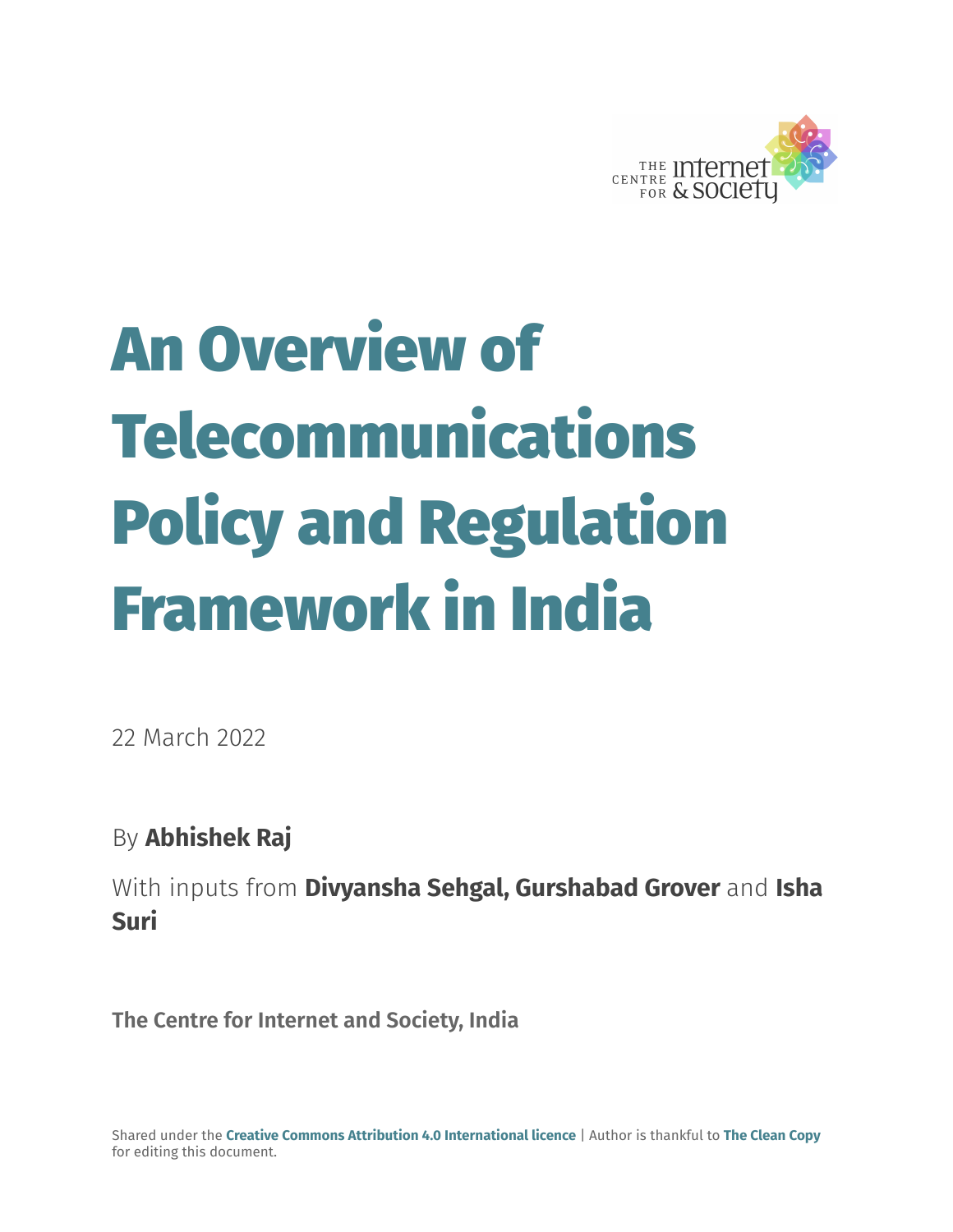# <span id="page-1-0"></span>**Preface**

This document provides an overview of the policy and regulatory environment surrounding telecommunications in India. It summarises the legal and policy instruments that regulate telecom and internet service providers in the country. It is structured\* as follows:

- General overview of acts and associated policies
- Operator licensing
- Spectrum and associated fees
- Backbone and backhaul infrastructure
- Universal service/financial support
- $\bullet$  Gender and telecom<sup> $\uparrow$ </sup>
- Co-operatives^

The information from this document has also been added to the [LocNet](https://policy.communitynetworks.group/country-profiles/start) Wiki, which is regularly updated to keep abreast with developments in telecom policy.

[\* See [appendix](#page-43-0) 2 to know more about this structure and coverage of themes/questions answered in each section. ^additional/supporting sections]

#### Disclaimer:

This document has been prepared in good faith by the author on the basis of information available at the date of publication. While every effort is made to ensure the accuracy and completeness of information contained, the author or the CIS takes no responsibility and assumes no liability for any error/ omission or accuracy of the information.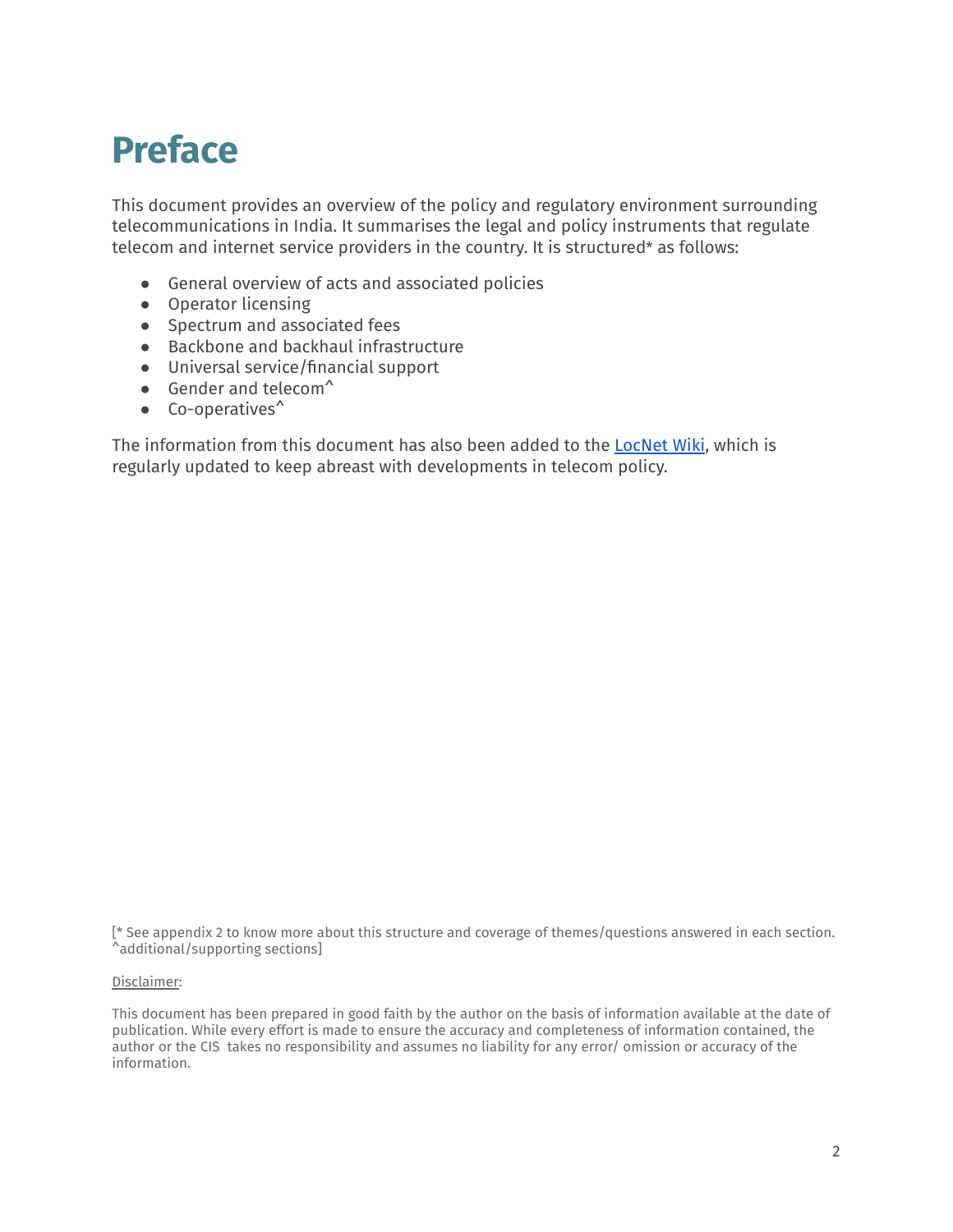# <span id="page-2-0"></span>**Table of Contents**

| <b>Preface</b>                                        | $\overline{2}$ |
|-------------------------------------------------------|----------------|
| <b>Table of Contents</b>                              | 3              |
| <b>List of Abbreviations</b>                          | 5              |
| <b>General Overview of Acts and Policies</b>          | 8              |
| <b>Telecommunications Policy Statements</b>           | 9              |
| NDCP 2018 and Connectivity in Rural and Remote Areas  | 10             |
| <b>Operator Licensing</b>                             | 13             |
| The Unified Licensing Regime in India                 | 14             |
| Technical and Administrative Requirements for Licence | 17             |
| <b>Licensing Fees</b>                                 | 17             |
| PM-WANI and Licensing for Wi-Fi services              | 20             |
| Unified Licensing vis-à-vis PM-WANI                   | 22             |
| <b>Spectrum</b>                                       | 24             |
| <b>Frequency Allocation Plan</b>                      | 24             |
| <b>Licensed Bands</b>                                 | 25             |
| Licence-exempt Bands                                  | 26             |
| Secondary Bands (White Spaces)                        | 28             |
| Spectrum Applications, Fees, Costs, etc.              | 30             |
| <b>Application Forms for Wireless Spectrum</b>        | 31             |
| <b>Backhaul</b>                                       | 32             |
| National Optical Fibre Network                        | 32             |
| Internet Exchange Points (IXPs)                       | 33             |
| <b>Universal Service</b>                              | 35             |
| USOF funded Rural and Remote Connectivity Initiatives | 37             |
| <b>Bharat Net</b>                                     | 37             |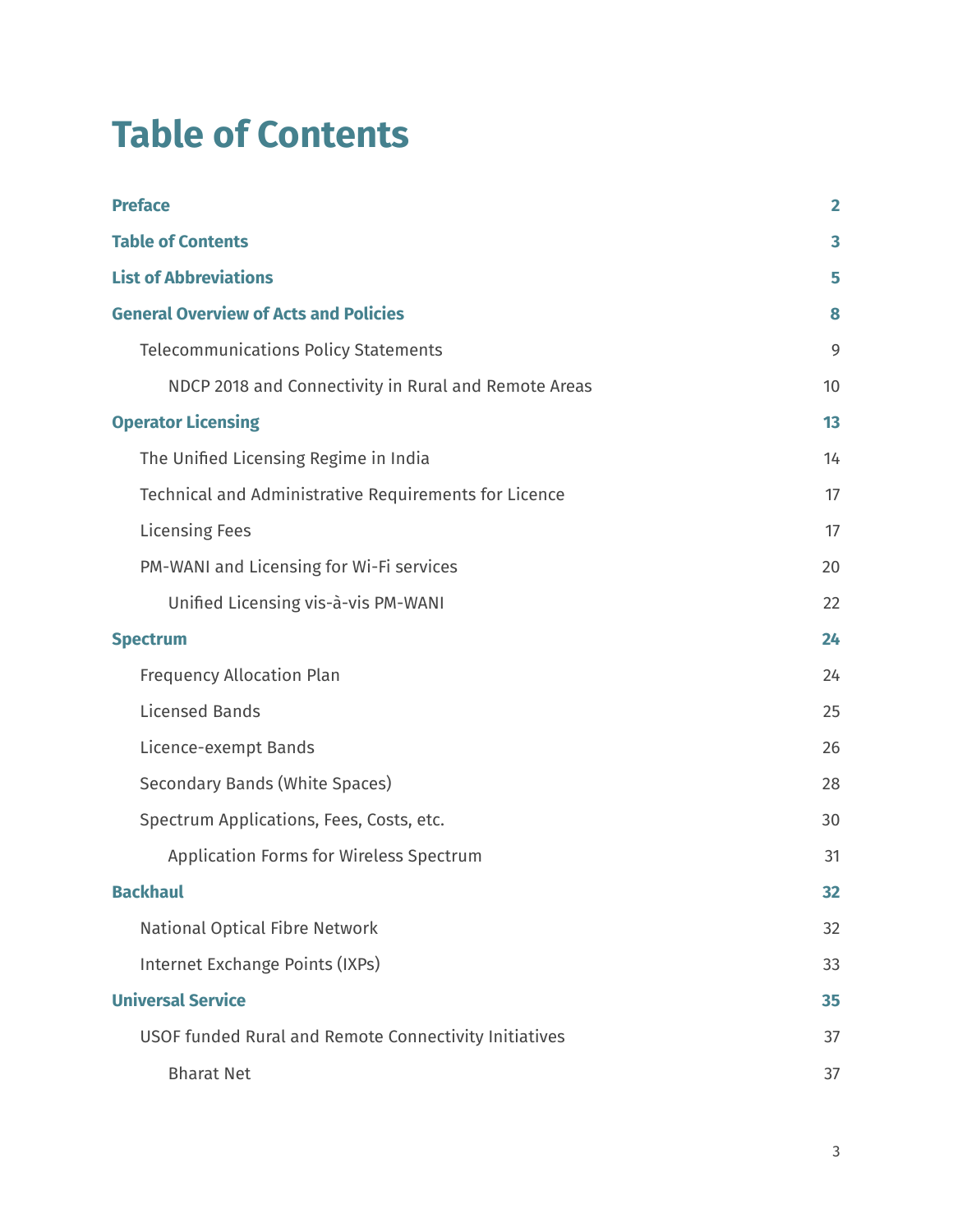| Comprehensive Telecom Development Plan                                              | 38 |
|-------------------------------------------------------------------------------------|----|
| Andaman and Nicobar islands connectivity through submarine optical fibre cable      | 38 |
| Network for Insurgency Affected Areas                                               | 39 |
| <b>Gender and Telecom</b>                                                           | 40 |
| Co-operatives*                                                                      | 41 |
| <b>APPENDIX 1: Manual for Reading the Document</b>                                  | 43 |
| <b>APPENDIX 2. Section-wise Checklist</b>                                           | 44 |
| <b>APPENDIX 3. List of Documents Required for Different Authorisations under UL</b> | 46 |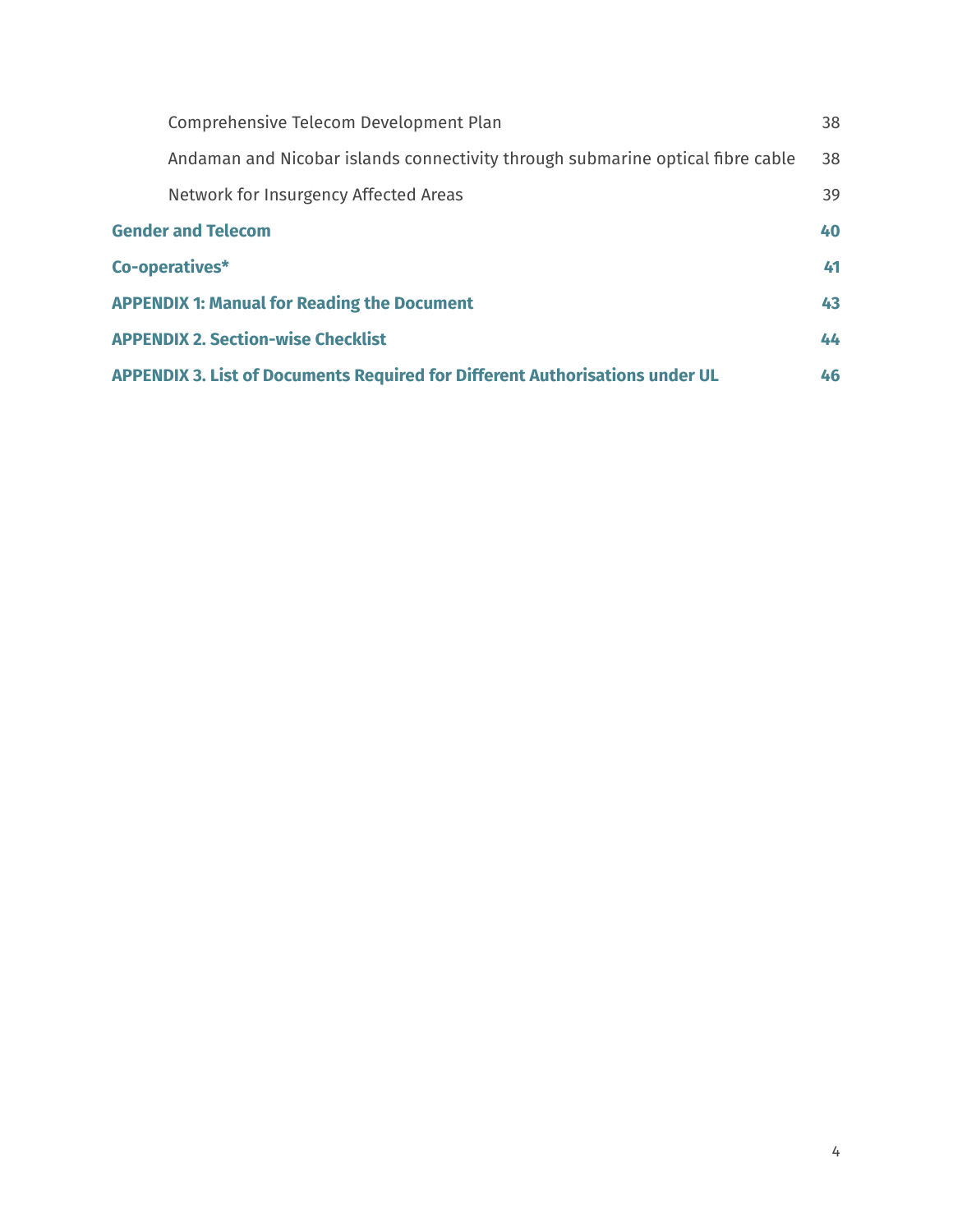# <span id="page-4-0"></span>**List of Abbreviations**

| <b>Abbreviation</b> | <b>Meaning</b>                                    |
|---------------------|---------------------------------------------------|
| <b>ADC</b>          | Access Deficit Charge                             |
| AGR                 | Adjusted Gross Revenue                            |
| AIU                 | <b>Active Internet Users</b>                      |
| AoA                 | Articles of Association                           |
| <b>BHQ</b>          | <b>Block Headquarter</b>                          |
| <b>CDMA</b>         | Code Division Multiple Access                     |
| <b>CN</b>           | <b>Community Network</b>                          |
| <b>CTDP</b>         | Comprehensive Telecom Development Plan            |
| <b>CUG</b>          | Closed User Group                                 |
| DC <sub>3</sub>     | Dynamic Coalition on Community Connectivity       |
| DoT                 | Department of Telecommunications                  |
| ERNET               | <b>Education and Research Network</b>             |
| <b>GMPCS</b>        | Global Mobile Personal Communication by Satellite |
| GP                  | Gram Panchayat                                    |
| <b>GSM</b>          | Global System for Mobile Communications           |
| <b>GSR</b>          | <b>General Statutory Rules</b>                    |
| ICA                 | <b>International Cooperative Alliance</b>         |
| ICT                 | Information and Communications Technology         |
| IGF                 | Internet Governance Forum                         |
| <b>ILD</b>          | International Long-Distance Telephony             |
| <b>INSAT</b>        | Indian National Satellite System                  |
| <b>INSAT MSS-R</b>  | INSAT Mobile Satellite System Reporting Service   |
| <b>IPLC</b>         | <b>International Private Leased Circuit</b>       |
| <b>ISP</b>          | <b>Internet Service Provider</b>                  |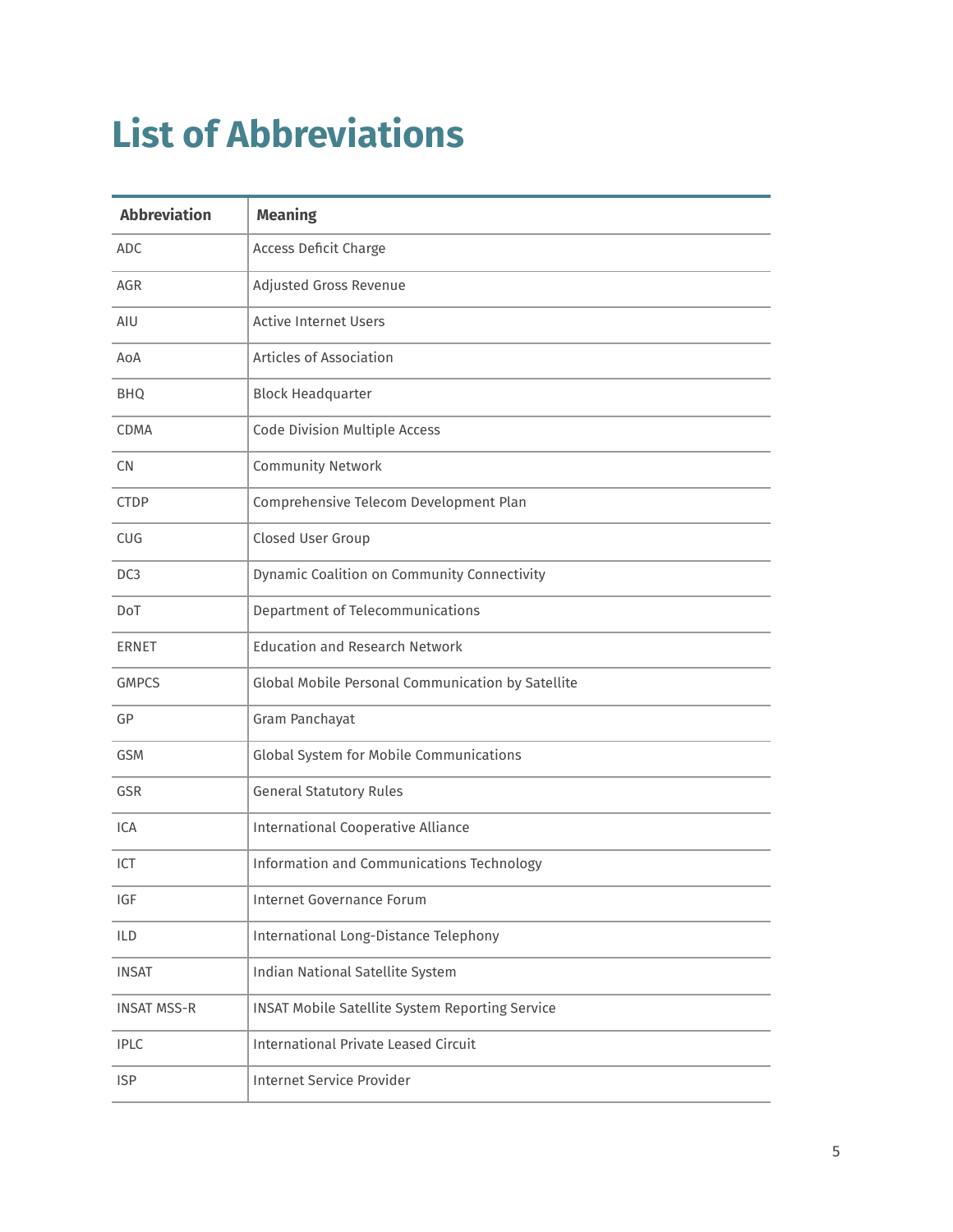| IT           | <b>Information Technology</b>                             |
|--------------|-----------------------------------------------------------|
| <b>ITU</b>   | International Telecommunication Union                     |
| <b>IXP</b>   | Internet Exchange Point                                   |
| <b>MARR</b>  | Multi-Access Radio Relay Technology                       |
| <b>MSCS</b>  | <b>Multi-State Cooperative Societies</b>                  |
| <b>NBM</b>   | National Broadband Mission                                |
| <b>NDCP</b>  | National Digital Communications Policy                    |
| <b>NFAP</b>  | National Frequency Action Plan                            |
| <b>NIXI</b>  | National Internet Exchange of India                       |
| <b>NLD</b>   | National Long-Distance                                    |
| <b>NOFN</b>  | National Optical Fibre Network                            |
| <b>NPW</b>   | National Policy for Women                                 |
| <b>NRRA</b>  | National Radio Regulatory Authority                       |
| <b>NSO</b>   | Network Service Operator                                  |
| <b>OFC</b>   | Optical Fibre Cable                                       |
| <b>OLT</b>   | <b>Optical Line Termination</b>                           |
| <b>PCO</b>   | Public Call Office                                        |
| PDO          | Public Data Office                                        |
| <b>PDOA</b>  | Public Data Office Aggregator                             |
| <b>PMRTS</b> | Public Mobile Radio Trunking Service                      |
| PM-WANI      | Prime Minister Wi-Fi Access Network Interface             |
| <b>RCP</b>   | Rural Community Phone                                     |
| RDEL         | Rural Household Direct Exchange Line                      |
| <b>RLAN</b>  | Radio Local Area Network                                  |
| <b>SACFA</b> | Standing Advisory Committee On Radio Frequency Allocation |
| SARAL        | Simplified Application for Registration and Licences      |
| <b>SC</b>    | Supreme Court                                             |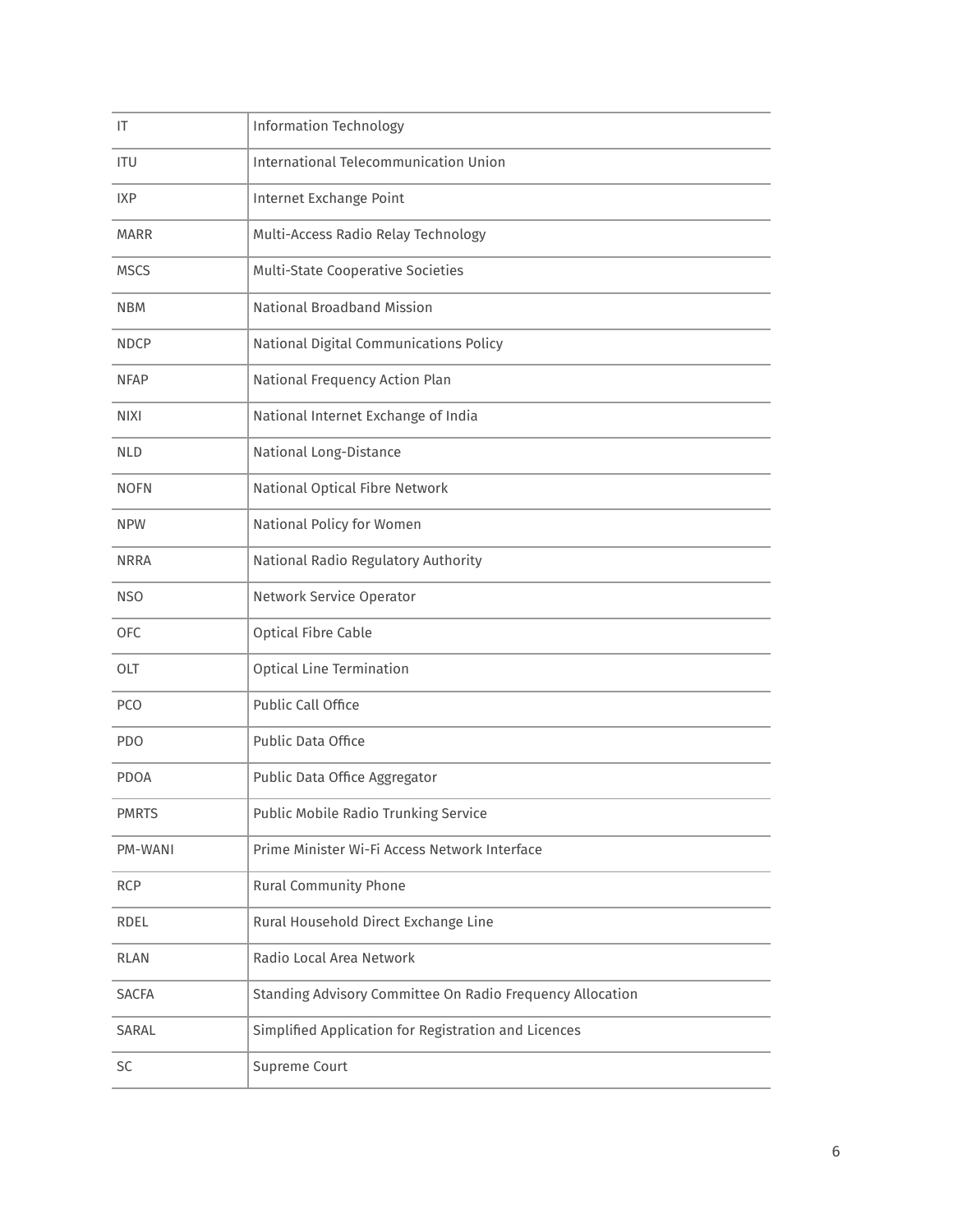| <b>SDRs</b>  | Software-Defined Radios                            |
|--------------|----------------------------------------------------|
| <b>SMRA</b>  | Simultaneous Multiple Round Ascending Method       |
| <b>SUC</b>   | Spectrum Usage Charges                             |
| <b>TDSAT</b> | Telecom Disputes Settlement and Appellate Tribunal |
| <b>TRAI</b>  | Telecom Regulatory Authority of India              |
| <b>TSP</b>   | <b>Telecom Service Provider</b>                    |
| TV           | Television                                         |
| <b>TVWS</b>  | TV White Spaces                                    |
| <b>UAL</b>   | Universal Access Levy                              |
| <b>UASL</b>  | <b>Unified Access Services Licensing</b>           |
| UHF          | Ultra High Frequency                               |
| UL           | <b>Unified Licence</b>                             |
| <b>USO</b>   | <b>Universal Service Obligations</b>               |
| <b>USOF</b>  | Universal Service Obligation Fund                  |
| VNO          | Virtual Network Operators                          |
| VoIP         | Voice over Internet Protocol                       |
| <b>VPT</b>   | Village Public Telephone                           |
| <b>VSAT</b>  | Very Small Aperture Terminal                       |
| <b>VSNL</b>  | Videsh Sanchar Nigam Limited                       |
| <b>WAS</b>   | Wireless Access Systems                            |
| WLL          | Wireless Local Loop                                |
| <b>WPC</b>   | Wireless Planning & Coordination Wing              |
|              |                                                    |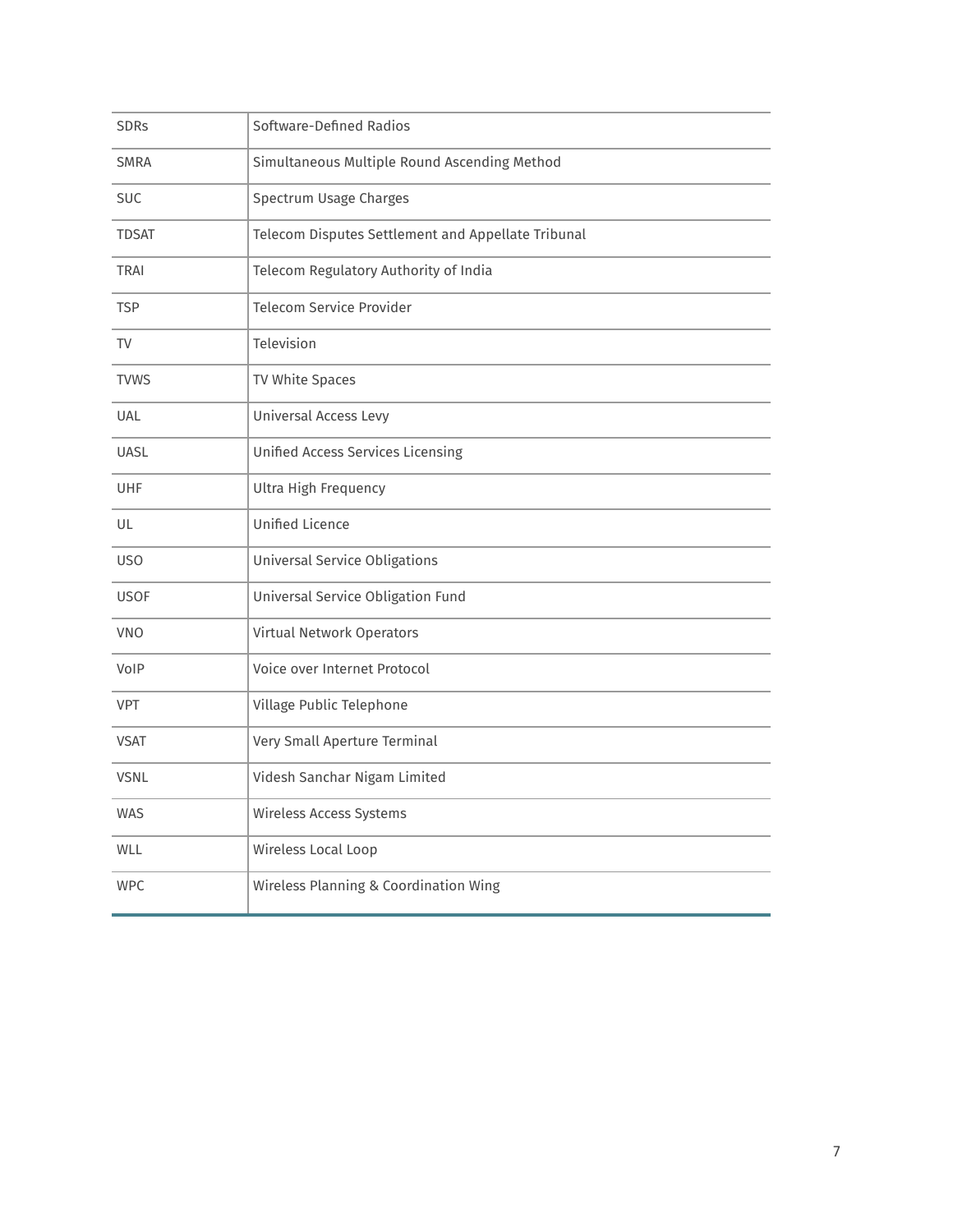# <span id="page-7-0"></span>**General Overview of Acts and Policies**

Primary statutes that regulate telecommunication services in India are: 1

- 1. The Indian [Telegraph](https://dot.gov.in/sites/default/files/Indian%20Telegraph%20Act%201885.pdf?) Act, 1885
- 2. The Indian Wireless [Telegraphy](https://dot.gov.in/act-rules-content/2419) Act, 1933
- 3. The Telecom [Regulatory](https://dot.gov.in/sites/default/files/2019%2011%2026%20TRAI%20ACT%20%28Latest%29.pdf?download=1) Authority of India (TRAI) Act, 1997
- 4. The [Information](https://legislative.gov.in/sites/default/files/A2000-21_0.pdf) Technology Act, 2000

The Indian Telegraph Act, 1885, is the primary legislation underlying the regulatory framework for telecommunications $2$  in India. It prescribes the various powers of the government to operate and regulate telecommunication services in India. $<sup>3</sup>$  The main objective of the</sup> Telegraph Act, when enacted in 1885, was to empower the government to install telegraph lines on private as well as public property.<sup>4</sup> Since then, the act has undergone multiple amendments to accommodate new communication technologies.

Definition of 'telegraph' according to the Indian Telegraph Act, 1885:

"telegraph means any appliance, instrument, material or apparatus used or capable of use for transmission or reception of signs, signals, writing, images and sounds or intelligence of any nature by wire, visual or other electro-magnetic emissions, Radio waves or Hertzian waves, galvanic, electric or magnetic means."

Section 4 of The Telegraph Act gives the central government the "exclusive privilege in respect of telegraphs and the power to grant licences."<sup>5</sup> That is, the central government has the power to establish, maintain, and operate telegraphs; it may also grant a licence to any person to establish, maintain, or work a telegraph within any part of India.<sup>6</sup> In the ongoing regime, the Department of Telecommunications (DoT) under the Ministry of Communications has been assigned the task of granting licences and approvals to different telecom players for providing telecommunication services in India.

<sup>1</sup> This document uses certain types of boxes, such as this yellow coloured box, for a better presentation of

information. Please see [appendix](#page-42-0) 1 to know more.

<sup>2</sup> The terms 'telecommunication' and 'telecom' (abbreviation for telecommunication) have been used

interchangeably throughout the document.

<sup>3</sup> Seth Dua and Associates (2019). "In Brief: Telecom Regulation in India". *Lexology.* Accessible [here](https://www.lexology.com/library/detail.aspx?g=45ac7f16-f40c-42ea-b3df-dfe6e357e2c0).

<sup>4</sup> "Indian Telegraph Act, 1885". *CIS India*. Accessible [here](https://cis-india.org/telecom/resources/indian-telegraph-act).

<sup>&</sup>lt;sup>5</sup> See Section 4 of The Indian Telegraph Act, 1885. Accessible [here.](https://dot.gov.in/sites/default/files/Indian%20Telegraph%20Act%201885.pdf?%20download=1)

<sup>&</sup>lt;sup>6</sup> See Section 4 of The Indian Telegraph Act, 1885. Accessible [here.](https://dot.gov.in/sites/default/files/Indian%20Telegraph%20Act%201885.pdf?%20download=1)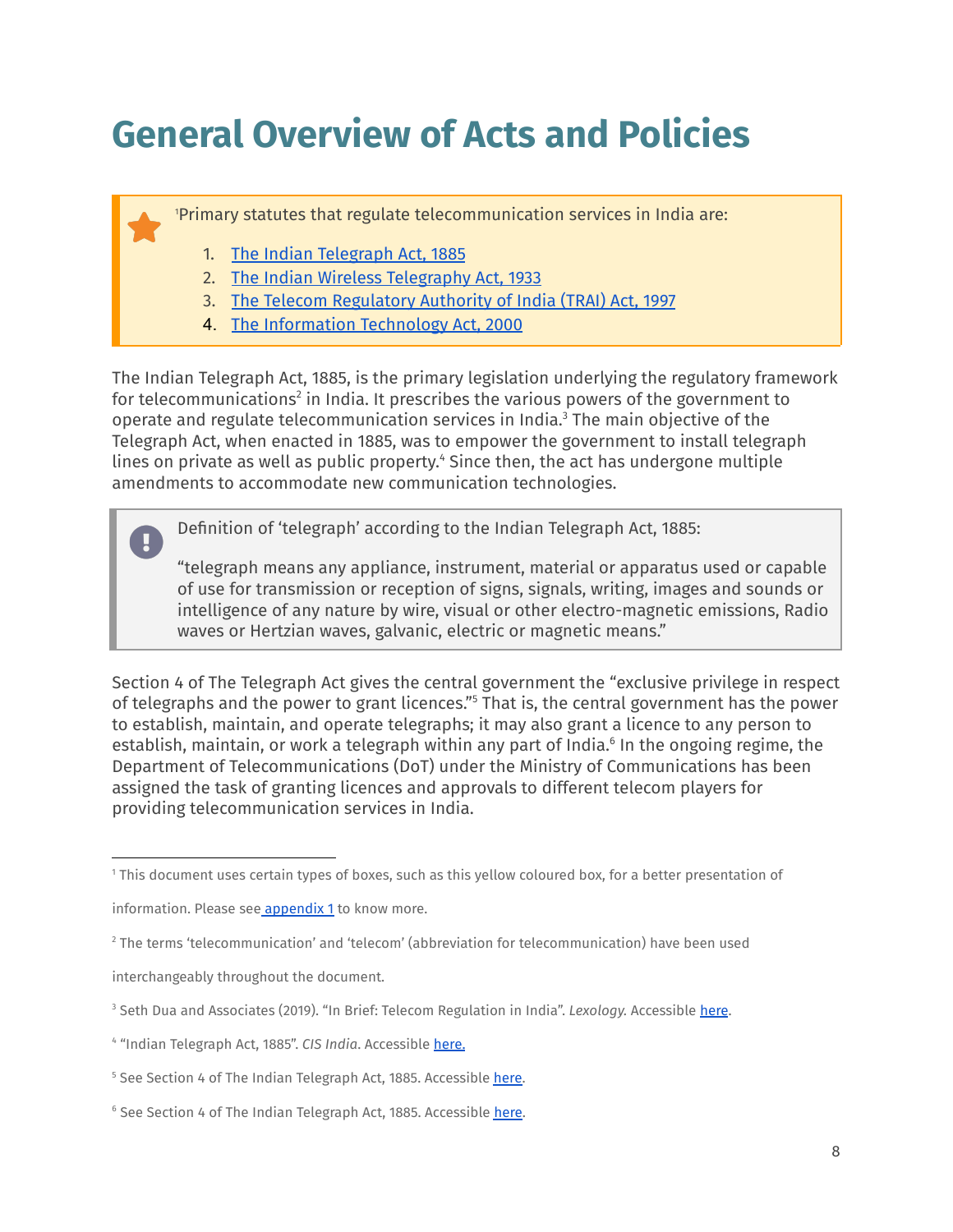While the telegraph act is an overarching law relating to telegraphs in India, the Indian Wireless Telegraphy Act, 1933, was formulated specifically "to regulate the possession of wireless telegraphy apparatus."

The Indian Wireless Telegraphy Act, 1933, defines wireless telegraphy apparatus as:

"wireless telegraphy apparatus means any apparatus, appliance, instrument or material used or capable of use in wireless communication, and includes any article determined by rule made under Sec. 10 to be wireless telegraphy apparatus, but does not include any such apparatus, appliance, instrument or material commonly used for other electrical purposes, unless it has been specially designed or adapted for wireless communication or forms part of some apparatus, appliance, instrument or material specially so designed or adapted, nor any article determined by rule made under Section 10 not to be wireless telegraphy apparatus." 7

The Indian Wireless Telegraphy Act prohibits the possession of wireless telegraphy apparatus unless a licence has been given in that regard by the telegraph authority constituted under the Telegraph Act.<sup>8</sup> In the current regime, the DoT is the designated telegraph authority that issues licences for possessing wireless telegraphy apparatus.

With the liberalisation of the telecom sector and entry of private players in the 1990s, the need for independent regulation became inevitable. Thus, the Telecom Regulatory Authority of India (TRAI) was established in February 1997 under the Telecom Regulatory Authority of India Act, 1997. The Act empowers TRAI to regulate telecom services, including to fix and revise tariffs for telecom services, powers which were earlier vested in the central government.<sup>9</sup> The TRAI Act also created a mechanism – the Telecom Disputes Settlement and Appellate Tribunal (TDSAT) – to adjudicate disputes between licensors (i.e. DoT) and licensees, between two service providers, and between service providers and a group of consumers. 10

### <span id="page-8-0"></span>**Telecommunications Policy Statements**

Telecommunication services play an important role in socio-economic development. Thus, apart from granting licences, the DoT also formulates development-focused policies for the growth of telecommunication services across the country. 11

<sup>&</sup>lt;sup>7</sup> See Section 2 of The Indian Wireless Telegraphy Act, 1933. Accessible [here.](https://dot.gov.in/act-rules-content/2419)

<sup>&</sup>lt;sup>8</sup> See Section 3 and Section 5 of the Indian Wireless Telegraphy Act, 1933. Accessible [here.](https://dot.gov.in/act-rules-content/2419)

<sup>&</sup>lt;sup>9</sup> "History". TRAI website. Accessible [here](https://trai.gov.in/about-us/history).

<sup>&</sup>lt;sup>10</sup> Section 14, TRAI Act, 1997. Accessible [here.](https://dot.gov.in/sites/default/files/2019%2011%2026%20TRAI%20ACT%20%28Latest%29.pdf?download=1)

<sup>11</sup> "Profile". *Department of Telecommunications website*. Accessible [here.](https://dot.gov.in/profile)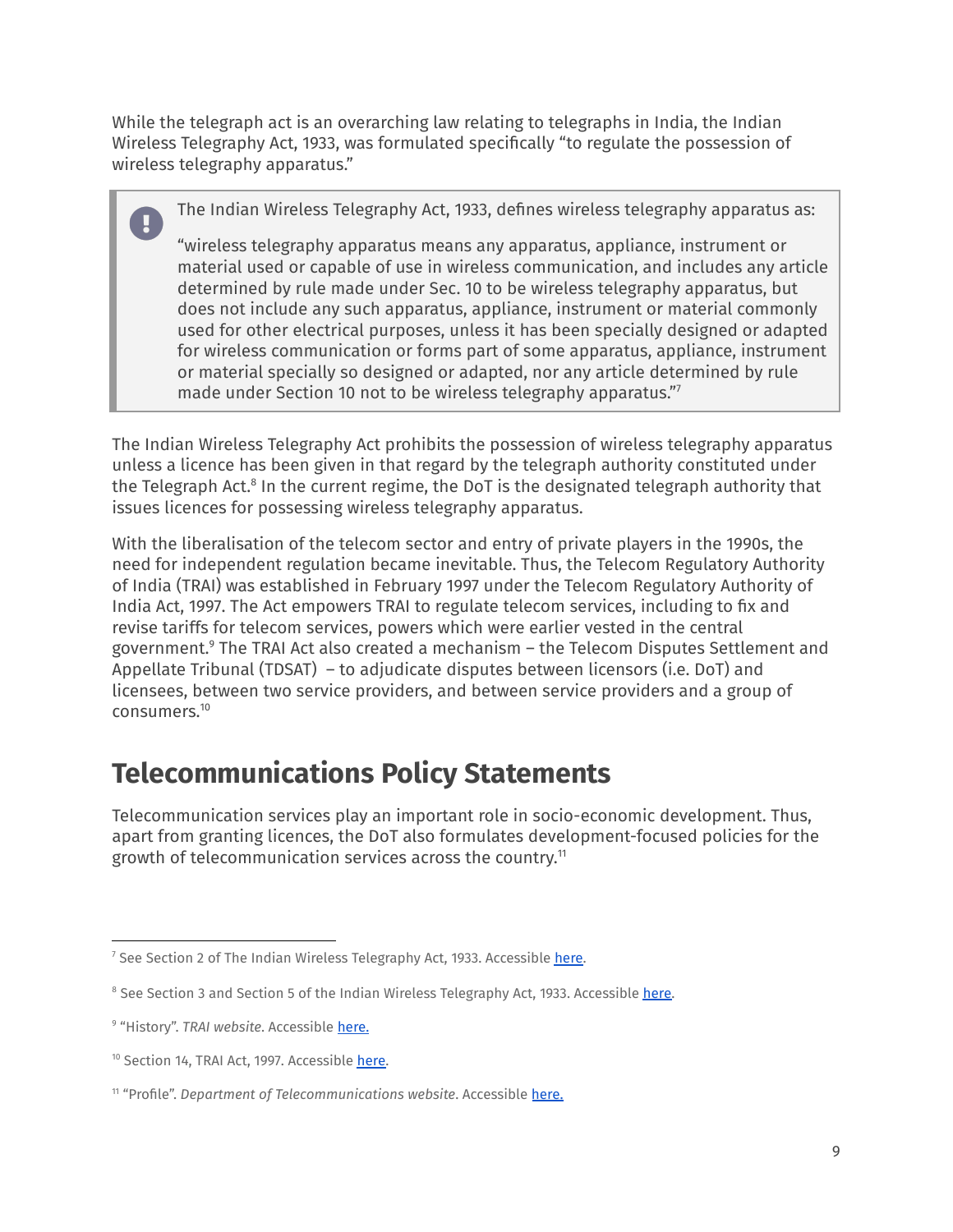DoT has issued telecommunication policy statements at regular intervals. They are:

- 1. [National](https://dot.gov.in/national-telecom-policy-1994) Telecom Policy, 1994
- 2. New [Telecom](https://dot.gov.in/new-telecom-policy-1999) Policy, 1999
- 3. [Broadband](https://dot.gov.in/broadband-policy-2004) Policy, 2004
- 4. [National](https://dot.gov.in/sites/default/files/NTP-06.06.2012-final_0.pdf) Telecom Policy, 2012
- 5. National Digital [Communications](https://dot.gov.in/sites/default/files/2018_10_29%20NDCP%202018_0.pdf) Policy, 2018

The National Digital Communications Policy (NDCP), 2018, is the most recent telecom policy statement published by the government. The policy attempts to outline a set of goals, initiatives, strategies, and intended policy outcomes to accomplish the following strategic objectives by 2022: 12

- Provisioning of "Broadband for All"
- Creating 4 million additional jobs in the digital communications sector
- Enhancing the contribution of the digital communications sector to 8% of India's GDP from 6% in 2017
- Propelling India to the top 50 nations in the ICT Development Index of the International Telecommunication Union (ITU) from 134 in 2017
- Enhancing India's contribution to global value chains
- Ensuring digital sovereignty

### <span id="page-9-0"></span>NDCP 2018 and Connectivity in Rural and Remote Areas

India is predominantly a rural country with about sixty five percent $^{13}$  of its population living in rural areas. Therefore, it is important to revisit the various statutes discussed previously with regard to explicit provisions to improve connectivity in rural and remote areas.

The NDCP 2018 emphasises 'public Wi-Fi' for improving broadband connectivity both in urban as well as rural areas. One of the goals of the 'Connect India' mission, as listed in NDCP 2018, is to "enable deployment of public Wi-Fi Hotspots; to reach 5 million by 2020 and 10 million by 2022."<sup>14</sup> NDCP mentions the promotion of open public Wi-Fi access through Wi-Fi/public data office aggregators (PDOA) and public data offices (PDO) as a strategy to catalyse investments and innovation in the digital communications sector.<sup>15</sup> The Prime Minister Wi-Fi Access Network Interface (PM-WANI) initiative was launched in December 2020 by DoT to realise the NDCP's goal of creating a robust digital communications infrastructure through the deployment of public Wi-Fi hotspots. 16

 $12$  Reproduced from Section 1, NDCP 2018, p. 15. Accessible [here](https://dot.gov.in/sites/default/files/Final%20NDCP-2018.pdf?download=1).

<sup>13</sup> World Bank Staff (2020). "Rural Population (% of total population)". *World Bank.* Accessible [here](https://data.worldbank.org/indicator/SP.RUR.TOTL.ZS).

<sup>&</sup>lt;sup>14</sup> See "2022 Goals" in Section 1, NDCP 2018. Accessible [here.](https://dot.gov.in/sites/default/files/Final%20NDCP-2018.pdf?download=1)

<sup>&</sup>lt;sup>15</sup> See (b) (vi) in Section 2.1, NDCP 2018, p. 9. Accessible [here](https://dot.gov.in/sites/default/files/Final%20NDCP-2018.pdf?download=1).

<sup>&</sup>lt;sup>16</sup> "A brief on Prime Minister Wi-Fi Access Network Interface". *DoT.* 9 December 2020. Accessible [here](https://dot.gov.in/sites/default/files/202-_12_11%20Brief%20PM%20WANI_0.pdf?download=1).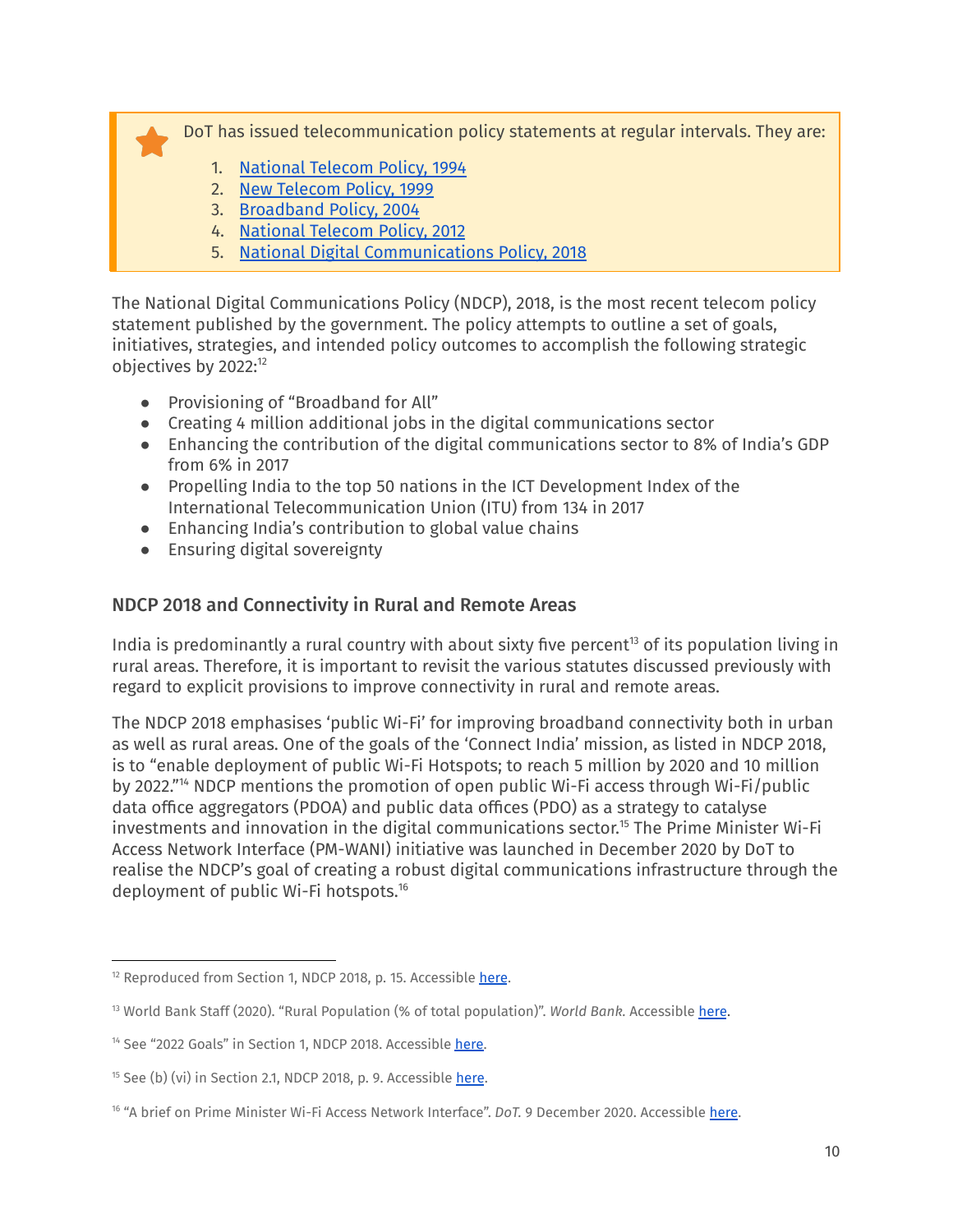As part of the "Connect India" mission, the NDCP provides for the establishment of the National Broadband Mission (NBM). Under the NBM, various initiatives have been suggested to increase connectivity in rural and remote areas. For example, under the 'BharatNet' initiative, NDCP aims to provide 1 Gbps (upgradeable to 10 Gbps) internet connections to 2.5 lakh (0.25 million) gram panchayats (GPs) across India using optical fibre cables.17 The 'GramNet initiative' aims to provide all rural development institutions with 10 Mbps (upgradeable to 100 Mbps) internet connections. To increase last-mile connectivity, the 'Jan Wi-Fi' initiative aims to establish 2 million Wi-Fi hotspots. 18

NDCP 2018, in its goal to improve connectivity, emphasises the inclusion of uncovered areas and digitally deprived segments of society (women, persons with disability, marginalised communities, etc.).<sup>19</sup>Even though the NDCP 2018 recognises wireless spectrum as a key natural resource for public benefit, it does not explicitly mention the rights of indigenous people over the use of such natural resources. 20

"Community networks'' or "local networks", which have the potential to help expand connectivity in remote regions, are not explicitly mentioned in the NDCP document.

#### **What are 'community networks (CNs)' ?**

CNs may be defined as "an alternative and complementary approach to the traditional commercial model wherein internet connectivity is not sold to end-users – instead, users effectively club together to establish connectivity between themselves, and then may use their collective bargaining power to purchase capacity to the rest of the Internet."<sup>21</sup> CNs are based on a 'bottom-up' approach instead of the classic telecom-operator-driven 'top-down' approach.

The IGF Dynamic Coalition on Community Connectivity (DC3) in the 'Declaration on Community Connectivity' describes CNs as follows: "Community networks are structured to be open, free, and to respect network neutrality. Such networks rely on the active participation of local communities in the design, development, deployment, and management of shared infrastructure as a common

A gram panchayat comprises one or more villages (generally 2-3 villages). The BharatNet connection is given at the

gram panchayat office.

<sup>18</sup> See Section 1.1, NDCP 2018, p. 15. Accessible [here.](https://dot.gov.in/sites/default/files/Final%20NDCP-2018.pdf?download=1)

<sup>19</sup> Section 1.4, NDCP 2018. Accessible [here](https://dot.gov.in/sites/default/files/Final%20NDCP-2018.pdf?download=1).

<sup>20</sup> Section 1.2, NDCP 2018. Accessible [here.](https://dot.gov.in/sites/default/files/Final%20NDCP-2018.pdf?download=1)

India". *Published by ISOC and DEF.* Accessible [here](https://www.internetsociety.org/wp-content/uploads/2017/10/W4C-Policy-Paper_Dec2017.pdf).

 $\eta$  Gram panchayat (also known as village council) is the lowest administrative unit of multi-tier federalism in India.

<sup>21</sup> Reproduced from Ritu Srivastava (2017). "Community Networks: Regulatory Issues and Gaps – Experiences from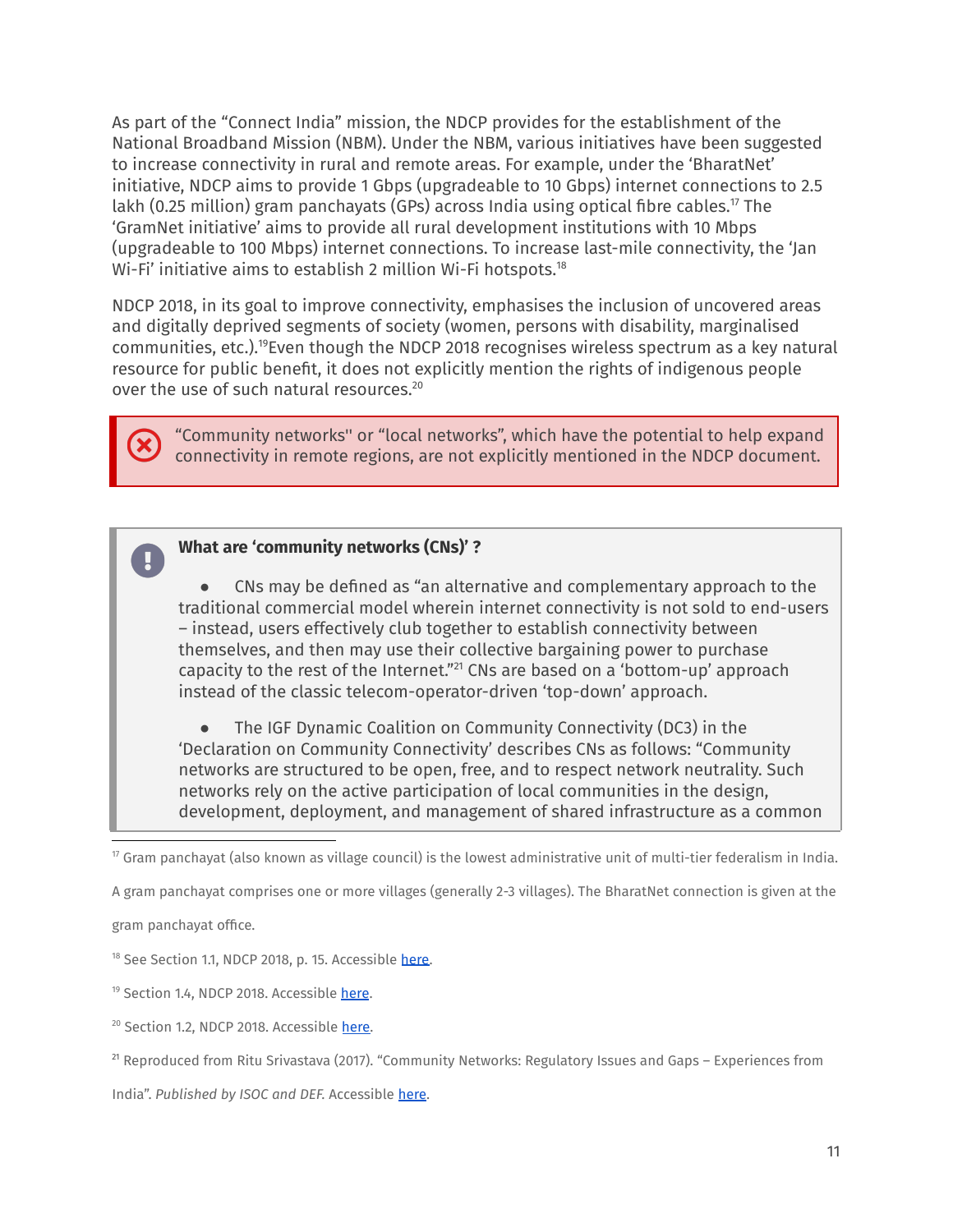resource, owned by the community, and operated in a democratic fashion. Community networks can be operationalised, wholly or partly, through individuals and local stakeholders, NGO's, private sector entities, and/or public administrations." 22

- In India, a few examples of community-based connectivity models are [Gram](http://grammarg.in/) Marg, [Airjaldi](https://airjaldi.com/), and the Digital [Empowerment](http://defindia.org/wforc/#:~:text=Digital%20Empowerment%20Foundation%20(DEF)%20and,ISOC%20and%20DEF%20is%20twofold.) Foundation (DEF) - Wireless for Community [Initiative](http://defindia.org/wforc/#:~:text=Digital%20Empowerment%20Foundation%20(DEF)%20and,ISOC%20and%20DEF%20is%20twofold.).
- To know more about CNs, please visit these pages: APC's [community](https://www.apc.org/en/tags/community-networks) network page, [Community](https://comconnectivity.org/) Networks: the Internet by the People, for the People, Dynamic [Coalition](https://www.intgovforum.org/multilingual/system/files/filedepot/45/community_networks_-_the_internet_by_the_people_for_the_people.pdf#page=154) on Community [Connectivity](https://www.intgovforum.org/multilingual/system/files/filedepot/45/community_networks_-_the_internet_by_the_people_for_the_people.pdf#page=154) (DC3) page.

<sup>&</sup>lt;sup>22</sup> Section 12.3, "Declaration on Community Networks". *Comconnectivity*. Accessible [here.](https://comconnectivity.org/wp-content/uploads/2020/05/declaration-on-community-connectivity-1-merged.pdf)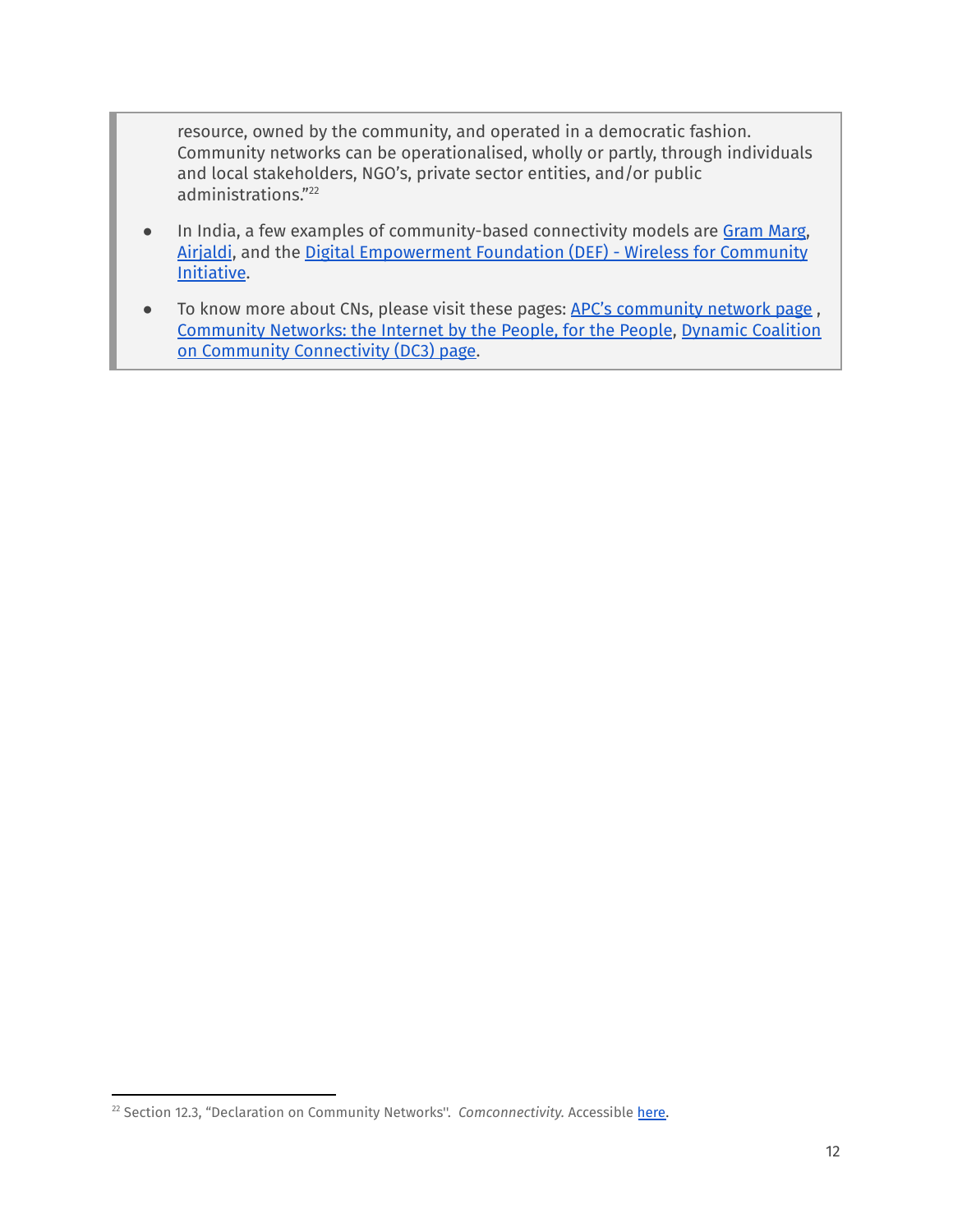# <span id="page-12-0"></span>**Operator Licensing**

The operator licensing framework in India dates back to The Indian Telegraph Act, 1885. Section 4 of the Telegraph Act gives the central government the power to grant a licence "to any person to establish, maintain, or work a telegraph within any part of India."<sup>23</sup>

Although the provision for licensing has been present since 1885, the government had a complete monopoly over telecommunications (establishment, operation, etc.) until the early 1990s. $^{24}$  It was only in 1992 that the government first allowed licensing in the telecom sector when it invited telecom players to bid for licences for cellular services across the four metros (Delhi, Mumbai, Chennai, Kolkata). Listed below (Table 1) are the major landmarks in the history of telecom licensing in India.

| Year | <b>Event in the History of Telecom Licensing</b>                                                                                                                                                                                                                                                                                                                                  |
|------|-----------------------------------------------------------------------------------------------------------------------------------------------------------------------------------------------------------------------------------------------------------------------------------------------------------------------------------------------------------------------------------|
| 1991 | The government allowed private telecom companies to manufacture telecom switches<br>for telephone exchanges.                                                                                                                                                                                                                                                                      |
| 1992 | DoT invited bids for licences for operating cellular services across the four metros. The<br>DoT offered two licences per metro city.                                                                                                                                                                                                                                             |
| 1994 | The government passed the National Telecom Policy, which laid out specific criteria for<br>private operators who wish to enter the Indian telecom sector.                                                                                                                                                                                                                         |
| 1995 | DoT invited bids for cellular licences and wireline licences. Spectrum was bundled with<br>telecom service provider licences. To facilitate licensing, the country was divided into<br>21 circles (excluding four metros), which were categorised as A, B, or C based on their<br>potential to generate revenue.                                                                  |
| 1998 | Internet services were rolled out in 1995 by Videsh Sanchar Nigam Limited (VSNL). In<br>November 1998, the government opened it up to the private sector.                                                                                                                                                                                                                         |
| 1999 | The New Telecom Policy, 1999, allowed the migration of licensees from a fixed licence<br>fee regime to a revenue arrangement scheme. Under the new scheme, licence fees were<br>collected as a proportional tax on revenue. Previously, there were two operators in<br>each circle; the 1999 Policy allowed the government to participate as the third operator<br>in the circle. |
| 2000 | The government issued licences for national long-distance telephony (NLDO). There<br>was no restriction on the number of operators to whom licences could be granted. The<br>licences were issued for 20 years on a non-exclusive basis and could be extended up to<br>10 years once.                                                                                             |

### **Table 1: Major Landmarks in the History of Telecom Licensing in India**

<sup>&</sup>lt;sup>23</sup> See Section 4 of the Indian Telegraph Act, 1885. Accessible [here.](https://dot.gov.in/act-rules-content/2442)

<sup>24</sup> Snehashish Ghosh. "Licensing Framework for Telecom: A Historical Overview". *CIS India.* Accessible [here](https://cis-india.org/telecom/resources/licensing-framework-for-telecom).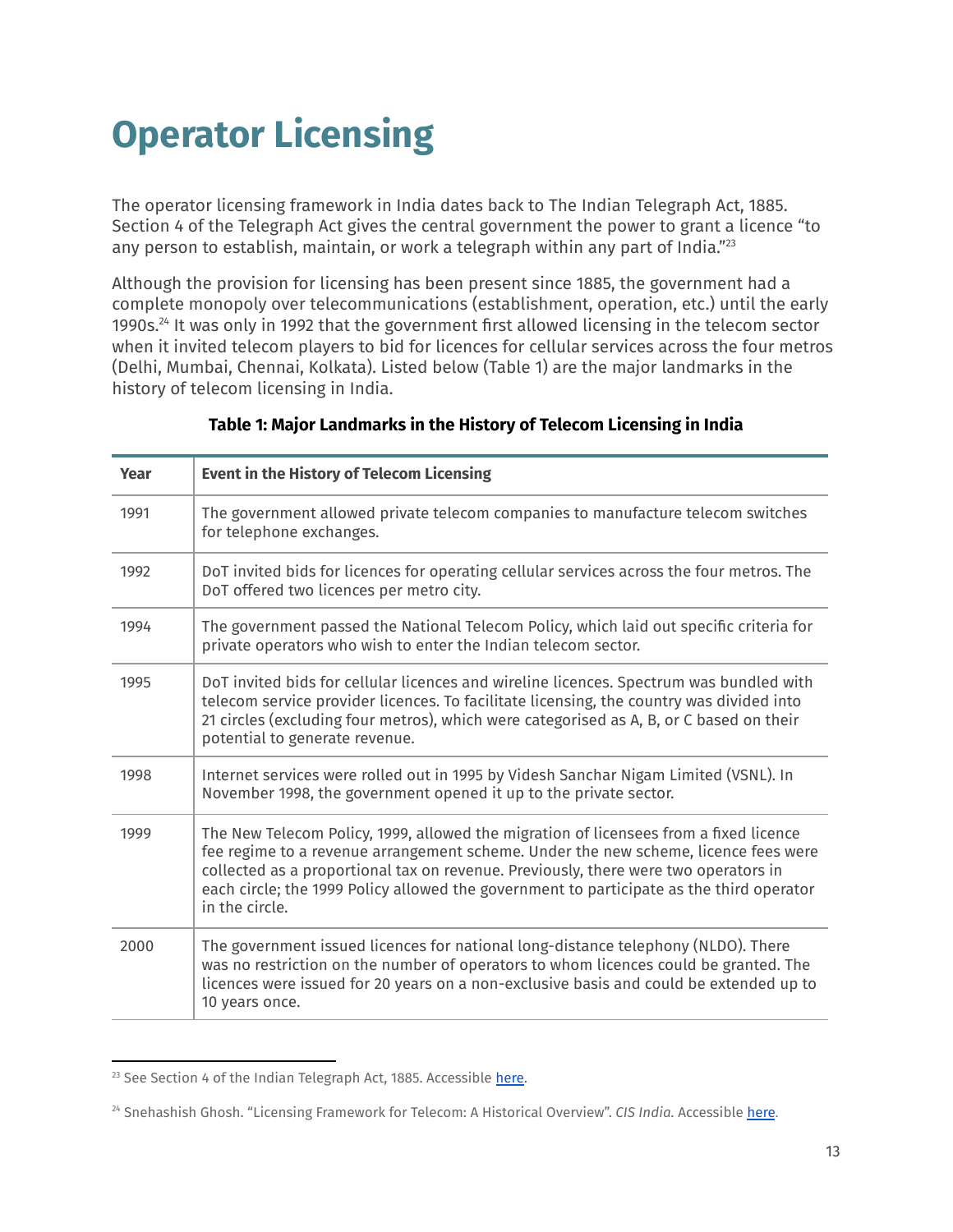| 2001 | Licences for basic telephone services using a wireless local loop (WLL) were issued.<br>This was the first time that licences were issued on a first-come-first-serve basis.                                                    |
|------|---------------------------------------------------------------------------------------------------------------------------------------------------------------------------------------------------------------------------------|
| 2002 | DoT issued licences to private operators for international long-distance telephony (ILD)<br>services.                                                                                                                           |
| 2003 | The Unified Access Services Licensing (UASL) regime was introduced by DoT on the<br>recommendations of TRAI.                                                                                                                    |
| 2007 | DoT allowed issuing of licences for operating on dual technologies - CDMA and GSM.<br>DoT also allowed a single licence for internet service providers (ISPs) but restricted the<br>use of Voice over Internet Protocol (VoIP). |
| 2012 | The National Telecom Policy, 2012, introduced the Unified Licensing regime. Under the<br>regime, service operators can provide converged services. The spectrum has been<br>delinked from the licence.                          |
| 2016 | The government issued guidelines for issuing virtual network operator (UL-VNO)<br>licences. By introducing UL-VNO, DoT aimed to de-link licensing of networks from the<br>delivery of services.                                 |
| 2020 | The government launched the PM-WANI framework that liberalises the last-mile public<br>Wi-Fi service provision in India.                                                                                                        |

Source: Adapted from Ghosh (n.d.)<sup>25</sup>

### <span id="page-13-0"></span>**The Unified Licensing Regime in India**

Telecom licensing in India underwent a major transformation with the implementation of the Unified Licence (UL) regime in 2013. This regime was implemented to achieve one of the objectives envisaged in NTP 2012: "One Nation - One Licence across services and service areas." 26

NTP 2012 listed as one of the objectives to "simplify the licensing framework to further extend converged high quality services across the nation including **rural and remote areas**." [emphasis added] 27

NTP 2012 recognised that the evolution from analog to digital technologies has facilitated the conversion of voice, data, and video to the digital form, and these are increasingly being

[here](https://cis-india.org/telecom/resources/licensing-framework-for-telecom).

<sup>25</sup> Adapted from Snehashish Ghosh, "Licensing Framework for Telecom: A Historical Overview"*. CIS India.* Accessible

<sup>&</sup>lt;sup>26</sup> See (12) of Section (III), NTP 2012, p. 6. Accessible [here.](http://www.dot.gov.in/sites/default/files/NTP-06.06.2012-final.pdf)

 $27$  See (11) of Section (III), NTP 2012, p. 6. Accessible [here](http://www.dot.gov.in/sites/default/files/NTP-06.06.2012-final.pdf).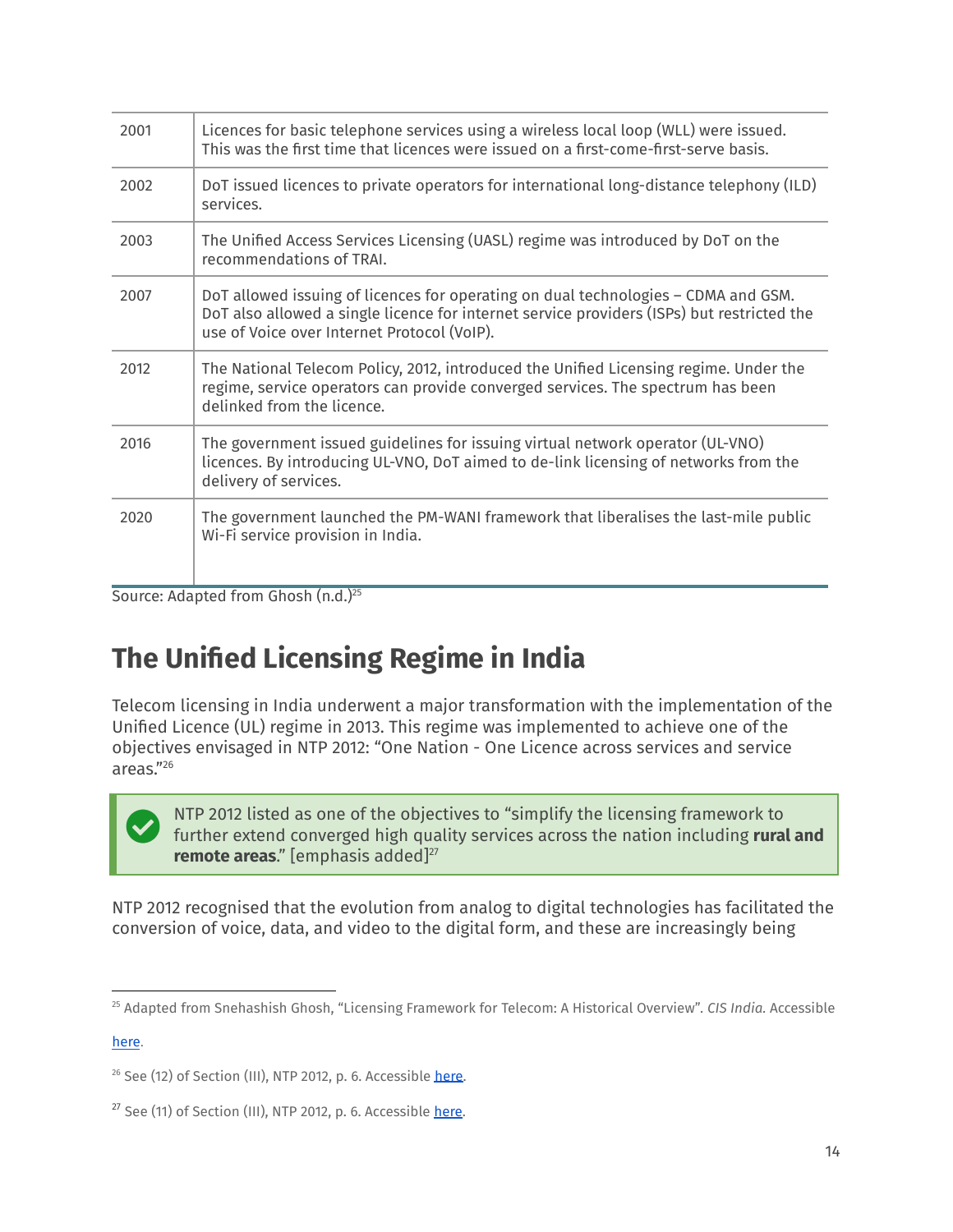rendered through single networks bringing about a convergence in networks, services, and devices. 28

### The preamble of NTP 2012 states:

"it is now imperative to move towards convergence between various services, networks, platforms, technologies and overcome the existing segregation of licensing, registration and regulatory mechanisms in these areas to enhance affordability, increase access, delivery of multiple services and reduce cost." 29

The UL regime replaced the earlier regime, where there were separate licences for different telecommunication services. In this regime, telecom players can offer all telecommunication services under one licence; service authorisation for various telecom services will have to be done separately, however.

Listed below are the basic features of unified licences:"

- 1. Spectrum allocation is delinked from the licences and has to be obtained separately. At present, spectrum in the 800/900/1800/2100/2300/2500 MHz bands is allocated through a bidding process. For all other services and usages, like Public Mobile Radio Trunking Service (PMRTS), the process for allocating spectrum and the associated charges shall be as prescribed by the Wireless Planning & Coordination Wing of the DoT from time to time.
- 2. Authorisation under a Unified Licence comprises any one or more services listed below:
	- a. Unified Licence (all services)\*
	- b. Access Service (service area-wise)
	- c. Internet Service (Category-A with all-India jurisdiction)
	- d. Internet Service (Category-B with jurisdiction in a service area)
	- e. Internet Service (Category-C with jurisdiction in a secondary switching area)
	- f. National Long Distance (NLD) Service
	- g. International Long Distance (ILD) Service
	- h. Global Mobile Personal Communication by Satellite (GMPCS) Service
	- i. Public Mobile Radio Trunking Service (PMRTS) Service
	- j. Very Small Aperture Terminal (VSAT) Closed User Group (CUG) Service
	- k. INSAT MSS-Reporting (MSS-R) Service
	- l. Resale of International Private Leased Circuit (IPLC) Service

[\* Authorisation for All Services UL covers all services listed in 2(b) in all service areas, 2(c), 2(f) to 2(l) above]" 30

<sup>&</sup>lt;sup>28</sup> "Unified Licence", *DoT Website*. Accessible [here](http://www.dot.gov.in/sites/default/files/NTP-06.06.2012-final.pdf); NTP 2012. Accessible here.

<sup>&</sup>lt;sup>29</sup> See Preamble, NTP 2012, p. 6. Accessible [here](http://www.dot.gov.in/sites/default/files/NTP-06.06.2012-final.pdf).

<sup>&</sup>lt;sup>30</sup> Reproduced from "Unified Licence", *DoT Website*. Accessible [here.](https://dot.gov.in/unified-licnse)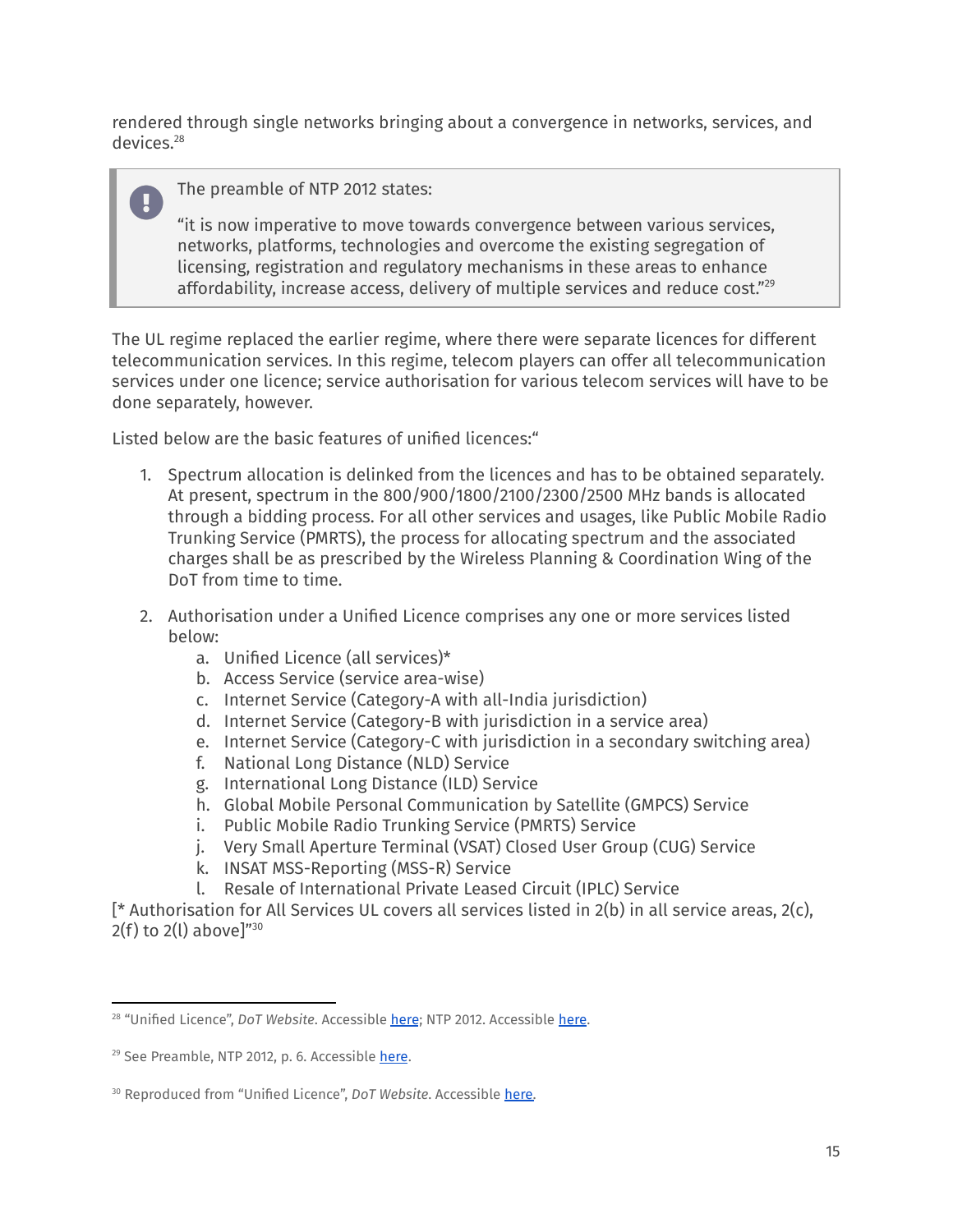DoT decided to implement the UL regime in two phases. In the first phase, spectrum was delinked from licences. In the second phase, the concept of 'virtual network operators (VNO)' was introduced to facilitate delinking of network licensing from the delivery of services.<sup>31</sup> This allows the same network to provide various services that are independent of the network layer. This means that delivery of services can be provided by one operator and the network may be owned by a distinct operator. $32$  VNO allows telecom service providers (TSPs) to utilise their networks and spectrum efficiently by allowing sharing of active (e.g., antennas, access node switches, etc.) and passive infrastructure<sup>33</sup> (non-electrical or civil engineering elements such as ducts, towers, masts, etc.). VNO also facilitates resale at the service level. For example, VNO allows firms to resell the internet services of telecom companies under their own brand. 34

UL-VNO is a regime parallel to UL. It offers all authorisations available in the UL regime. In addition, it offers authorisation for 'Access Services Category B', wherein the service area is a district of a state/union territory.<sup>35</sup> Listed below are the basic features of UL-VNO:"

- 1. VNOs are treated as extensions of network service operators (NSOs) or TSPs. They are not allowed to install equipment interconnecting with the networks of other NSOs.
- 2. The applicant can apply for UL-VNO along with VNO authorisation for any one or more services below:
	- a. Unified Licence VNO (all services)
	- b. Access Service (service area-wise)
	- c. Internet Service (Category-A with all-India jurisdiction)
	- d. Internet Service (Category-B with jurisdiction in a service area)
	- e. Internet Service (Category-C with jurisdiction in a secondary switching area)
	- f. National Long Distance (NLD) Service
	- g. International Long Distance (ILD) Service
	- h. Global Mobile Personal Communication by Satellite (GMPCS) Service
	- i. Public Mobile Radio Trunking Service (PMRTS) Service
	- j. Very Small Aperture Terminal (VSAT) Closed User Group (CUG) Service
	- k. INSAT MSS-Reporting (MSS-R) Service
	- l. Resale of International Private Leased Circuit (IPLC) Service (No more authorisation for resale of IPLC is being granted now, except for the applications under process)

October 2021. Accessible [here.](https://economictimes.indiatimes.com/industry/telecom/telecom-news/dot-cancels-71-letters-of-intent-for-providing-net-service-as-virtual-network-operators/articleshow/86682413.cms?utm_source=contentofinterest&utm_medium=text&utm_campaign=cppst)

*TRAI*. Accessible [here.](https://www.trai.gov.in/consultation-paper-enabling-unbundling-different-layers-through-differential-licensing)

<sup>&</sup>lt;sup>31</sup> "Guidelines for Grant of Unified Licence (Virtual Network Operators)", dated 31 August 2018. Accessible [here.](https://dot.gov.in/sites/default/files/2018_08_31%20UL%20VNO%20G.pdf)

<sup>&</sup>lt;sup>32</sup> "Guidelines for Grant of Unified Licence (Virtual Network Operators)", dated 31 August 2018. Accessible [here](https://dot.gov.in/sites/default/files/2018_08_31%20UL%20VNO%20G.pdf).

 $33$  To know more about active and passive infrastructure in telecom, please see this  $video$ .</u>

<sup>34</sup> PTI, "DoT Cancels 71 Letters of Intent for Providing Net Service as Virtual Network Operators. *Economic Time*s. 1

<sup>35</sup> TRAI (2020). "Consultation Paper on Enabling Unbundling of Different Layers Through Differential Licensing."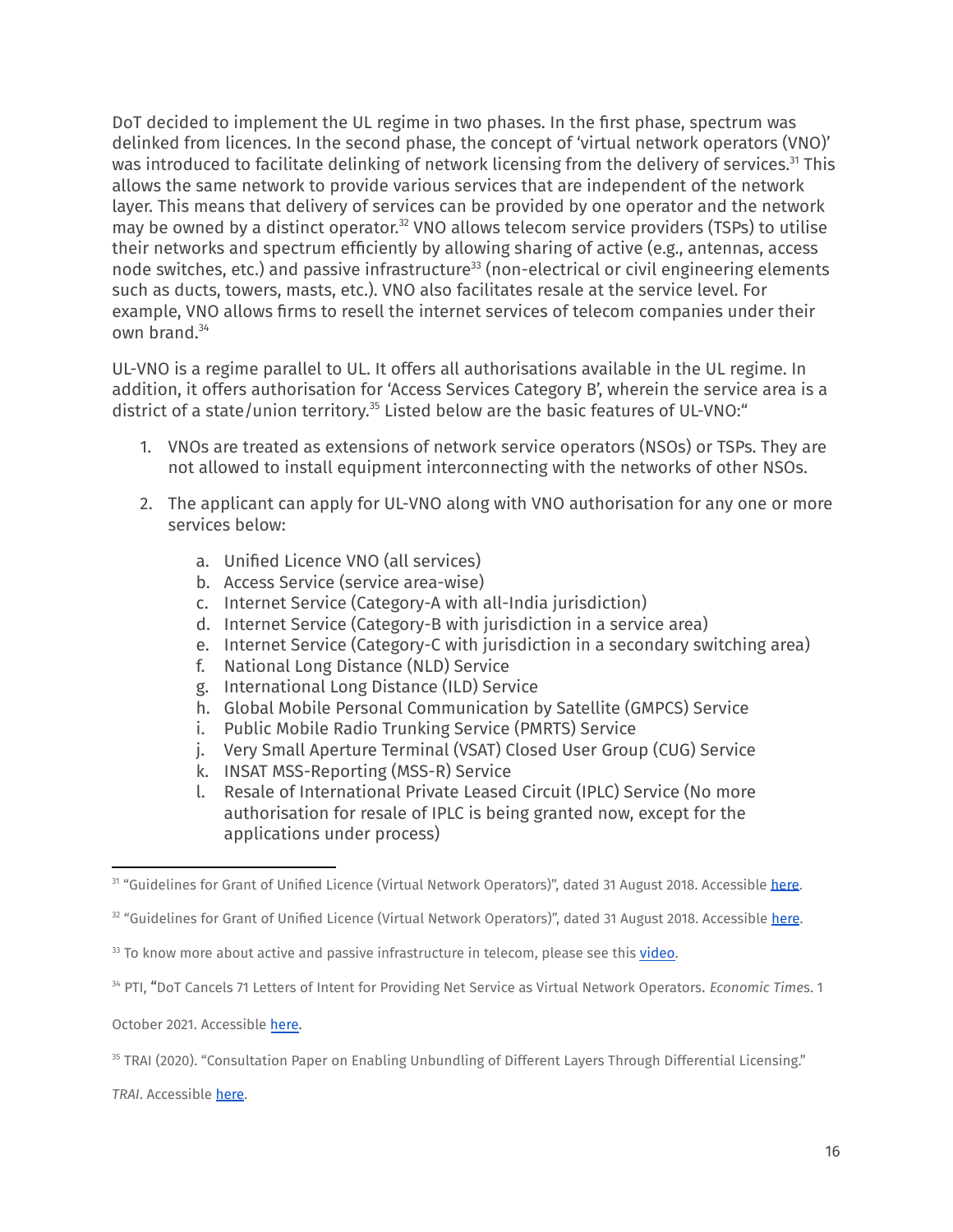m. Access Services Category B\* (This is additional authorisation provided in UL-VNO)" 36

The licensing framework for internet services allows three authorisation options under the UL/UL-VNO regimes: Category-A (All-India/national), Category-B (telecom circle/licensed service area), and Category-C (secondary switching area). Thus, through three different authorisations, telecom operators have the flexibility to procure a licence depending upon their scale (area) of operations.

### <span id="page-16-0"></span>**Technical and Administrative Requirements for Licence**

At present, internet service provider licences for category 'A', 'B' and 'C' are issued under UL/ UL-VNO. Only an Indian company registered under the Indian Companies Act, 2013, can apply for UL and UL-VNO, except for Access Service Category B authorisation under UL-VNO.<sup>37</sup>

One company can have only one UL/UL-VNO. However, the applicant can apply for authorisation for more than one service or service area subject to fulfilment of all the conditions of entry.

Important resources to understand UL and UL-VNO licence requirements in detail:

- 1. DoT's [Guidelines](https://dot.gov.in/sites/default/files/UL%20guidelines%20with%20M2M%20without%20INSAT%20MSS%20R%20dated%2017012022_0.pdf?download=1) for Grant of Unified Licence<sup>38</sup>
- 2. <u>DoT's Guidelines for Grant of Unified Licence (Virtual Network [Operators\)](https://dot.gov.in/sites/default/files/UL%20VNO%20guidelines%20with%20M2M%20without%20INSAT%20MSS%20R%20dated%2017012022_1.pdf?download=1) $^{32}$ </u>
- 3. The list of documents required for grant of UL/authorisation for additional
- services under UL can be found [here](https://saralsanchar.gov.in/circular/licenses_issued/UL_FAQ.pdf) (refer [Appendix](#page-45-0) 3 of this document). 4. The applicant companies need to submit the application online on
- SARAL(Simplified Application for Registration and Licences) SANCHAR [portal.](https://saralsanchar.gov.in/)

### <span id="page-16-1"></span>**Licensing Fees**

According to DoT's [Guidelines](https://dot.gov.in/sites/default/files/UL%20guidelines%20with%20M2M%20without%20INSAT%20MSS%20R%20dated%2017012022_0.pdf?download=1) for Grant of Unified Licence (dt. 17 January 2022), a licensee has to pay a one-time non-refundable entry fee for each service and service area before licence agreement is signed. The licensee will need to pay the fees for each subsequent authorisation. In addition to entry fees, the licensee has to pay an annual fee for each

the Shop and Establishment Act (partnership firms, proprietorship firms, etc.) or a legal person.

<sup>36</sup> Reproduced from "Guidelines for Grant of Unified Licence (Virtual Network Operators)", dated 31 August 2018.

Accessible [here.](https://dot.gov.in/sites/default/files/2018_08_31%20UL%20VNO%20G.pdf)

<sup>&</sup>lt;sup>37</sup> This authorisation under UL-VNO can be applied for by an Indian company or an organisation registered under

<sup>&</sup>lt;sup>38</sup> Latest UL guidelines were issued on 17 January 2022. It included M2M and Audiotex services.

<sup>&</sup>lt;sup>39</sup> Latest UL-VNO guidelines were issued on 17 January 2022. It included M2M and Audiotex services.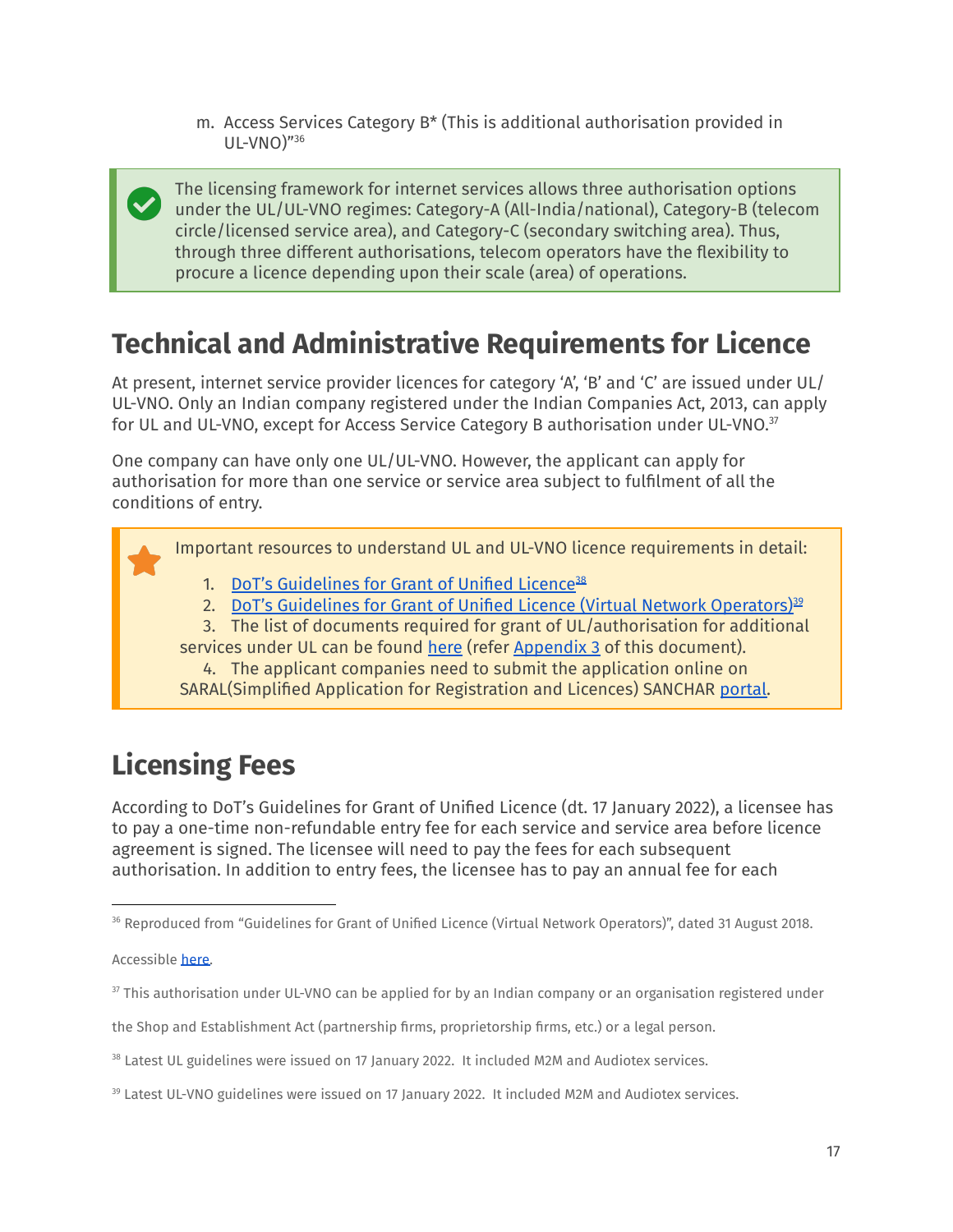authorised service separately.<sup>40</sup> The licence fee is calculated as a percentage of adjusted gross revenue (AGR). At present, the licence fee is 8% of the AGR; it is inclusive of the Universal Service Obligation (USO) Levy, which is 5% of the AGR. 41

Table 2 below summarises the processing fees, entry fees, bank guarantees (BG), minimum paid-up capital, and net worth requirements for applying for a UL:

### **Table 2: UL–Details of the Minimum Required Equity, Minimum Net Worth, Entry Fee, Performance BG, Financial BG, and Application Processing Fee for Various Service Authorisations 4243**

| Sl.<br>No.     | <b>Service</b>                                             | <b>Minimum</b><br><b>Equity in</b><br>INR (USD) | <b>Minimum</b><br><b>Net Worth</b><br>in INR (USD) | <b>Entry Fee</b><br>in<br>INR (USD)                                           | <b>Performance</b><br><b>Bank</b><br><b>Guarantee</b><br>(PBG) in<br>INR (USD) | <b>Fixed Bank</b><br><b>Guarantee</b><br>(FBG) in<br>INR (USD) | <b>Application</b><br><b>Processing</b><br><b>Fee in INR</b><br>(USD) |
|----------------|------------------------------------------------------------|-------------------------------------------------|----------------------------------------------------|-------------------------------------------------------------------------------|--------------------------------------------------------------------------------|----------------------------------------------------------------|-----------------------------------------------------------------------|
| $\mathbf{1}$   | UL (all<br>services)                                       | 25,00,00,0<br>00 (USD<br>33,31,092)             | 25,00,00,000<br>(USD<br>33,31,092)                 | 15,00,00,<br>000 (USD<br>19,98,655)                                           | 44,00,00,000<br>(USD<br>58,62,722)                                             | 8,80,00,00<br>$0$ (USD<br>11,72,544)                           | 1,00,000<br>(USD 133)                                                 |
|                |                                                            | Service authorisation-wise requirements         |                                                    |                                                                               |                                                                                |                                                                |                                                                       |
| $\mathbf{1}$   | Access<br>Service<br>(telecom<br>circle/<br>metro<br>area) | 2,50,00,00<br>$\Omega$<br>(USD<br>3,33,109)     | 2,50,00,000<br>(USD<br>3,33,109)                   | 1,00,00,0<br>00<br>(USD<br>133244)<br>and INR<br>50,00,000<br>for NE<br>& J&K | 2,00,00,000<br>(USD<br>2,66,487)                                               | 40,00,000<br>(USD<br>53,297)                                   | 50,000<br>(USD 666)                                                   |
| $\overline{2}$ | <b>NLD</b><br>(national<br>area)                           | 2,50,00,00<br>$\Omega$<br>(USD<br>3,33,109)     | 2,50,00,000<br>(USD<br>3,33,109)                   | 2,50,00,0<br>$00\,$<br>(USD<br>3,33,109)                                      | 50,00,000<br>(USD 66, 622)                                                     | 1,00,00,00<br>$\Omega$<br>(USD<br>1,33,244)                    | 50,000<br>(USD 666)                                                   |
| $\overline{3}$ | <b>ILD</b><br>(national<br>area)                           | 2,50,00,00<br>$\Omega$<br>(USD<br>3,33,109)     | 2,50,00,000<br>(USD<br>3,33,109)                   | 2,50,00,0<br>00<br>(USD<br>3,33,109)                                          | 50,00,000<br>(USD 66, 622)                                                     | 1,00,00,00<br>$\overline{0}$<br>(USD<br>1,33,244)              | 50,000<br>(USD 666)                                                   |

<sup>&</sup>lt;sup>40</sup> Section (3)(i), "DoT Guidelines on UL 20-577/2016-AS-I (Vol III)" dated 17 January 2022. Accessible [here](https://dot.gov.in/sites/default/files/BG-UL-06-10-2021_0001.pdf?download=1).

<sup>&</sup>lt;sup>41</sup> Section 18.2, "Licence Agreement for Unified Licence" dated 17 January 2022. Accessible [here](https://dot.gov.in/sites/default/files/1%20UL%20AGREEMENT%20with%20Audiotex%20M2M%20without%20INSAT%20MSSR%2017012022.pdf?download=1).

<sup>&</sup>lt;sup>42</sup> Annexure I, "DoT Guidelines on UL 20-577/2016-AS-I (Vol III)" dated 17 January 2022. Accessible [here](https://dot.gov.in/sites/default/files/BG-UL-06-10-2021_0001.pdf?download=1).

<sup>43</sup> Approximately 1 USD= 75 INR, based on exchange rates on 28 Feb, 2022.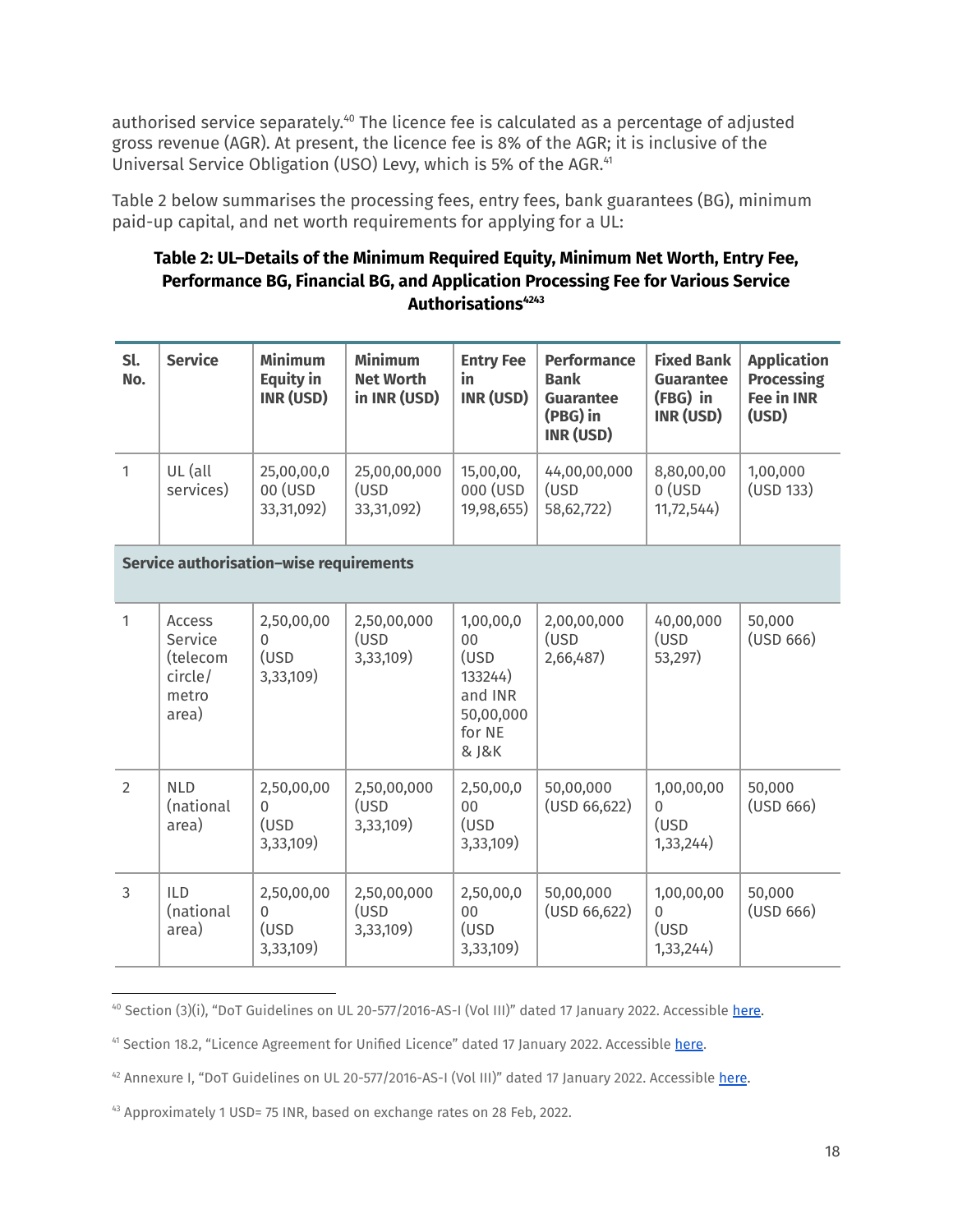| 4              | <b>VSAT</b><br>(national<br>area)             | Nil                                             | Nil                              | 30,00,000<br>(USD<br>39,973)         | 10,00,000<br>(USD 13, 324)       | 6,00,000<br>(USD<br>7,995)                     | 50,000<br>(USD 666) |
|----------------|-----------------------------------------------|-------------------------------------------------|----------------------------------|--------------------------------------|----------------------------------|------------------------------------------------|---------------------|
| 5              | <b>PMRTS</b><br>(telecom<br>circle/<br>metro) | Nil                                             | Nil                              | 50,000<br>(USD<br>666)               | 20,000<br>(USD 266)              | 20,000<br>(USD 266)                            | 15,000<br>(USD 200) |
| $6\,$          | <b>GMPCS</b><br>(national<br>area)            | 2,50,00,00<br>$\Omega$<br>(USD<br>3,33,109)     | 2,50,00,000<br>(USD<br>3,33,109) | 1,00,00,0<br>00<br>(USD<br>1,33,244) | 50,00,000<br>(USD 66, 622)       | 20,00,000<br>(USD<br>26,649)                   | 50,000<br>(USD 666) |
| $\overline{7}$ | <b>INSAT</b><br>MSS-R<br>(national<br>area)   | Nil                                             | Nil                              | 30,00,000<br>(USD<br>39,973)         | 40,000<br>(USD 533)              | 40,000<br>(USD 533)                            | 50,000<br>(USD 666) |
| 8              | ISP-A<br>(national<br>area)                   | Nil                                             | Nil                              | 30,00,000<br>(USD<br>39,973)         | 40,00,000<br>(USD 53, 297)       | 2,00,000<br>(USD<br>2,665)                     | 50,000<br>(USD 666) |
| 9              | ISP "B"<br>(telecom<br>circle/met<br>ro area) | Nil                                             | Nil                              | 2,00,000<br>(USD<br>2,665)           | 2,00,000<br>(USD 2665)           | 20,000<br>(USD 266)                            | 15,000<br>(USD 200) |
| 10             | ISP "C"<br>(SSA)                              | Nil                                             | Nil                              | 20,000<br>(USD 266)                  | 10,000<br>(USD 133)              | 2,000<br>(USD 27)                              | 10,000<br>(USD 133) |
| 11             | Resale<br><b>IPLC</b><br>(National<br>Area)   | 2,50,00,00<br>$\overline{0}$<br>(USD<br>333109) | 2,50,00,000<br>(USD<br>3,33,109) | 1,00,00,0<br>00<br>(USD<br>1,33,244) | 2,00,00,000<br>(USD<br>2,66,487) | 1,00,00,00<br>$\mathbf 0$<br>(USD<br>1,33,244) | 50,000<br>(USD 666) |

Source: Adapted from DoT [Guidelines](https://dot.gov.in/sites/default/files/UL%20guidelines%20with%20M2M%20without%20INSAT%20MSS%20R%20dated%2017012022_0.pdf?download=1) for UL dated 17 January 2022

Similarly, table 3 summarises processing fees, entry fees, bank guarantees (BGs), minimum paid-up capital, and net worth requirements for UL-VNO:

### **Table 3: UL-VNO –Details of Minimum Required Equity, Minimum Net Worth, Entry Fee, and Application Processing Fee for Various Service Authorisations**

| Sl.<br>No. | <b>Service</b><br>Authorisation(s)<br>(VNO) | <b>Minimum</b><br><b>Equity in INR</b><br>(USD) | <b>Minimum Net</b><br><b>Worth in INR</b><br>(USD)                               | <b>Entry Fee in</b><br><b>INR (USD)</b> | <b>FBG in INR</b><br>(USD)      | <b>Application</b><br><b>Processing</b><br>Fee in<br>INR (USD) |
|------------|---------------------------------------------|-------------------------------------------------|----------------------------------------------------------------------------------|-----------------------------------------|---------------------------------|----------------------------------------------------------------|
|            | UL (VNO - all<br>services)                  | 10,00,00,000                                    | 10,00,00,000<br>$(USD 13,32,437)$ $\vert$ (USD 13,32,437) $\vert$ (USD 9,99,328) | 7,50,00,000                             | 4,40,00,000<br>(USD 5, 86, 272) | 1,00,000<br>(USD 1,332)                                        |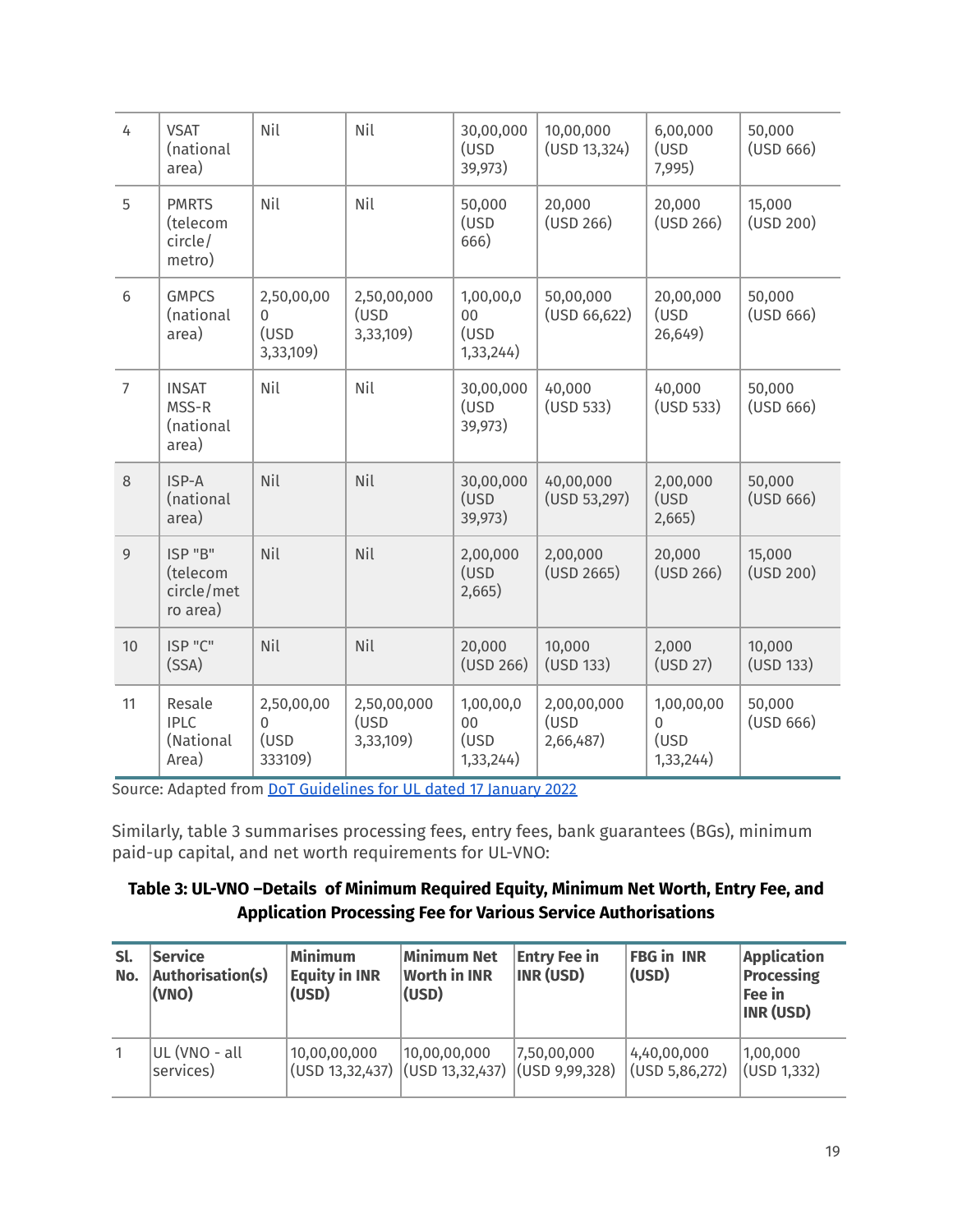| $\overline{2}$ | <b>Access Service</b><br>(telecom circle/<br>metro area) | 1,00,00,000<br>(USD 1, 33, 244) | 1,00,00,000<br>(USD 1, 33, 244) | 50,00,000<br>(USD 66, 622)<br>; 25,00,000<br>(USD 33, 311)<br>for NE & J&K | 20,00,000<br>(USD 26, 649) | 50,000<br>(USD 666) |
|----------------|----------------------------------------------------------|---------------------------------|---------------------------------|----------------------------------------------------------------------------|----------------------------|---------------------|
| $\mathfrak{Z}$ | NLD (national<br>area)                                   | 1,00,00,000<br>(USD 13, 3244)   | 1,00,00,000<br>(USD 13, 3244)   | 1,25,00,000<br>(USD 1,66,555)                                              | 50,00,000<br>(USD 66,622)  | 50,000<br>(USD 666) |
| 4              | ILD (national area) 1,00,00,000                          | (USD 1, 33, 244)                | 1,00,00,000<br>(USD 1, 33, 244) | 1,25,00,000<br>(USD 1,66,555)                                              | 50,00,000<br>(USD 66,622)  | 50,000<br>(USD 666) |
| 5              | VSAT (national<br>area)                                  | Nil                             | Nil                             | 15,00,000<br>(USD 19,987)                                                  | 3,00,000<br>(USD 3,997)    | 50,000<br>(USD 666) |
| 6              | PMRTS (telecom<br>circle/metro)                          | Nil                             | Nil                             | 25,000<br>(USD 333)                                                        | 10,000<br>(USD 133)        | 15,000<br>(USD 200) |
| $\overline{7}$ | <b>GMPCS</b> (national<br>area)                          | 1,00,00,000<br>(USD 66, 622)    | 1,00,00,000<br>(USD 66, 622)    | 50,00,000<br>(USD 66, 622)                                                 | 10,00,000<br>(USD 13, 324) | 50,000<br>(USD 666) |
| 8              | ISP "A" (national<br>area)                               | Nil                             | Nil                             | 15,00,000<br>(USD 19,987)                                                  | 1,00,000<br>(USD 1, 332)   | 50,000<br>(USD 666) |
| 9              | ISP "B" (telecom<br>circle/metro area)                   | Nil                             | Nil                             | 1,00,000<br>(USD 1,332)                                                    | 10,000<br>(USD 133)        | 15,000<br>(USD 200) |
| 10             | ISP "C" (SSA)                                            | Nil                             | Nil                             | 10,000<br>(USD 133)                                                        | 1,000<br>(USD 13)          | 10,000<br>(USD 133) |
| 11             | Resale of IPLC<br>(national area)                        | 1,25,00,000<br>(USD 1,66,555)   | 1,25,00,000<br>(USD 1,66,555)   | 50,00,000<br>(USD 66, 622)                                                 | 10,00,000<br>(USD 13, 324) | 50,000<br>(USD 666) |
| 12             | <b>Access Services</b><br>Category B<br>(districts)      | $\overline{a}$                  | 5,00,000<br>(USD 6,662)         | 1,65,000<br>(USD 2,199)                                                    | 20,000<br>(USD 266)        | 10,000<br>(USD 133) |

Source: Adapted from DoT [Guidelines](https://dot.gov.in/sites/default/files/UL%20VNO%20guidelines%20with%20M2M%20without%20INSAT%20MSS%20R%20dated%2017012022_1.pdf?download=1) for UL-VNO dated 17 January 2022

### <span id="page-19-0"></span>**PM-WANI and Licensing for Wi-Fi services**

Prime Minister's Wi-Fi Access Network Interface (PM-WANI) was launched by the DoT in December 2020 with the stated objective "to proliferate broadband through Public Wi-Fi".<sup>44</sup> PM-WANI liberalises the licensing requirements for public Wi-Fi networks in India. Under the

<sup>44</sup> "A brief on PM-WANI initiative". *DoT.* 9 December 2020. Accessible [here.](https://dot.gov.in/sites/default/files/202-_12_11%20Brief%20PM%20WANI_0_0.pdf?download=1)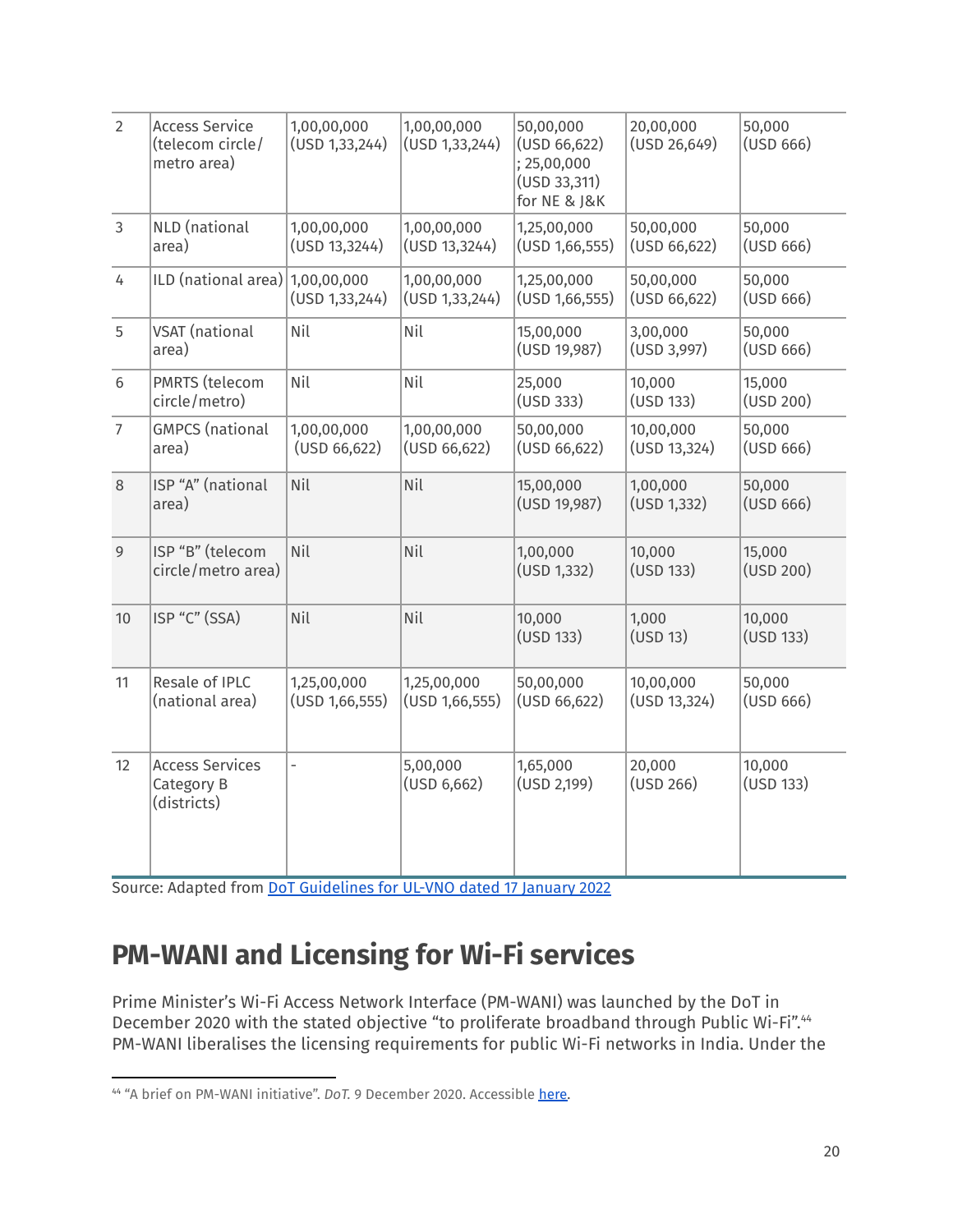WANI framework, it is envisaged that last mile broadband connectivity, where the consumer accesses broadband services, will be through a network of public Wi-Fi access points.45 It is envisaged that the backhaul requirement for these Wi-Fi access points will be met by procuring internet bandwidth from the licensed telecom service providers /internet service providers.<sup>46</sup>

PM-WANI is based on an "unbundled and distributed model''. In the integrated model: authentication, authorization, accounting, aggregation, and service provisioning is done by the same entity, whereas in the unbundled & distributed model all these functions are performed by different entities. Based on this model, the PM-WANI ecosystem has different entities for various functions: Public Data Office (PDO), Public Data Office Aggregator (PDOA), App Provider, and Central Registry. The table below (table 4) provides the name of entities in the PM-WANI framework, their functions, licensing requirements, registration requirements, fees, etc.

| <b>Entity</b>   | <b>Functions</b>                                                                                                                                     | <b>Licence</b><br><b>Required</b> | <b>Registration</b><br><b>Required</b> | <b>Registration</b><br><b>Requirements</b>                                                                                 | <b>Registration</b><br><b>Fees</b> |
|-----------------|------------------------------------------------------------------------------------------------------------------------------------------------------|-----------------------------------|----------------------------------------|----------------------------------------------------------------------------------------------------------------------------|------------------------------------|
| <b>PDO</b>      | Provide last-mile<br>connectivity<br>(establish, maintain,<br>and operate<br>PM-WANI compliant<br>Wi-Fi access points)                               | None                              | <b>No</b>                              | N.A. (any entity<br>including an<br>individual,<br>shop-owner,<br>associations,<br>tea-stall owners,<br>etc. can be a PDO) | N.A.                               |
| <b>PDOA</b>     | Aggregation services<br>to PDOs<br>(authorization,<br>accounting)                                                                                    | None                              | Yes                                    | any company<br>registered under<br>Companies Act,<br>2013 following FDI<br>norms                                           | <b>No</b>                          |
| App<br>Provider | Develop an app to<br>register users and<br>discover WANI<br>compliant hotspots<br>in the proximity.<br>Authenticate<br>potential broadband<br>users. | None                              | Yes                                    | any company<br>registered under<br>Companies Act,<br>2013 following FDI<br>norms                                           | <b>No</b>                          |

#### **Table 4: Entities in the PM-WANI: Functions, licensing requirements, registration requirements and fees**

Source: Author's compilation from official documents

<sup>45</sup> "Wi-Fi ACCESS NETWORK INTERFACE (WANI) and Framework and Guidelines for Registration".*DoT*. Accessible [here](https://dot.gov.in/sites/default/files/2020_12_11%20WANI%20Framework%20Guidelines_0.pdf?download=1).

<sup>46</sup> "Wi-Fi ACCESS NETWORK INTERFACE (WANI) and Framework and Guidelines for Registration".*DoT*. Accessible [here.](https://dot.gov.in/sites/default/files/2020_12_11%20WANI%20Framework%20Guidelines_0.pdf?download=1)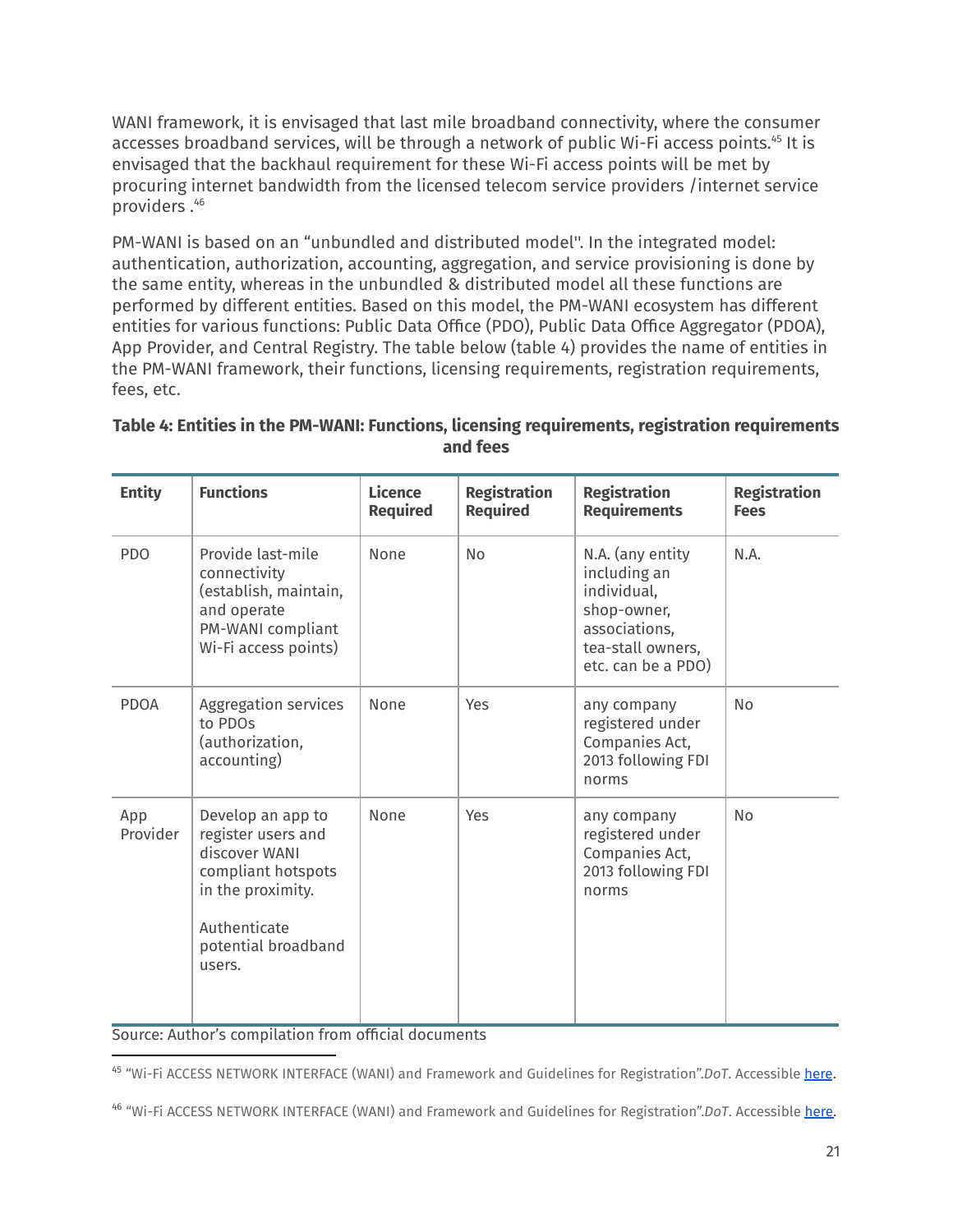### <span id="page-21-0"></span>Unified Licensing vis-à-vis PM-WANI

The UL regime was designed to regulate the service providers operating under an integrated model. For the unbundled and distributed model under PM-WANI, the UL regime was not suited and a separate licensing framework was developed with registration requirements for different entities. However, this seperate framework is limited to Wi-Fi access points only.

Table 5 provides a comparison of traditional unified licences under the different authorizations and the PDO/PDOA under the WANI framework.

| Sl.<br>No. | <b>UL (Access</b><br>services)                                                                                                                                                                                                                      | <b>UL-VNO (Access</b><br>Services)                                                                                                                                                                                                                                                            | <b>UL</b> (Internet<br>Services)                                                                                                                                                                                                                                | UL-VNO (<br><b>Internet</b><br>Services)                                                                                                                    | <b>PDO/PDOA</b>                                   |
|------------|-----------------------------------------------------------------------------------------------------------------------------------------------------------------------------------------------------------------------------------------------------|-----------------------------------------------------------------------------------------------------------------------------------------------------------------------------------------------------------------------------------------------------------------------------------------------|-----------------------------------------------------------------------------------------------------------------------------------------------------------------------------------------------------------------------------------------------------------------|-------------------------------------------------------------------------------------------------------------------------------------------------------------|---------------------------------------------------|
| 1          | Establish,<br>operate and<br>maintain<br>telecommunicati<br>on networks and<br>telecommunicati<br>on services using<br>any technology                                                                                                               | Establish,<br>operate and<br>maintain<br>telecommunicati<br>on networks<br>parented to<br>NSO(s) network<br>and telecom<br>services using<br>any technology                                                                                                                                   | Establish,<br>operate and<br>maintain<br>telecommunicati<br>on networks and<br>telecom services<br>using any<br>technology                                                                                                                                      | Establish,<br>operate and<br>maintain<br>telecommunicati<br>on networks<br>parented to<br>NSO(s) network<br>and telecom<br>services using<br>any technology | Limited to Wi-Fi<br>access points<br>only.        |
| 2          | Collection,<br>carriage,<br>transmission<br>and delivery of<br>voice and/or<br>non-voice<br>messages<br>Internet<br>telephony,<br>internet services<br>including IPTV,<br>broadband<br>services and<br>triple play i.e.<br>voice, video and<br>data | Collection,<br>carriage,transmis<br>sion and<br>delivery of voice<br>and/or<br>non-voice<br>messages over<br>licensee's & or<br>NSO's network<br>Internet<br>telephony,<br>internet services<br>including IPTV,<br>broadband<br>services and<br>triple play, i.e.<br>voice, video and<br>data | Internet access<br>including IPTV,<br>internet<br>telephony<br>through public<br>internet<br>Install, operate,<br>and commission<br>international<br>internet gateway<br>and sell<br>international<br>internet<br>bandwidth to<br>other licensed<br><b>ISPs</b> | Internet access<br>including IPTV,<br>internet<br>telephony<br>through public<br>internet                                                                   | Internet access<br>using Wi-Fi<br>technology only |

### **Table 5: Comparison of scope of traditional unified licences with the different authorizations and PDO/PDOA under PM-WANI**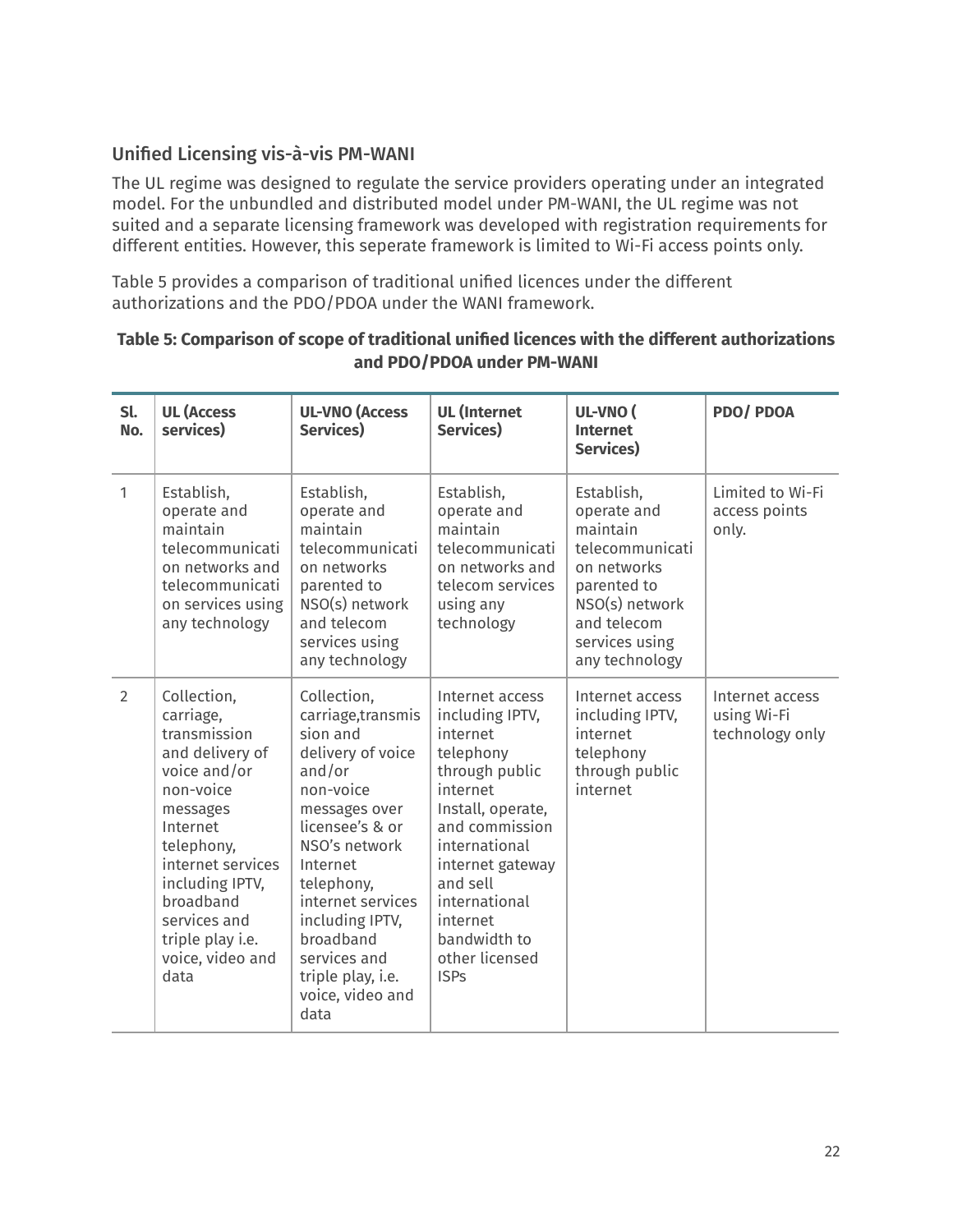| 3 | Leased circuits                                                                                                                                              | Leased circuits                                                                                                                                      | Internet service<br>to any VSAT<br>service<br>subscriber using<br>lease circuit                                                                                         | Not permitted                                                                                                                                                           | Not permitted                                                                        |
|---|--------------------------------------------------------------------------------------------------------------------------------------------------------------|------------------------------------------------------------------------------------------------------------------------------------------------------|-------------------------------------------------------------------------------------------------------------------------------------------------------------------------|-------------------------------------------------------------------------------------------------------------------------------------------------------------------------|--------------------------------------------------------------------------------------|
| 4 | Voice<br>Mail/Audiotext/<br>Unified<br>Messaging<br>services, Video<br>Conferencing                                                                          | Voice<br>Mail/Audiotext/<br>Unified<br>Messaging<br>services, Video<br>Conferencing                                                                  | Limited Unified<br>Messaging<br>Services                                                                                                                                | Limited Unified<br>Messaging<br>Services                                                                                                                                | Not permitted                                                                        |
| 5 | Provide access<br>service using<br>wireline and / or<br>wireless media<br>with full<br>mobility, limited<br>mobility and<br>fixed wireless<br>access         | Provide access<br>service using<br>wireline and / or<br>wireless media<br>with full<br>mobility, limited<br>mobility and<br>fixed wireless<br>access | Establish its own<br>transmission<br>links and 'Last<br>Mile' linkages<br>either on fibre<br>optic cable or<br>radio<br>communication<br>or underground<br>copper cable | Establish its own<br>transmission<br>links and 'Last<br>Mile' linkages<br>either on fibre<br>optic cable or<br>radio<br>communication<br>or underground<br>copper cable | Last mile<br>linkages on<br>Wi-Fi technology<br>only                                 |
| 6 | Roaming<br>services<br>(an operator<br>making use of<br>another's<br>network in a<br>place where it<br>has no coverage<br>or infrastructure<br>of its own)47 | Roaming<br>services through<br>NSO (sharing of<br>"active"<br>infrastructure)                                                                        | Sharing of<br>"passive"<br>infrastructure                                                                                                                               | Sharing of<br>"passive"<br>infrastructure                                                                                                                               | Permissible only<br>between two<br>PDOAs, but no<br>roaming outside<br>WANI network. |

Source: Adapted from TRAI (2020) 48

<sup>47 &</sup>quot;Mobile infrastructure sharing". *ITU*. Accessible [here](https://www.itu.int/itunews/manager/display.asp?lang=en&year=2008&issue=02&ipage=sharingInfrastructure-mobile).

<sup>48</sup> TRAI (2020). "Recommendations on Proliferation of Broadband through Public Wi-Fi Networks". *TRAI*. Accessible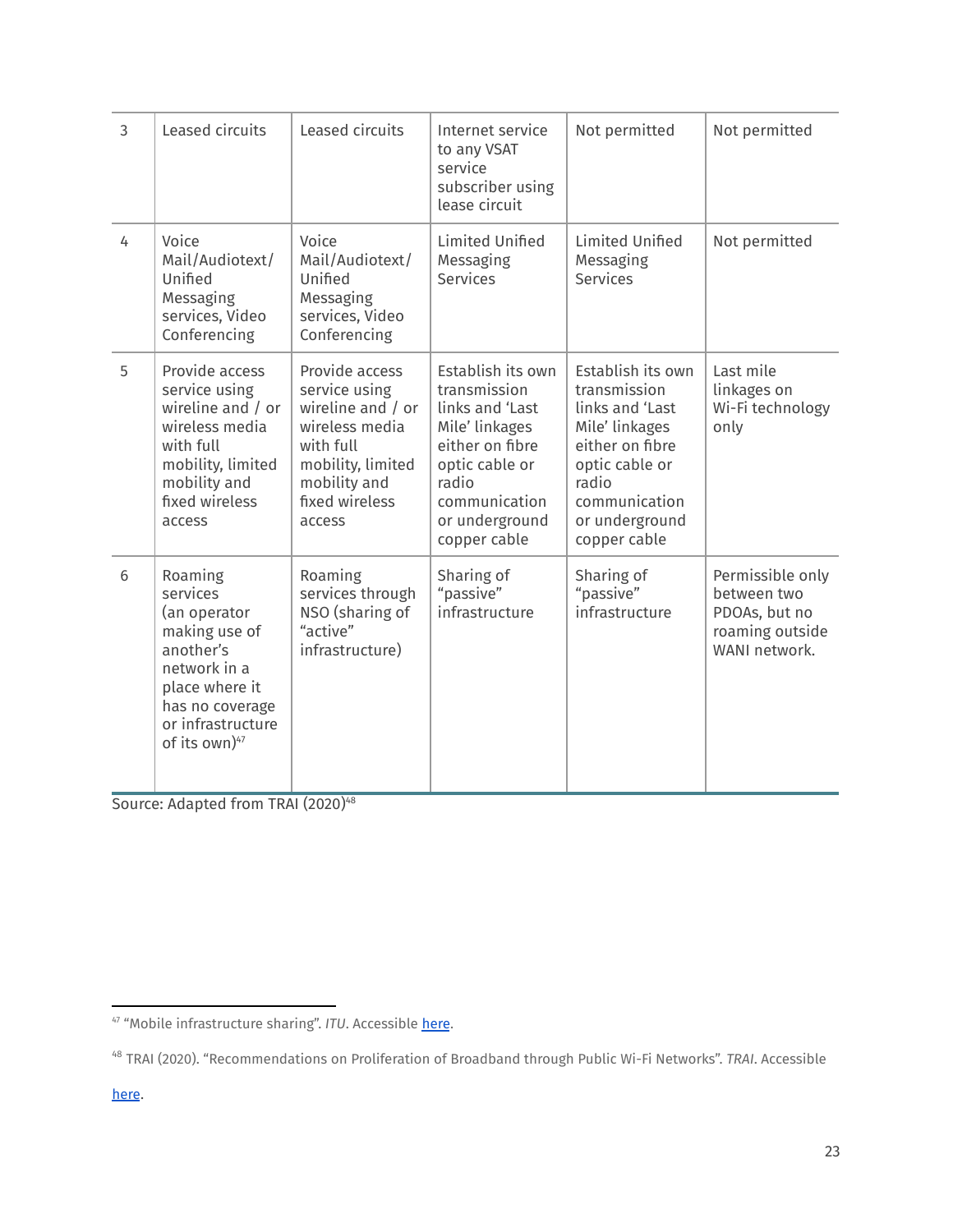# <span id="page-23-0"></span>**Spectrum**

Created in 1952, the Wireless Planning & Coordination Wing (WPC) of the Ministry of Communications serves as the National Radio Regulatory Authority (NRRA) of India. It is responsible for frequency spectrum management in India. 49

The key divisions within the WPC Wing are: Licensing and Regulation, New Technology Group, and Standing Advisory Committee on Radio Frequency Allocation (SACFA). SACFA's functions include making recommendations on major frequency allocation issues such as International Telecommunication Union related issues, formulation of the frequency action plan , sorting out problems referred to the committee by various wireless users, siting clearance of all wireless installations in the country etc. 50

What is Frequency Allocation ?

There are 41 radio communication services in total (the 41st being special service). It is desirable that these services have effective access to frequencies. For this purpose the spectrum is divided into frequency bands and each band is allocated to one or more radiocommunication services.

"The principle of designating a band for the use by specified radiocommunication services is referred to as frequency allocation." 51

### <span id="page-23-1"></span>**Frequency Allocation Plan**

The National Digital Communication Policy, 2018, recognises spectrum as a key natural resource for public benefit to achieve India's socio-economic goals. The NDCP also lists various strategies to ensure transparency in spectrum allocations alongside optimising the availability and utilisation of spectrum.<sup>52</sup> Accordingly, the National Frequency Action Plan (NFAP), 2018, was formulated by DoT with the stated aim to provide a roadmap for– the availability and allocation –of wireless spectrum to facilitate the development and deployment of the next generation of wireless services in the country.

NFAP 2018 provides a broad regulatory framework that determines which frequency bands are available for different radiocommunication services, including cellular mobile services, Wi-Fi, television broadcasting, radio navigation for aircraft and ships, defence and security communications, disaster relief and emergency communications, satellite communications

<sup>49</sup> "WPC & SACFA", *Department of Telecommunications website*. Accessible [here.](https://dot.gov.in/spectrum-management/2457?page=10)

<sup>50</sup> "WPC & SACFA", *Department of Telecommunications website*. Accessible [here.](https://dot.gov.in/spectrum-management/2457?page=10)

<sup>&</sup>lt;sup>51</sup> See Section 1.6, NFAP 2018. Accessible [here.](https://dot.gov.in/whatsnew/national-frequency-allocation-plan-2018)

<sup>&</sup>lt;sup>52</sup> See Section 1.2, NDCP 2018. Accessible [here.](https://dot.gov.in/sites/default/files/2018_10_29%20NDCP%202018_0.pdf)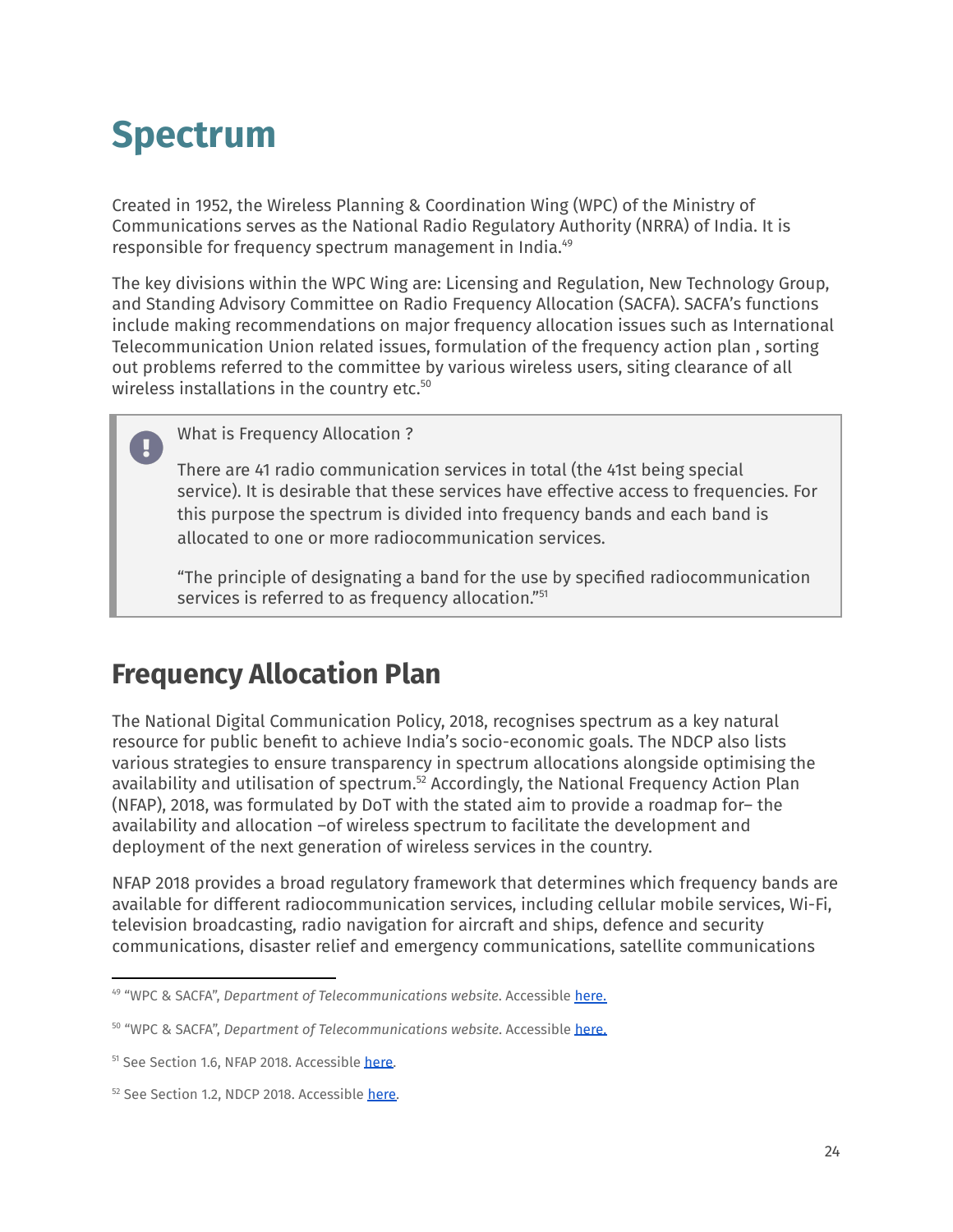and satellite broadcasting, and amateur services.<sup>53</sup> Simply put, allocation of radio-frequency spectrum to different radiocommunication services is the central theme of NFAP 2018. 54 Notably, NFAP 2018 does not attempt to list the various applications (uses) of the individual radiocommunication services that are currently authorised or may be authorised in future, thus providing a stable yet flexible regulatory framework. 55

The latest frequency allocation table of India can be found in the [National](https://dot.gov.in/whatsnew/national-frequency-allocation-plan-2018) [Frequency](https://dot.gov.in/whatsnew/national-frequency-allocation-plan-2018) Allocation Table (NFAP), 2018.

### <span id="page-24-0"></span>**Licensed Bands**

2010 was a watershed year in spectrum management policies in India. $^{\rm 56}$  The first auction for spectrum was held in 2010: spectrum in the 2100 MHz band (3G) and 2300 MHz (BWA) was allocated through an online auction. Pre-2010, spectrum was administratively allocated by the DoT through special licences.<sup>57</sup> However, in its February 2012 judgement in 2G case, the Supreme Court (SC) of India quashed all such administrative allocation of spectrum; a total of 122 licences got cancelled after this judgement. The SC ruled that all natural resources, including spectrum, should be only granted through a market-related process, such as an auction. 58

As suggested in the National Telecom Policy 2012, the UL regime delinked spectrum from licences. $59$  Between 2012 and 2016, DoT conducted multiple rounds of spectrum auctions through the 'simultaneous multiple round ascending' (SMRA) method. The outcome of each round is provided in table 6 below.

### **Table 6: Outcomes of Spectrum Auctions, 2010–16**

<sup>53</sup> See Section 1.1, NFAP 2018. Accessible [here](https://dot.gov.in/whatsnew/national-frequency-allocation-plan-2018).

<sup>54</sup> See Section 1.2, NFAP 2018. Accessible [here](https://dot.gov.in/sites/default/files/Unified%20Licence_0.pdf).

<sup>&</sup>lt;sup>55</sup> Reproduced from Section 1.5, NFAP 2018. Accessible [here](https://dot.gov.in/sites/default/files/Unified%20Licence_0.pdf).

<sup>56</sup> Rajat Kathuria, Mansi Kedia, Richa Sekhani, and Kaushambi Bagchi (2019). "Evaluating Spectrum Auctions in

India". *ICRIER*. Accessible [here.](https://icrier.org/pdf/Evaluating_Spectrum_Auctions_in_India.pdf)

<sup>57</sup> Seth Dua & Associates (2019). "In Brief: Telecoms Regulation in India." *Lexology.* Accessible [here.](https://www.lexology.com/library/detail.aspx?g=45ac7f16-f40c-42ea-b3df-dfe6e357e2c0)

<sup>58</sup> "Union Of India & Ors vs Centre For on 2 February, 2012." *Indiankanoon*. Accessible [here.](https://indiankanoon.org/doc/70191862)

<sup>59</sup> See para 3.5 in Section (IV), NTP 2012. Accessible [here](http://www.dot.gov.in/sites/default/files/NTP-06.06.2012-final.pdf).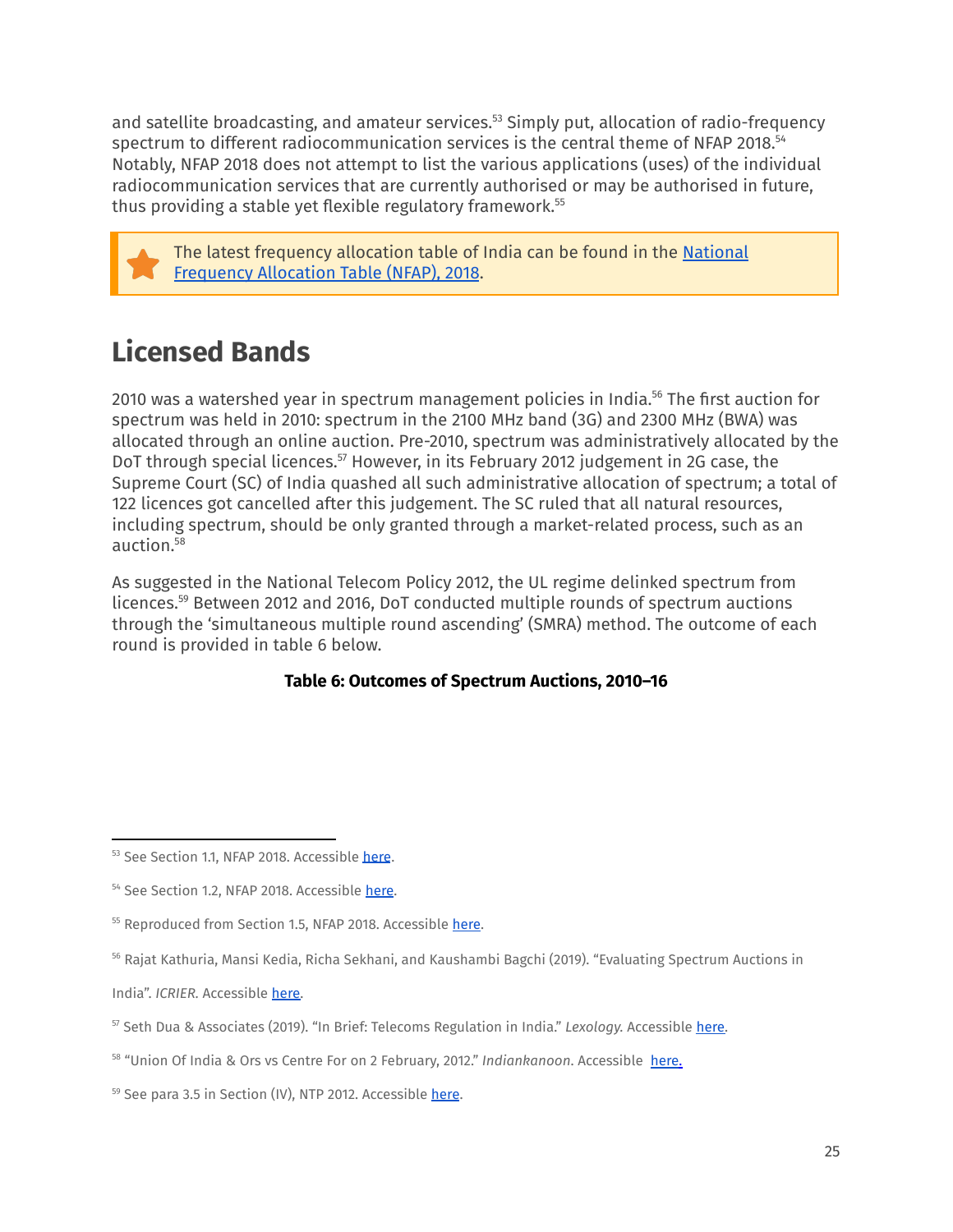| Sl.<br>No.     | <b>Year of</b><br><b>Auction</b> | <b>Bands auctioned</b>                                                            | <b>Total</b><br><b>Spectrum</b><br>Sold (MHz) | <b>Percentage of</b><br><b>Spectrum</b><br><b>Sold</b> | <b>Outcome</b>                                                      |
|----------------|----------------------------------|-----------------------------------------------------------------------------------|-----------------------------------------------|--------------------------------------------------------|---------------------------------------------------------------------|
| 1              | 2010                             | 2100 MHz (3G),<br>2300 MHz                                                        | 465, 1320                                     | 100, 100                                               | Both bands were<br>completely sold.                                 |
| $\overline{2}$ | 2012                             | 1800 MHz and 800<br><b>MHz</b>                                                    | 127.5                                         | 32.69                                                  | Only 1800 MHz was<br>(partially*) sold.                             |
| $\overline{3}$ | 2013                             | 800 MHz, 900 MHz,<br>and 1800 MHz                                                 | 30                                            | 15.38                                                  | Only 800 MHz was<br>(partially) sold.                               |
| 4              | 2014                             | 900 MHz and 1800<br>MHz                                                           | 353.2                                         | 81.91                                                  | Both bands were<br>(moderately*) sold.                              |
| 5              | 2015                             | 800 MHz, 900 MHz,<br>1800 MHz, and<br>2100 MHz                                    | 418.25                                        | 88.85                                                  | All bands were<br>(moderately)<br>sold.                             |
| 6              | 2016                             | 700 MHz, 800 MHz,<br>900 MHz, 1800<br>MHz, 2100 MHz,<br>2300 MHz,<br>and 2500 MHz | 964.8                                         | 40.97                                                  | All bands, except 700 MHz<br>and 900 MHz, were<br>(partially) sold. |

Source: Adapted from Christopher, V.J. (n.d.) 60

[\*Note: partially and moderately are used to give a sense of quantum of spectrum sold, no strict benchmarking. Refer Christopher, V.J. (n.d.) for details on the table.]

• The spectrum holding of TSPs as on 25 February 2021 can be found [here](https://dot.gov.in/spectrummanagement/spectrum-holding-tsps-25-february-2021).

● The spectrum holding data sheet in this [article](https://onlytech.com/india-telecom-spectrum-chart/) represents the current spectrum holdings of TSPs across all 22 circles along with their liberalisation status and expiry dates.

### <span id="page-25-0"></span>**Licence-exempt Bands**

While Section 3 of the Wireless Telegraphy Act, 1933, prohibits possession of wireless telegraph apparatus without a licence, Section 4 empowers the central government to exempt persons from certain provisions of this Act. Accordingly, the DoT has come up with multiple general statutory rules (GSR) to exempt certain bands.

As discussed earlier, the NFAP provides a broad regulatory framework and identifies which frequency bands are available for different radiocommunication services. NFAP 2018, which is the most recent frequency allocation plan of India, provides for certain licence-exempt bands

<sup>&</sup>lt;sup>60</sup> Adapted from V. J. Christopher. "A Short Analysis of Spectrum Auction in India". *DoT*. Accessible [here](https://dot.gov.in/sites/default/files/auction_analysis.pdf).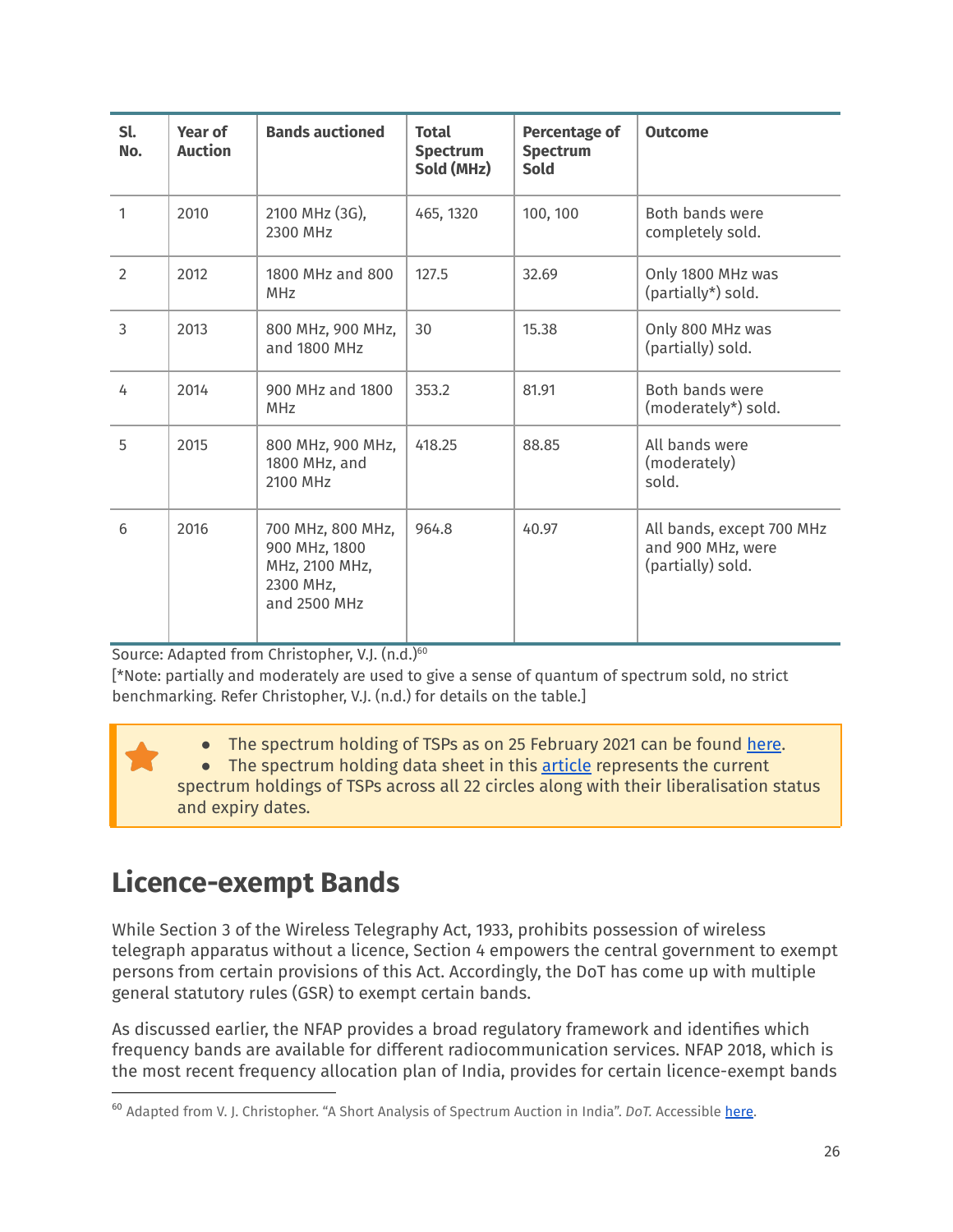as well, which have been approved by the central government through various rules and notifications.

| Sl. No.        | <b>Frequency Range</b>                                                  | <b>Title of the Rule</b>                                                                                                                              | <b>GSR No.</b>                                                                       |
|----------------|-------------------------------------------------------------------------|-------------------------------------------------------------------------------------------------------------------------------------------------------|--------------------------------------------------------------------------------------|
|                | 2400-2483.5 MHz                                                         | Use of Low Power Equipment in<br>the Frequency Band 2.4 GHz to<br>2.4835 GHz (Exemption from<br>Licensing Requirement) Rules,<br>2005                 | GSR No. 45 (E) dated<br>28 January 2005, and<br>subsequent<br>amendments, if<br>any. |
| $\mathfrak{D}$ | 5150-5250 MHz, 5250-5350<br>MHz, 5470-5725 MHz, 5725-5875<br><b>MHz</b> | Use of Wireless Access Systems<br>(WAS) including Radio Local Area<br>Network (RLAN) in 5GHz<br>(Exemption from Licensing<br>Requirement) Rules, 2018 | GSR No. 1048(E)<br>dated 18 October 2018<br>and subsequent<br>amendments, if any     |

**Table 7: Wireless Equipments exempted from Licensing\***

Source: NFAP 2018<sup>61</sup>

[\*Note: Not all exempted bands are listed in this table. Only bands relevant for Wi-Fi have been provided here.]

The complete list of wireless equipment exempted from licensing can be found in the annex of [NFAP](https://dot.gov.in/whatsnew/national-frequency-allocation-plan-2018) 2018.

Various telecom policies brought out by the government have also stressed the need to expand the share of licence-exempt bands. The Broadband Policy, 2004, initiated the process of delicensing 2.40–2.48 GHz, 2.40–2.4835 GHz, 5.15–5.35 GHz, 5.25–5.35 GHz, and 5.15–5.25 GHz to accelerate the growth of broadband and internet access. It also talked about exploring and identifying alternative spectrum bands that are not in high usage and could be deployed for broadband services. 62

NTP 2012 lists "de-licensing additional frequency bands for public use" as one of the objectives.<sup>63</sup> NDCP 2018 recognises spectrum as a key natural resource for public benefit and lists "enabling light touch licensing/de-licensing of spectrum for broadband proliferation as a strategy." 64

<sup>&</sup>lt;sup>61</sup> See Annex 1, NFAP 2018, p. 197. Accessible [here](https://dot.gov.in/sites/default/files/Unified%20Licence_0.pdf).

 $62$  Section (3.1)(e), Broadband Policy, 2004. Accessible [here.](https://dot.gov.in/broadband-policy-2004)

<sup>&</sup>lt;sup>63</sup> Para 22, Section III, NTP 2012. Accessible [here.](http://www.dot.gov.in/sites/default/files/NTP-06.06.2012-final.pdf)

<sup>&</sup>lt;sup>64</sup> See (b)(vii) of Section (1.2), NDCP 2018. Accessible [here](https://dot.gov.in/sites/default/files/Final%20NDCP-2018.pdf?download=1).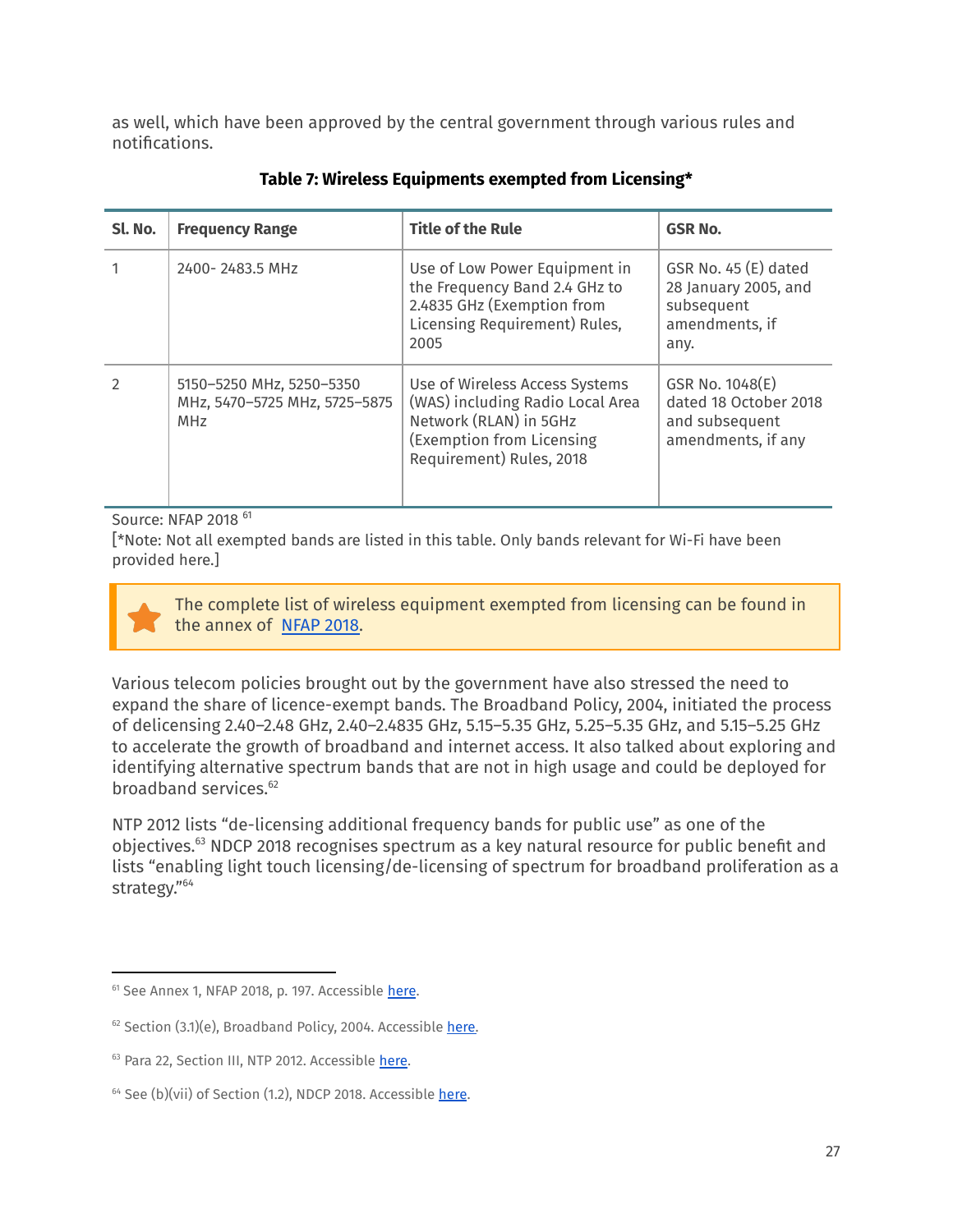Compared to the USA, UK, China and Brazil which have ~15,000 MHz of unlicensed spectrum across various bands (majorly across 2.4 GHz, 5 GHz, 6 GHz & 60 GHz bands), the quantum of unlicensed spectrum in India is significantly lower ~689 MHz (majorly across 2.4 GHz & 5 GHz bands). $^{65}$  India is yet to de-license the 6 GHz band and 60 GHz range in the V-band i.e, 57-71 GHz that are needed for new Wi-Fi standards (Wi-Fi 6E and WiGig).

### <span id="page-27-0"></span>**Secondary Bands (White Spaces)**

Among the telecom policies brought out by the central government, only NTP 2012 explicitly mentions white spaces in the management of spectrum. One of the strategies listed in NTP 2012 talks about promoting the use of white spaces by low-power devices, without causing harmful interference to licensed applications in specific frequency bands by deployment of software-defined radios (SDRs) and cognitive radios. 66

### What is "White Space" ?

According to Innovation Science and Economic Development Canada "White space refers to spectrum in specific frequency bands that is not being used by other licensed radio services in certain geographic areas, thus making it potentially available to support the delivery of services such as wireless broadband Internet." 67 At present , white space applications such as broadband wireless access in rural areas are focused on making use of unused spectrum in over-the-air television bands. 68

According to Naik, G. et al., a major portion of the TV spectrum is underutilised in India The results from the Naik, G. et al, show that "even while using conservative parameters, in at least 56.27% areas in the country, all the 15 channels (100% of the TV band spectrum) are free!"<sup>69</sup> If deployed effectively, unused bands in TV Ultra high frequency (UHF) i.e. TV white

Accessible [here.](http://grammarg.in/wp-content/uploads/2017/01/TVWS-Assessement-India2014.pdf)

<sup>&</sup>lt;sup>65</sup> Rekha Jain (2021). "The Economic Value of Wi-Fi Spectrum for India". BIF. Accessible [here.](https://broadbandindiaforum.in/wp-content/uploads/2021/06/The-Economic-Value-of-Wi-Fi-Spectrum-for-India-online-19-MAY-2021-accessible.pdf)

<sup>&</sup>lt;sup>66</sup> See 4.9 in Section (IV), NTP 2012. Accessible [here](http://www.dot.gov.in/sites/default/files/NTP-06.06.2012-final.pdf).

<sup>67</sup> Reproduced from "White Space," *Government of Canada website*. Accessible [here.](https://www.ic.gc.ca/eic/site/smt-gst.nsf/eng/h_sf10498.html)

<sup>68</sup> Reproduced from "White Space," *Government of Canada website*. Accessible [here.](https://www.ic.gc.ca/eic/site/smt-gst.nsf/eng/h_sf10498.html)

<sup>69</sup> Gaurang Naik, Sudesh Singhal, Animesh Kumar, and Abhay Karandikar (2014). "Quantitative Assessment of TV

white White space Space in India." In *2014 Twentieth National Conference on Communications (NCC), (pp. 1–-6), IEEE*.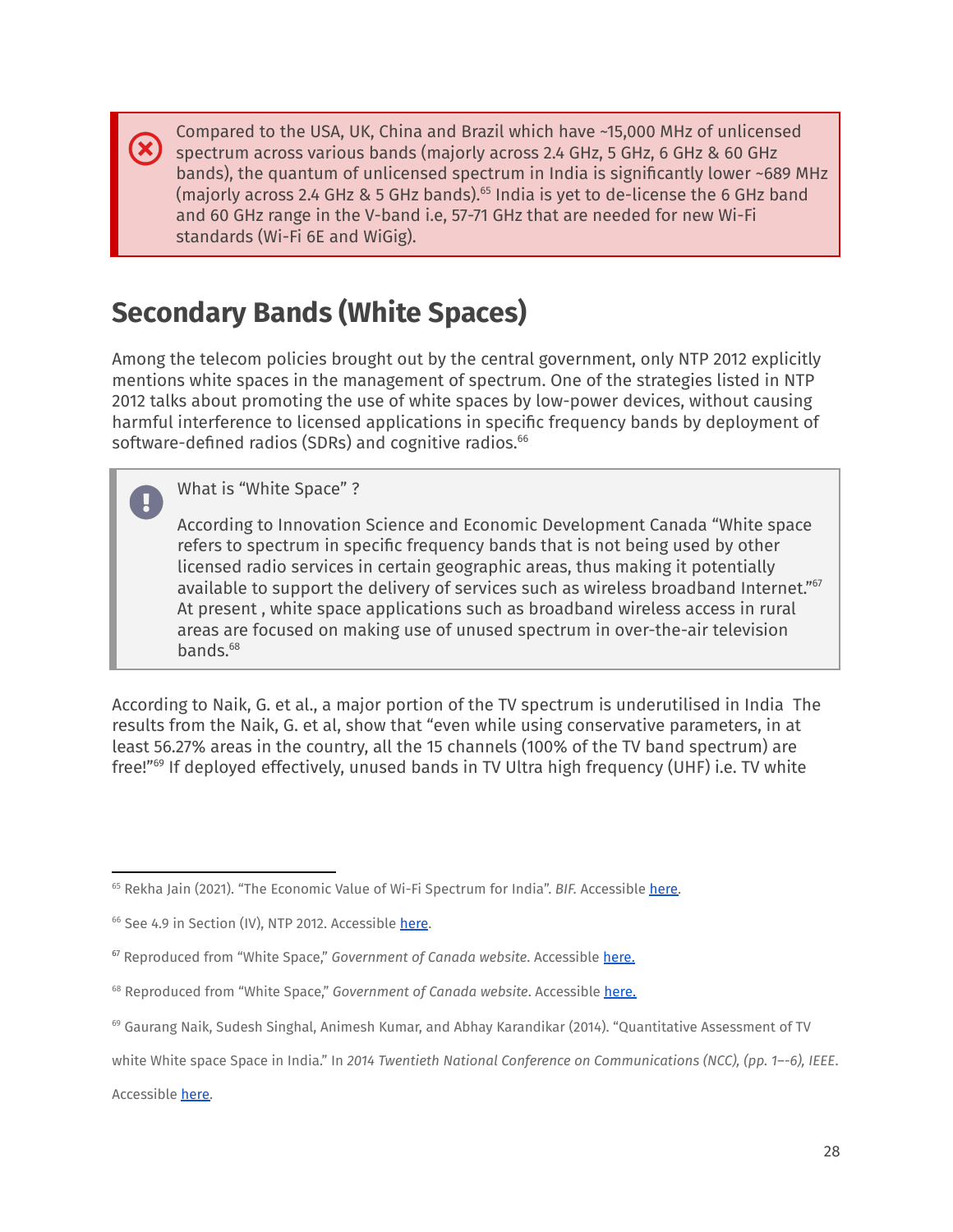spaces (TVWS) can help boost broadband connectivity in rural and remote areas. $^{70}$  TVWS offers unique advantages such as non-line-of-sight propagation and ease of deployment. $^{71}$ TVWS spectrum can be used to improve rural connectivity in multiple ways: as an affordable backhaul option to connect Wi-Fi clusters eventually terminating into urban–suburban or village GP National Optical Fibre Network (NOFN) nodes; as an alternative to optical fibre in regions with difficult terrain; or as backhaul to unlicensed Wi-Fi operations in villages or panchayats. 72

#### However, despite the advantages that TVWS offers, it is yet to see widespread deployment in India This is partially because of the lack of regulation surrounding the usage of TVWS in India.

India lies in Region 3 of the International Telecommunication Union's Radio Regulations. According to this regulation, fixed, mobile, and broadcasting services in the TV UHF band (470–585 MHz) are permitted in India. $^{73}$  As per Remark IND 16 in NFAP 2018, "part of the band 470–698 MHz would be made available for International Mobile Telecommunications (IMT) once the current and future usage of the band 470–698 MHz by the broadcasting service is finalised." 74

The government has also assigned this spectrum band for the purpose of carrying out experiments in TVWS technology. For example, licences were issued by DoT in March 2016 to Education and Research Network (ERNET) – an autonomous body under the Telecom Ministry, power equipment–maker BHEL, IIT Bombay, IIT Delhi, IIT Hyderabad, IIIT Bangalore, Tata Advanced Systems, and the Amravati District Administration for this purpose.<sup>75</sup> However, on the question of allocating 470–582 MHz spectrum band for the commercial deployment of

*InvestIndia*, 9 June 2018. Accessible [here](https://www.investindia.gov.in/team-india-blogs/white-space-spectrum-india-untapped-opportunity-rural-connectivity).

 $\frac{72}{12}$  Viveka Bhandari (2018). "White Space Spectrum in India: An Untapped Opportunity for Rural Connectivity".

*InvestIndia.* 9 June 2018. Accessible [here](https://www.investindia.gov.in/team-india-blogs/white-space-spectrum-india-untapped-opportunity-rural-connectivity); IITB, "Affordable Broadband in India using Backhaul in TV White Space."

Accessible [here](https://www.ee.iitb.ac.in/tvws/index.html).

 $70$  Viveka Bhandari (2018), "White Space Spectrum in India: An Untapped Opportunity for Rural Connectivity",

<sup>71</sup> Meghna Khaturia, Sarbani Banerjee Belur and Abhay Karandikar (2017). "TV White Space Solution for Affordable

Internet in India ". In *TV White Space Communications and Networks*. Accessible [here.](https://jadeite.co.in/wp-content/uploads/2019/10/Paper-13_TVWhiteSpace_chapter-Karandikar.pdf)

<sup>&</sup>lt;sup>73</sup> National Frequency Action Plan (NFAP) 2018. Accessible [here](https://dot.gov.in/sites/default/files/NFAP%202018.pdf?download=1).

<sup>&</sup>lt;sup>74</sup> Remark IND 16 in Section 3D, NFAP 2018, p. 190. Accessible [here.](https://dot.gov.in/sites/default/files/NFAP%202018.pdf?download=1)

 $75$  Viveka Bhandari (2018), "White Space Spectrum in India: An Untapped Opportunity for Rural Connectivity",

*InvestIndia,* 9 June 2018. Accessible [here](https://www.investindia.gov.in/team-india-blogs/white-space-spectrum-india-untapped-opportunity-rural-connectivity).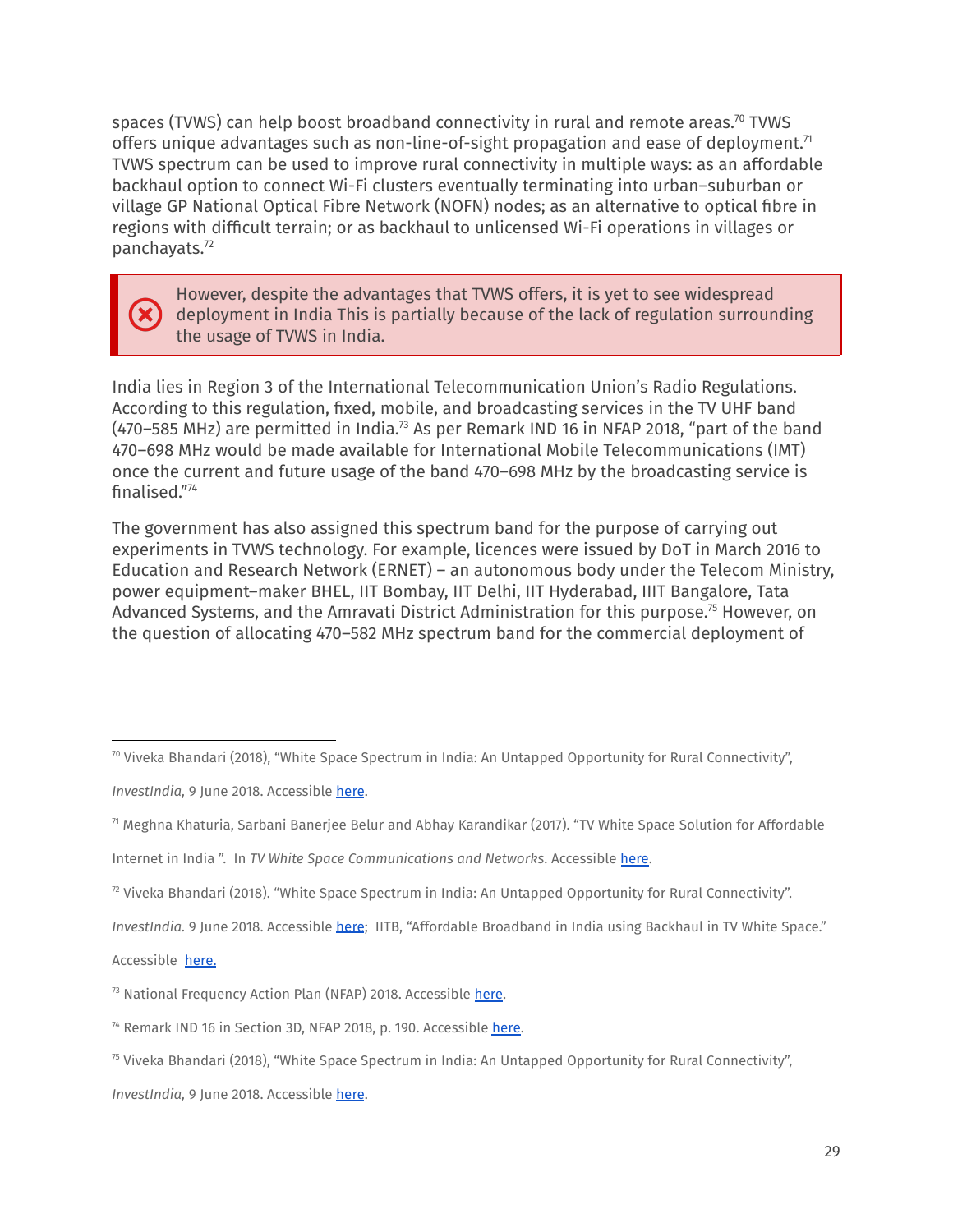TVWS technology, DoT is of the view that this spectrum band will not be de-licensed and will rather be auctioned when the ecosystem has sufficiently developed for this band.<sup>76</sup>

Some projects in India have used TVWS to provide rural broadband connectivity. They are:

● After being granted an experimental licence to conduct experiments in the TV UHF band, the TV White Space group, IIT Bombay, was the first in India to set up a pilot test-bed using TVWS technology for rural broadband access. $<sup>7</sup>$  To scale this up,</sup> [Gram](http://grammarg.in/) Marg, a rural broadband initiative, was started by the Department of Electrical Engineering. The project uses a combination of TVWS and wireless solutions including those in 5.8 GHz point-to-point WiFi. 78

● In 2015, Microsoft conducted pilot studies in Harisal village in Maharashtra, Srikakulam in Andhra Pradesh, and Varanasi in Uttar Pradesh under its White-Fi initiative, which uses TVWS. However, in 2017, Microsoft had to put this project on hold as it was not granted the licence to continue operating the pilot project in Harisal. 79

### <span id="page-29-0"></span>**Spectrum Applications, Fees, Costs, etc.**

The central government prescribes spectrum usage charges for TSPs that have the licence/authorisation to provide access services. 80

In the present scenario, companies pay spectrum usage charges (SUC) somewhere between 3–5% of their adjusted gross revenue (AGR). $^{81}$  In the case where two or more operators share the same spectrum band, they had to pay an additional 0.5 per cent of the AGR for that band as SUC.<sup>82</sup> However, under the New Telecom Reforms Package, 2021 announced by the DoT, no

<sup>78</sup> "Broadband Connectivity to Rural and Under-served Regions Using TV White Space Band". *IIT Bombay*. Accessible

#### [here](https://rnd.iitb.ac.in/research-glimpse/broadband-connectivity-rural-and-under-served-regions-using-tv-white-space-band).

*InvestIndia.* 9 June 2018. Accessible [here](https://www.investindia.gov.in/team-india-blogs/white-space-spectrum-india-untapped-opportunity-rural-connectivity).

<sup>76</sup> Varun Aggarwal (2018). "DoT Says No to Releasing TV White Space Spectrum, Clarifies It Is for Experiments." *The*

*Hindu BusinessLine.* 16 June 2016. Accessible [here](https://www.thehindubusinessline.com/info-tech/dot-says-no-to-releasing-tv-white-space-spectrum-clarifies-it-is-for-experiments/article8737575.ece).

 $77$  See the Gram Marg website. Accessible [here.](http://grammarg.in/#!/technology)

 $79$  Viveka Bhandari (2018). "White Space Spectrum in India: An Untapped Opportunity for Rural Connectivity".

<sup>&</sup>lt;sup>80</sup> In exercise of powers conferred under Section 4 of the Indian Telegraph Act 1885.

<sup>81</sup> *"*TRAI Issues Spectrum Usage Charges SOP". *Telegraph India.* 18 August 2020. Accessible [here](https://www.telegraphindia.com/business/trai-issues-spectrum-usage-charges-sop/cid/1789412).

<sup>82 &</sup>quot;TRAI Issues Spectrum Usage Charges SOP". *Telegraph India*. 18 August 2020. Accessible [here.](https://www.telegraphindia.com/business/trai-issues-spectrum-usage-charges-sop/cid/1789412)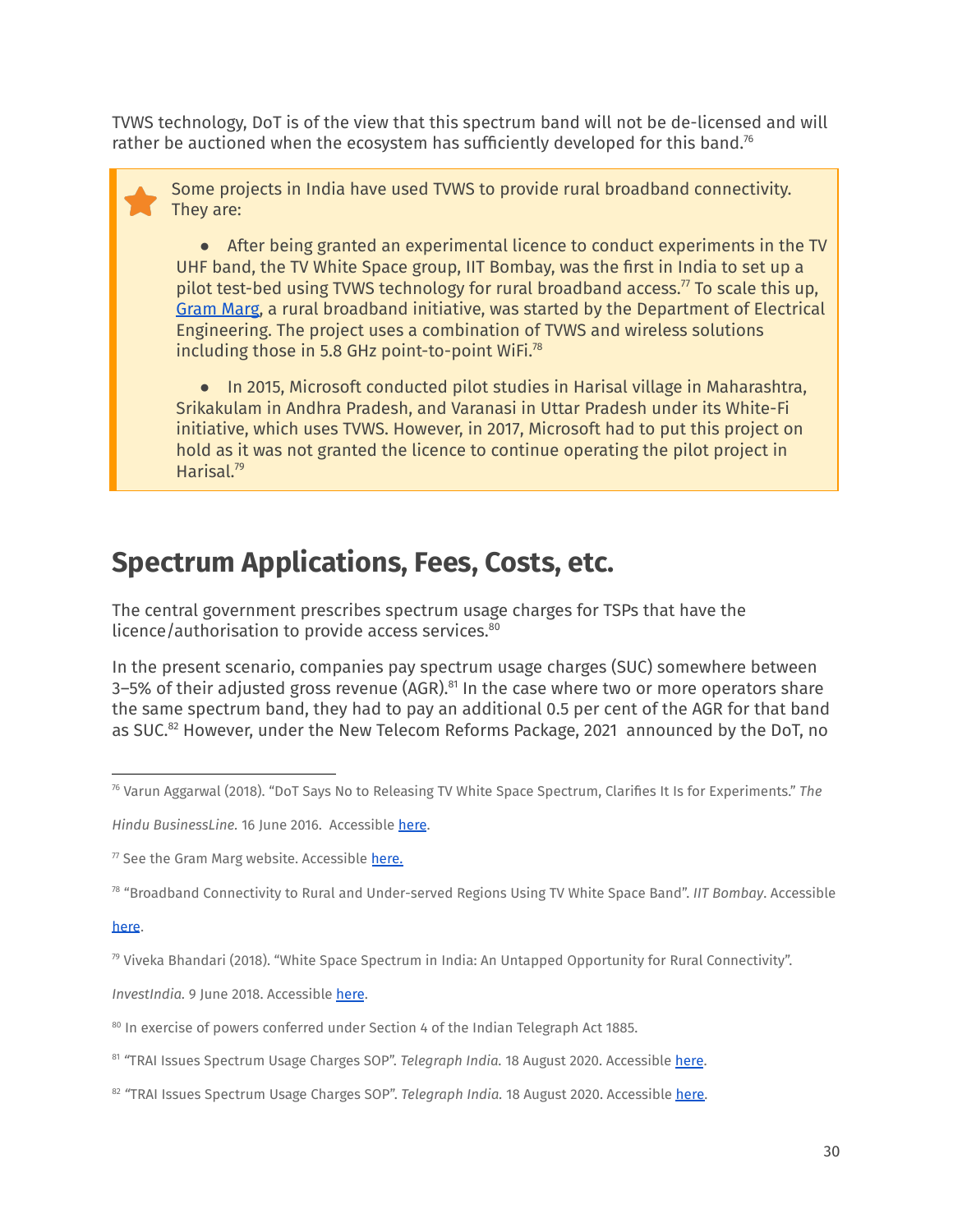spectrum usage charges will be levied for spectrum auctioned in the future $^{\text{83}}$  such as that for 5G. The condition of a minimum 3% weighted average SUC rate and SUC floor amount has also been removed through the aforementioned reforms<sup>84</sup>; it is being said that this move in the long run would make the SUC payments progressively towards zero for operators as they keep on buying more spectrum.<sup>85</sup> Under the new reforms, to encourage spectrum sharing for better utilisation and efficiency, DoT has stipulated that spectrum sharing<sup>86</sup> will not attract the additional 0.5% increase in AGR in the SUC rate.

The government announced 'Telecom Reforms 2021' in September 2021 to provide relief to the stressed telecom sector in India. It also included various spectrum-related reforms. The specific provisions of the reforms can be found in Telecom Reforms booklet [\(Volume-1](https://dot.gov.in/sites/default/files/Telecom%20Reforms%202021%20VOL%201_2.pdf?download=1) and [Volume-2](https://dot.gov.in/sites/default/files/Telecom%20Reforms%202021%20VOL%202_1.pdf?download=1)).

### <span id="page-30-0"></span>Application Forms for Wireless Spectrum



20 September 2021. Accessible [here.](https://www.financialexpress.com/industry/spectrum-charges-dept-of-telecommunications-to-abolish-3-floor-rate/2333471/)

<sup>&</sup>lt;sup>83</sup> As per office memorandum No: L-14047/08/2021-NTG issued by WPC, dated 08 October 2021. Accessible [here.](https://dot.gov.in/sites/default/files/Telecom%20Reforms%202021-booklet%20as%20on%2018102021.pdf)

<sup>84</sup> As per office memorandum No: L-14047/08/2021-NTG issued by WPC, dated 08 October 2021. Accessible [here.](https://dot.gov.in/sites/default/files/Telecom%20Reforms%202021-booklet%20as%20on%2018102021.pdf)

<sup>85</sup> Kiran Rathee (2021). "Spectrum charges: Dept of Telecommunications to abolish 3% floor rate". *Financial Express.*

<sup>&</sup>lt;sup>86</sup> The latest guidelines on spectrum sharing dated 11 October 2021 can be found [here.](https://dot.gov.in/sites/default/files/Sharing%20Guidelines%2011%20Oct%202021.pdf)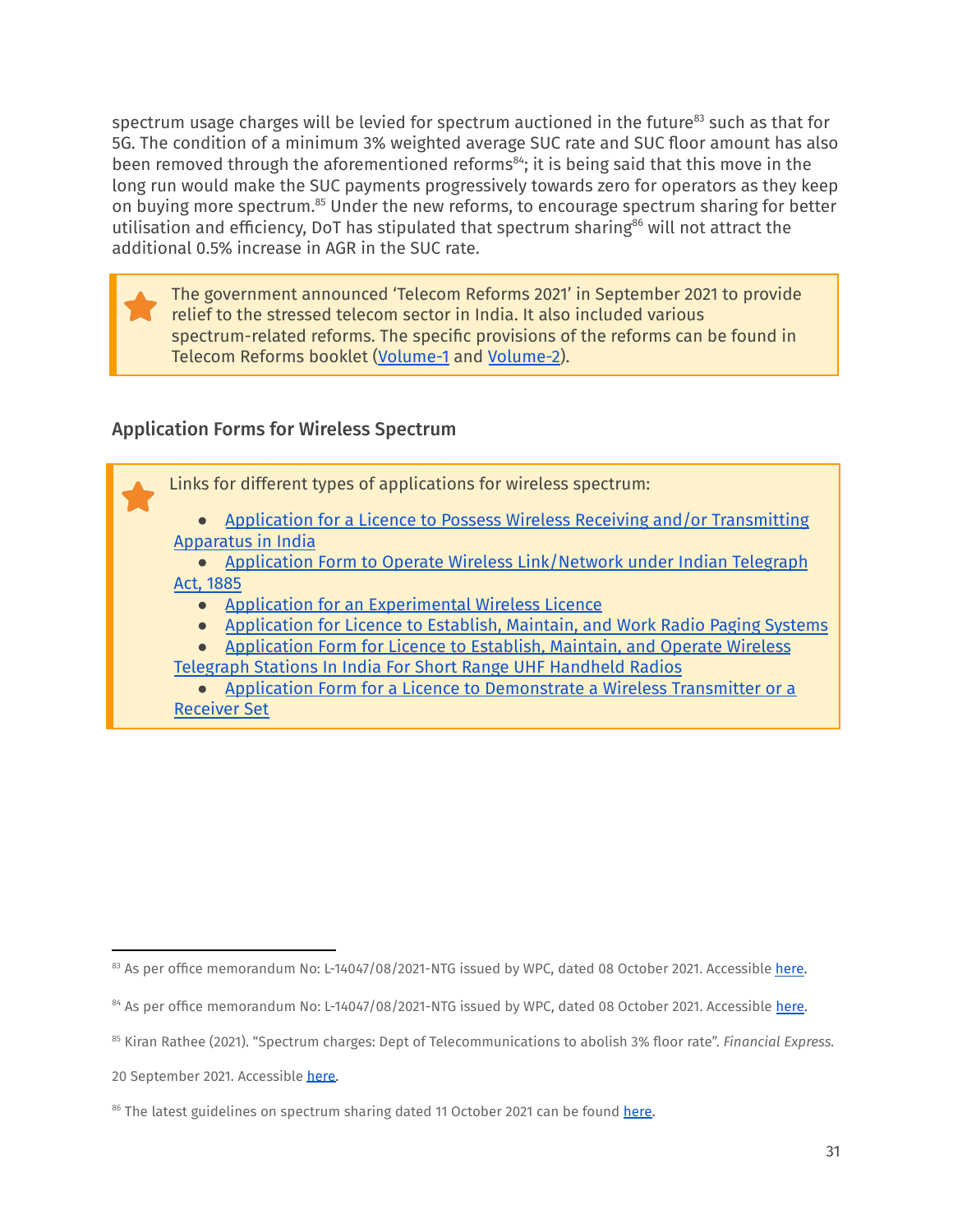# <span id="page-31-0"></span>**Backhaul**

### <span id="page-31-1"></span>**National Optical Fibre Network**

The BharatNet project, earlier known as the National Optical Fibre Network (NOFN), is a project of the Government of India that aims to connect 2.5 lakh GPs of India through an optical fibre network. It is often portrayed as the first pillar of the Digital India programme. 87 The BharatNet<sup>88</sup> project aims to bridge the connectivity gap for the 'middle-mile' by laying incremental fibre from block headquarters (BHQs) to GPs. 1,85,261 GPs have been connected with fibre of which 1,75,827 have been made service-ready (as on 27 February 2022). 89

The BharatNet fibre can be utilised by service providers in two ways:"

1. Bandwidth utilisation: BharatNet connects gram panchayats to the block optical line termination (OLT) location. Any service provider/government agency that intends to provide its services at the GP–level may connect to BharatNet at the block optical line termination location from where its traffic is carried to the GP–level on BharatNet. At the GP, the service provider has to extend its services to end customers using its own last mile.

2. Dark fibre utilisation: Service providers may also utilise the dark fibre on the new cable laid between blocks and GPs, also called incremental cable, to extend their services to GPs. The dark fibre is available from the Fibre Point of Interconnect (with the existing fibre) to the GPs." 90

**Important resources for service providers who plan to utilise NOFN/BharatNet:**

1. The tariffs for BharatNet bandwidth and dark fibre can be found [here.](http://bbnl.nic.in/index1.aspx?lsid=673&lev=2&lid=538&langid=1)

2. [Block-wise](http://www.bbnl.nic.in/showurl.aspx?lsid=722&lev=2&lid=576&langid=1) Line Diagram for BharatNet and BBNL Dark Fibre; [Lat–Long](http://bbnl.nic.in/index1.aspx?lsid=652&lev=2&lid=526&langid=1) of GPs, FPOIs and OLTs for GPs under [BharatNet](http://bbnl.nic.in/index1.aspx?lsid=652&lev=2&lid=526&langid=1) Phase-I

3. The detailed requirements, payment procedure, etc. for BharatNet connectivity can be found [here:](http://bbnl.nic.in/index1.aspx?lsid=718&lev=2&lid=572&langid=1)

- a. [Application](http://www.bbnl.nic.in//admnis/admin/showimg.aspx?ID=1411) Form for Bandwidth on BharatNet
- b. Application Form for Taking on Lease Dark Fibre on [Incremental](http://www.bbnl.nic.in//admnis/admin/showimg.aspx?ID=1009) Cable of **[BharatNet](http://www.bbnl.nic.in//admnis/admin/showimg.aspx?ID=1009)**

87 "Telecom at a Glance". DoT. Accessible [here.](https://dot.gov.in/telecom-glance)

88 See also the subsection on **[Bharat](#page-36-1) Net** in the next chapter on USOF.

<sup>89</sup> As on January 24, 2022. Source: *BBNL*. Accessible [here](https://bbnl.nic.in/index.aspx).

<sup>&</sup>lt;sup>90</sup> Reproduced from "BharatNet Utilisation Models," *BBNL*. Accessible [here](http://www.bbnl.nic.in/index1.aspx?lsid=725&lev=2&lid=577&langid=1).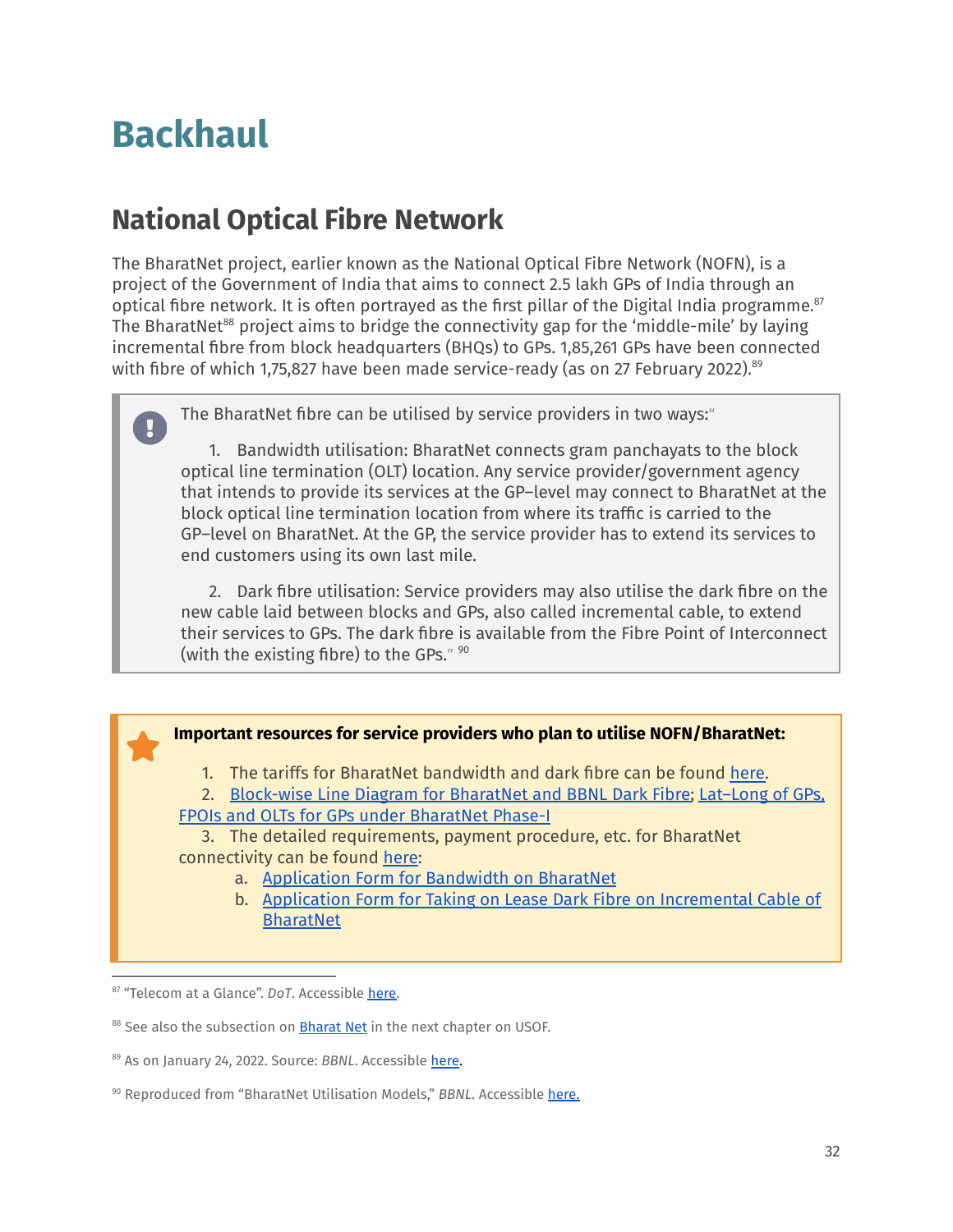The Government of India, from time to time, has come up with various policies and regulations with the stated objective of strengthening and improving access to backhaul. NDCP 2018 emphasises enhancing backhaul capacity to support the development of next-generation networks like 5G.<sup>91</sup> Specifically, NDCP 2018 mentions promoting effective utilisation of high-capacity backhaul E-band (71-76/ 81-86 GHz) and V-band (57-64 MHz) spectrum and rationalisation of annual royalty charges for microwave links as some of the strategies to improve backhaul connectivity. $^{92}$  To establish a National Digital Grid, NDCP 2018 proposes developing an open-access, next-generation network as a sub-strategy. 93

To facilitate sharing of telecom infrastructure, DoT issued a notification in February 2016, which permits sharing of active infrastructure among service providers.<sup>94</sup> The notification restricted active sharing to antenna, feeder cable, node B, radio access network (RAN), and transmission systems.<sup>95</sup> However, through a notification in April 2021, the DoT widened the scope of active infrastructure to give a boost to public Wi-Fi services and broadband penetration.<sup>96</sup> After this notification, sharing of infrastructure related to Wi-Fi equipment such as Wi-Fi router, access points, etc., and sharing of backhaul is also permitted under active infrastructure sharing. 97

### <span id="page-32-0"></span>**Internet Exchange Points (IXPs)**

Internet exchange points (IXPs) play an important role in the modern internet as they facilitate the interconnection of various networks by providing a common peering fabric. 98

The following table (Table 7) provides the list of IXPs operating in India.

<sup>95</sup> Section 33.2, amended vide DoT's letter no 20-443/2014-AS-I Pt, dated 11 February 2016, UL version dated 29

March 2016. Accessible [here](https://dot.gov.in/sites/default/files/2016_03_30%20UL-AS-I.pdf?download=1).

*Times*. 6 April 2021. Accessible [here.](https://economictimes.indiatimes.com/industry/telecom/telecom-news/dot-widens-scope-of-active-infra-sharing-to-boost-broadband-penetration/articleshow/81935288.cms?from=mdr)

Wi-Fi services. Accessible [here.](https://dot.gov.in/sites/default/files/Infrastructure%20sharing-UASL-06042021.pdf?download=1)

 $91$  See (d)(ii) in Section 2.2, NDCP 2018, p. 20. Accessible [here](https://dot.gov.in/sites/default/files/Final%20NDCP-2018.pdf?download=1).

 $92$  See (d)(iii), Section 1.2, NDCP 2018, p. 17. Accessible [here](https://dot.gov.in/sites/default/files/Final%20NDCP-2018.pdf?download=1).

 $93$  Section 1.1 (c)(iv), NDCP 2018, p. 16. Accessible [here](https://dot.gov.in/sites/default/files/Final%20NDCP-2018.pdf?download=1)

<sup>&</sup>lt;sup>94</sup> "Telecom at a Glance". DoT. Accessible [here](https://dot.gov.in/telecom-glance).

<sup>96</sup> Kalyan Parbat (2021). "DoT Widens Scope of Active Infra Sharing to Boost Broadband Penetration*." Economic*

<sup>97</sup> See DoT's letter dated 06 April 2021 "Amendment in Unified Licence relating to infrastructure sharing and public

<sup>98</sup> Adapted from "IXPs in India." *Indian Network Operators Group*. Accessible [here.](https://innog.net/resources/ixps/)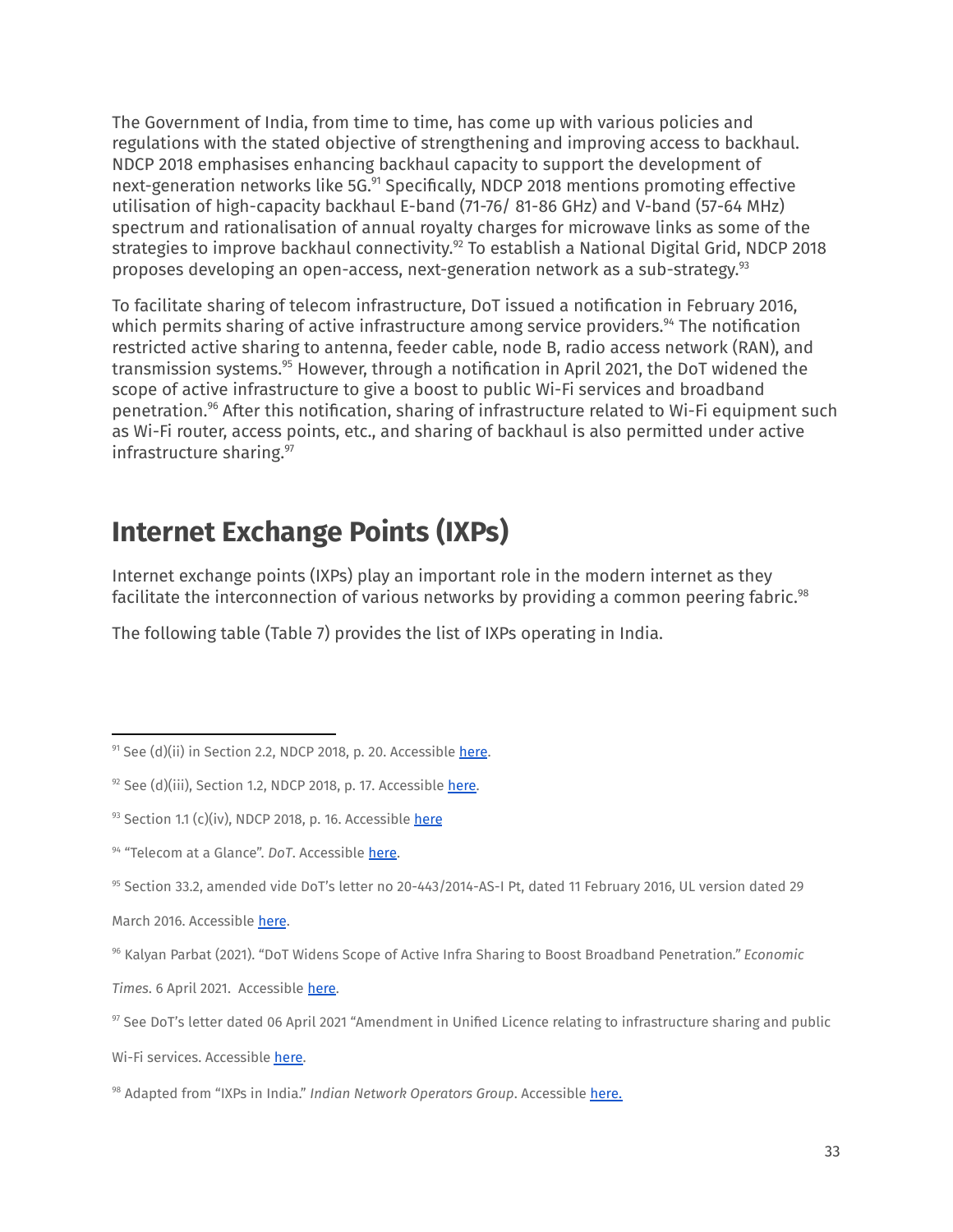| Name of IXP       | Website                   | <b>Locations</b>                                                                  |
|-------------------|---------------------------|-----------------------------------------------------------------------------------|
| <b>NIXI</b>       | http://nixi.in            | Noida, Mumbai, Chennai, Kolkata, Bangalore,<br>Hyderabad, Ahmedabad, and Guwahati |
| Mumbai IX         | https://www.mumbai-ix.net | Delhi, Mumbai, Chennai, and Kolkata                                               |
| <b>Extreme IX</b> | https://extreme-ix.org    | Mumbai, Delhi, Hyderabad, Chennai, and Kolkata                                    |
| AMS-IX India      | https://www.ams-ix.net/in | Mumbai                                                                            |
| <b>IIFON</b>      | http://iifon.org          | Kolkata                                                                           |
| <b>BharatIX</b>   | https://www.bharatix.net  | Mumbai                                                                            |

#### **Table 7: Internet Exchange Points in India**

Source: Adapted from INNOG<sup>99</sup>

The National Internet Exchange of India (NIXI) was set up in 2003 "for peering of ISPs among themselves for the purpose of routing the domestic traffic within the country, instead of taking it all the way to US/Abroad, thereby resulting in better quality of service (reduced latency) and reduced bandwidth charges for ISPs by saving on International Bandwidth."<sup>100</sup>

With regard to policy around IXPs, NDCP 2018 recognised the need to create an enabling regulatory framework to facilitate independent exchanges in India.<sup>101</sup> However, at present, the legal regime governing internet exchange points in India is not very clear.<sup>102</sup> Recently, there was a dispute between Extreme Infocom (EI), one of India's leading IXP operators, and the DoT on whether a licence is required to operate an IXP in India.<sup>103</sup> On the one hand, DoT in Extreme Infocom Pvt. Ltd. v. Union of India argued that IXPs do require an ISP licence under Section 4 of the Telegraph Act, as messages pass from one licensed service provider to another. On the other hand, EI argued that as it does not provide any bandwidth and it merely provides hardware and physical ports, IXPs should be excluded from the ISP licence requirement. Notably, none of the licences that are currently being offered by the DoT envisages an IXP service. Even the term 'internet exchanges' has not been used anywhere in the UL agreement.

<sup>99</sup> Adapted from "IXPs in India." *Indian Network Operators Group*. Accessible [here](https://innog.net/resources/ixps/).

<sup>100</sup> Reproduced from "About us". *NIXI website.* Accessible [here.](https://nixi.in/nc-about-us/)

 $101$  See (i) (f) in Section 2.2, NDCP 2018. Accessible [here](https://dot.gov.in/sites/default/files/Final%20NDCP-2018.pdf?download=1).

<sup>102</sup> Arvind Ravindranath (2021). "Internet Exchanges in India: A Legal Anomaly"*. Ikigai Law*. Accessible [here](https://www.ikigailaw.com/internet-exchanges-in-india-a-legal-anomaly/#acceptLicense).

<sup>103</sup> *Extreme Infocom Pvt. Ltd. v. Union of India*, W.P. (C) No. 7804 of 2019.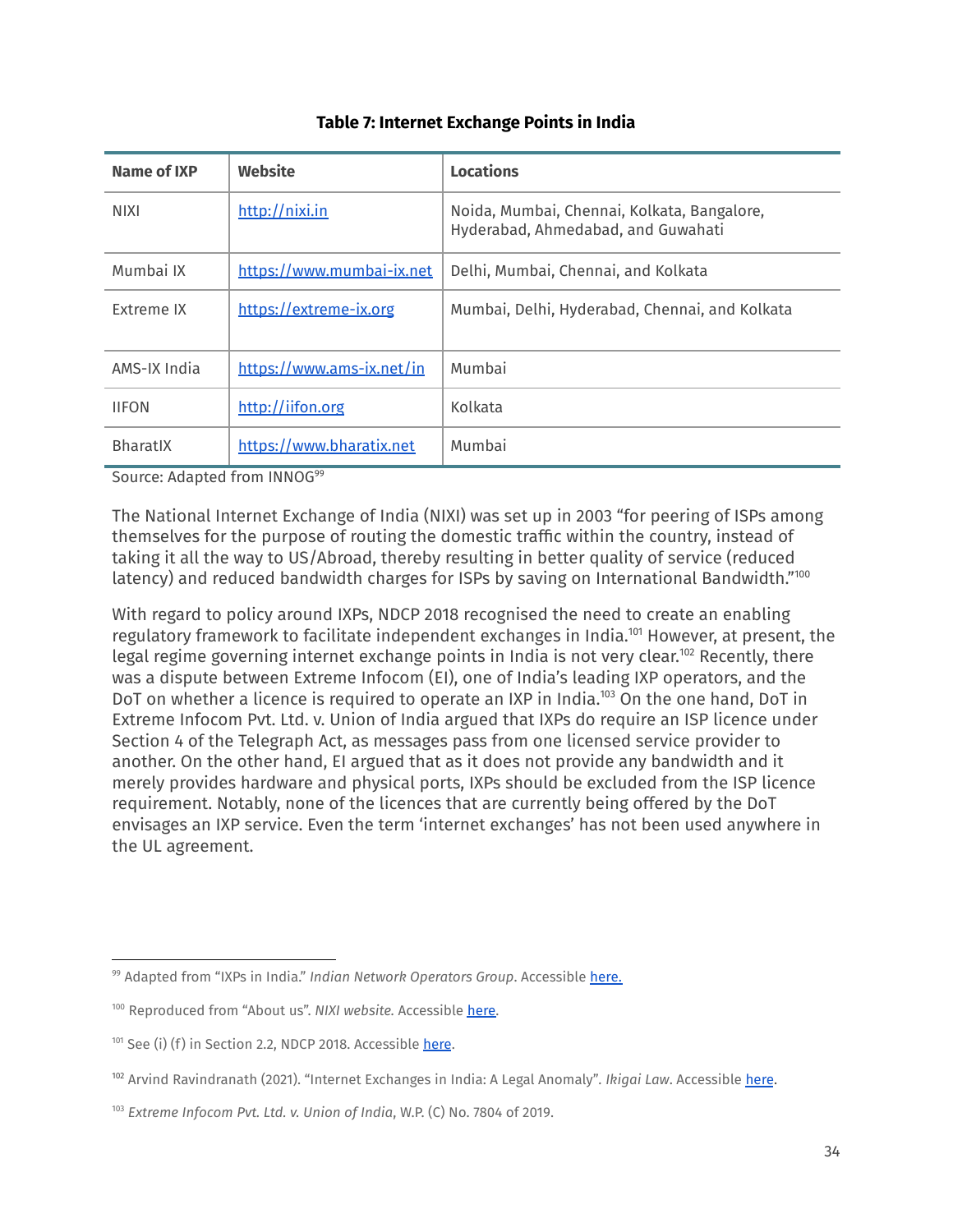# <span id="page-34-0"></span>**Universal Service**

The National Telecom Policy, 1994, the first telecom policy statement of India, mentioned the universal availability of basic telecom services to all villages as one of its objectives. 104 However, a more concrete and clearer framework for universal service was mentioned in the New Telecom Policy 1999, which had a section dedicated to Universal Service Obligations (USO). 105

NTP 1999 explicitly mentioned universal service as an important objective:

"Strive to provide a balance between the provision of universal service to all uncovered areas, including the rural areas, and the provision of high-level services capable of meeting the needs of the country's economy; encourage development of telecommunication facilities in remote, hilly and tribal areas of the country." 106

NTP 1999 provided that a Universal Access Levy (UAL) be charged to all operators under various licences to meet the resource requirements for meeting the USO.<sup>107</sup> This levy is calculated as a percentage of the revenue earned by the operators and is decided by the government in consultation with TRAI. $^{108}$  At present, the USO Levy is 5% of the AGR. $^{109}$ 

To further this objective, DoT issued the Universal Service Support Policy in 2002,110 and the USOF was constituted. USOF was accorded statutory status through the Indian Telegraph (Amendment) Act, 2003, and, subsequently, the rules for the administration of USOF, known as the Indian Telegraph (Amendment) Rules, 2004, were notified on 26 March 2004. $^{\scriptscriptstyle 111}$ 

The definition of USO as per the Indian Telegraph Act: "Universal Service Obligation means the obligation to provide access to telegraph services to people in the rural and remote areas at affordable and reasonable prices."

NTP 2012 laid the foundation for NOFN, which is considered to be the most prominent service supported by USO. NTP 2012 provided that the optical fibre network will be laid up to the

- 107 Section 6.0, NTP, 1999. Accessible [here](https://dot.gov.in/new-telecom-policy-1999).
- <sup>108</sup> Section 6.0, NTP, 1999. Accessible [here.](https://dot.gov.in/new-telecom-policy-1999)
- 109 Section 18.2, "Licence Agreement for Unified Licence" dated 17 January 2022. Accessible [here](https://dot.gov.in/sites/default/files/1%20UL%20AGREEMENT%20with%20Audiotex%20M2M%20without%20INSAT%20MSSR%2017012022.pdf?download=1).
- <sup>110</sup> "History", *USOF website*. Accessible [here](http://usof.gov.in/usof-cms/usof-history.jsp).

<sup>104</sup> Section 2, NTP, 1994. Accessible [here](https://dot.gov.in/national-telecom-policy-1994).

<sup>105</sup> See Section 6.0, NTP, 1999. Accessible [here.](https://dot.gov.in/new-telecom-policy-1999)

<sup>106</sup> Reproduced from Section 2.0, NTP, 1999. Accessible [here](https://dot.gov.in/new-telecom-policy-1999).

<sup>111</sup> "Universal Service Obligation Fund," *Department of Telecommunications website*. Accessible [here.](https://dot.gov.in/universal-service-obligation-fund-usof)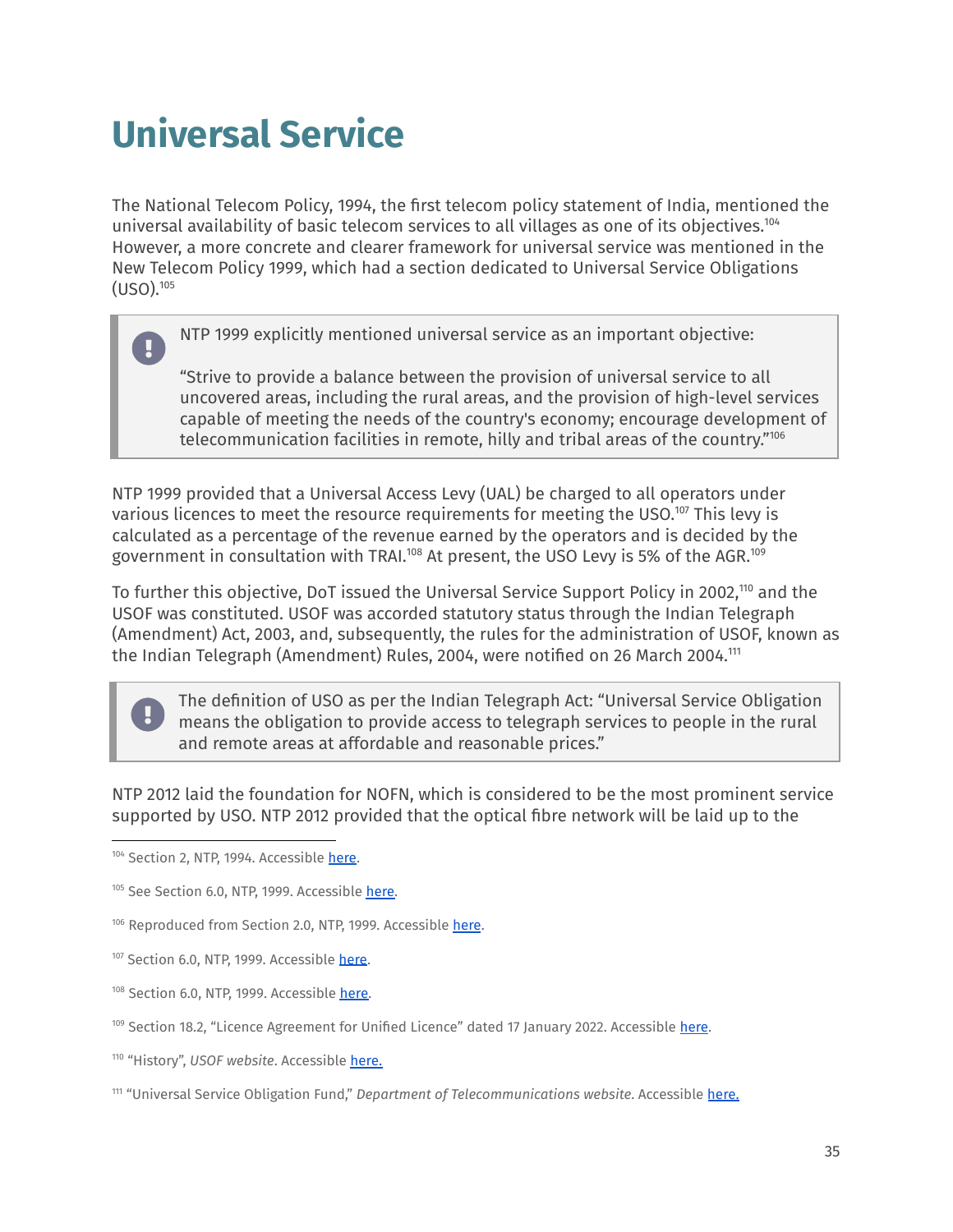village panchayat using funding from the USOF.<sup>112</sup> Accordingly, the Indian Telegraph Rules, 1951, was amended to insert a section on NOFN. $113$ NOFN is one example of a service supported by the USOF. As per the Indian Telegraph (Amendment) Rules, 2004 (amended further in 2006 and 2008), USOF supports a range of services across six different streams.

| <b>Stream of Service</b>                                                                                                                                      | <b>Sub-Streams/Explanations</b>                                                                                                                                                                                                                                                                                                                                                                                                                                                                                                                                                                | <b>Key Projects under Each Stream</b><br>and Link to the Project                                     |
|---------------------------------------------------------------------------------------------------------------------------------------------------------------|------------------------------------------------------------------------------------------------------------------------------------------------------------------------------------------------------------------------------------------------------------------------------------------------------------------------------------------------------------------------------------------------------------------------------------------------------------------------------------------------------------------------------------------------------------------------------------------------|------------------------------------------------------------------------------------------------------|
| Stream-I: Provision of<br><b>Public Access Service</b>                                                                                                        | (a) Operation and maintenance of<br>village public telephones (VPT) in<br>the revenue villages identified as<br>per Census 1991 and installation of<br>VPTs in the additional revenue<br>villages as per Census 2001; (b)<br>provision of rural community<br>phones (RCPs) after achieving the<br>target of one VPT in every revenue<br>village; if the population is more<br>than 2,000 and no public call office<br>(PCO) exists, a second public phone<br>shall be installed; (c) Replacement<br>of Multi-Access Radio Relay<br>Technology (MARR) VPTs installed<br>before 1 April 2002     | O&M of VPTs; New VPTs Phase 1;<br><b>New VPTs Phase 2; Rural</b><br><b>Community Phones (RCPs)</b>   |
| Stream-II: Provision of<br>Household Telephones in<br>Rural and Remote Areas as<br>May Be Determined by the<br><b>Central Government from</b><br>Time to Time | (a) For rural household direct<br>exchange lines (RDELs) installed<br>before 1 April 2002, support towards<br>the difference in rent actually<br>charged from rural subscribers and<br>rent prescribed by TRAI shall be<br>reimbursed until such time the<br>Access Deficit Charge (ADC)<br>prescribed by TRAI from time to time<br>takes into account this difference.<br>Also, following the phasing out of<br>the ADC regime, support will be<br>provided for a limited duration of<br>three years for such rural wireline<br>RDELs; (b) support for RDELs<br>installed after 1 April 2002. | RDELs prior to 1.04.02; RDELs<br>1.04.03 to 31.03.05; RDELs w.e.f.<br>31.03.05                       |
| Stream-III: Creation of<br>Infrastructure for Provision                                                                                                       | The assets constituting the<br>infrastructure for providing mobile<br>services shall be determined by the                                                                                                                                                                                                                                                                                                                                                                                                                                                                                      | <b>Mobile Infrastructure Phase 1;</b><br><b>Left Wing Extremism (LWE)</b><br><b>Areas</b> ; AmarNath |

### **Table 8. Services Supported by USOF**

112 Para 1.3 in Section IV, NTP 2012, p. 8. Accessible [here](http://www.dot.gov.in/sites/default/files/NTP-06.06.2012-final.pdf).

<sup>113</sup> Indian Telegraph (Amendment) Rules, 2012. Accessible <u>here</u>.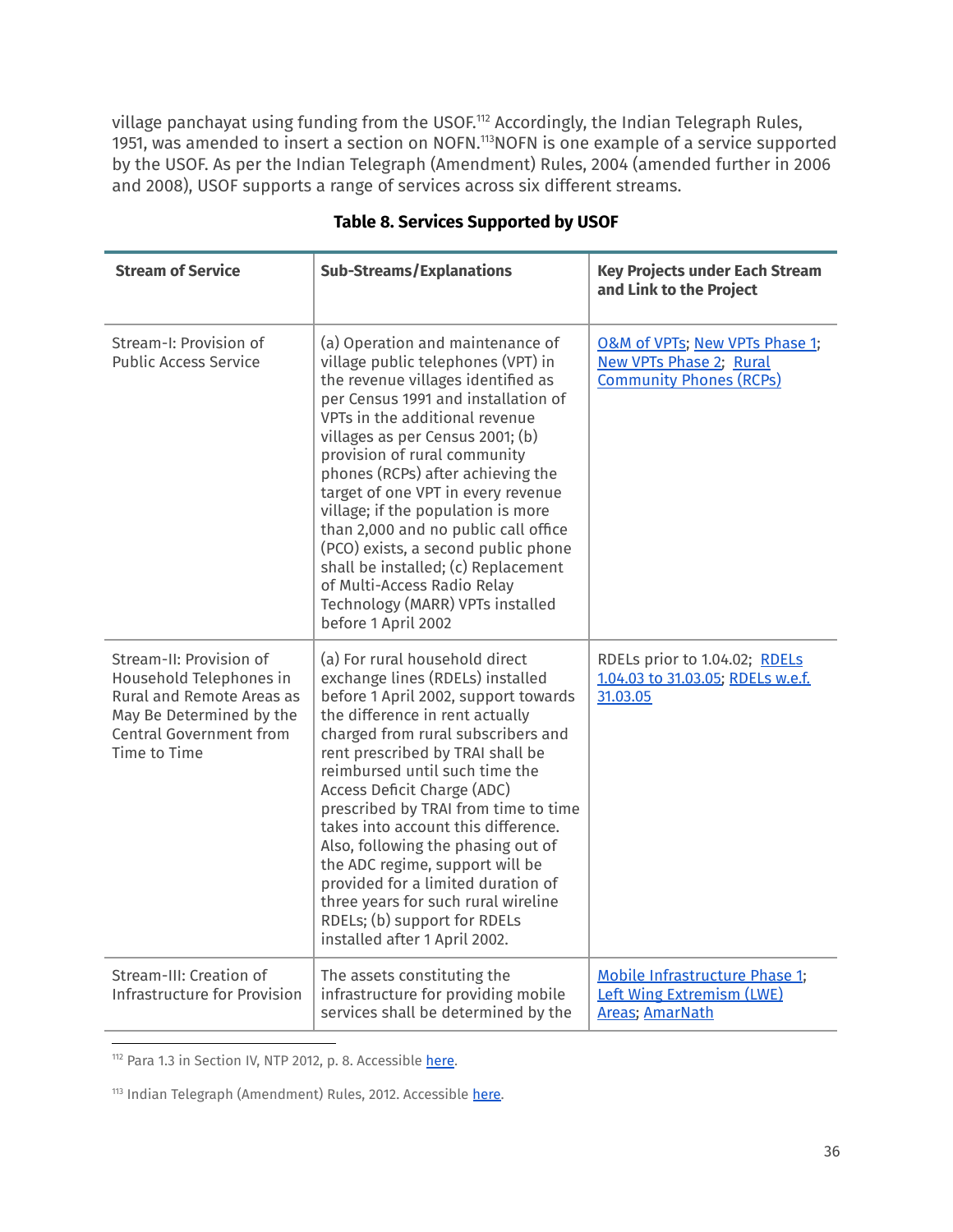| of Mobile Services in Rural<br>and Remote Areas.                                                                                                  | central government from time to<br>time.                                                                                                                                                                        |                                                                                                                              |
|---------------------------------------------------------------------------------------------------------------------------------------------------|-----------------------------------------------------------------------------------------------------------------------------------------------------------------------------------------------------------------|------------------------------------------------------------------------------------------------------------------------------|
| Stream-IV: Provision of<br><b>Broadband Connectivity to</b><br>Rural & Remote Areas in a<br><b>Phased Manner</b>                                  | $\overline{\phantom{0}}$                                                                                                                                                                                        | <b>Wireline Broadband</b>                                                                                                    |
| Stream-V: Creation of<br>General Infrastructure in<br><b>Rural and Remote Areas</b><br>for the Development of<br>Telecommunication<br>Facilities. | The items of general infrastructure<br>to be taken up for development<br>shall be determined by the central<br>government from time to time.                                                                    | <b>CSC Wi-Fi Choupal; OFC for</b><br>Assam; OFC for NE; OFC for NE II;<br><b>National Optical Fibre Network</b><br>with BBNL |
| Stream-VI: Induction of<br>New Technological<br>Developments in the<br><b>Telecom Sector in Rural</b><br>and Remote Areas                         | Pilot projects to establish new<br>technological developments in the<br>telecom sector, which can be<br>deployed in rural and remote areas,<br>may be supported with the approval<br>of the central government. | Solar Mobile Charging Facility,;<br><b>Sanchar Shakti</b>                                                                    |

Source: Adapted from USOF<sup>114</sup>

About 49% of the USOF still remains unused. Based on the latest figures (as of 31 January 2022), total accretion is approximately INR 1,23,318 crore and total disbursement is INR 62,687 crore. The potentially available fund is INR 60,631 crore.<sup>115</sup>

### <span id="page-36-0"></span>**USOF funded Rural and Remote Connectivity Initiatives**

Some of the key connectivity initiatives in India that are funded through USOF are summarised below.

### <span id="page-36-1"></span>Bharat Net

Earlier known as National Optical Fibre Network, Bharat Net project is targeted towards improving connectivity in rural India. This project aims to connect 2,50,000 Gram Panchayats (village councils) through an optical fibre network. It was launched to fill the connectivity gap

<sup>114</sup> Adapted from "Schemes", *Universal Service Obligation Fund*. Accessible [here](http://usof.gov.in/usof-cms/usof-stream.jsp).

<sup>115</sup> Source: "Fund Status in Table". *Universal Service Obligation Fund*. Accessible [here](http://usof.gov.in/usof-cms/usof-fund-status-table.jsp).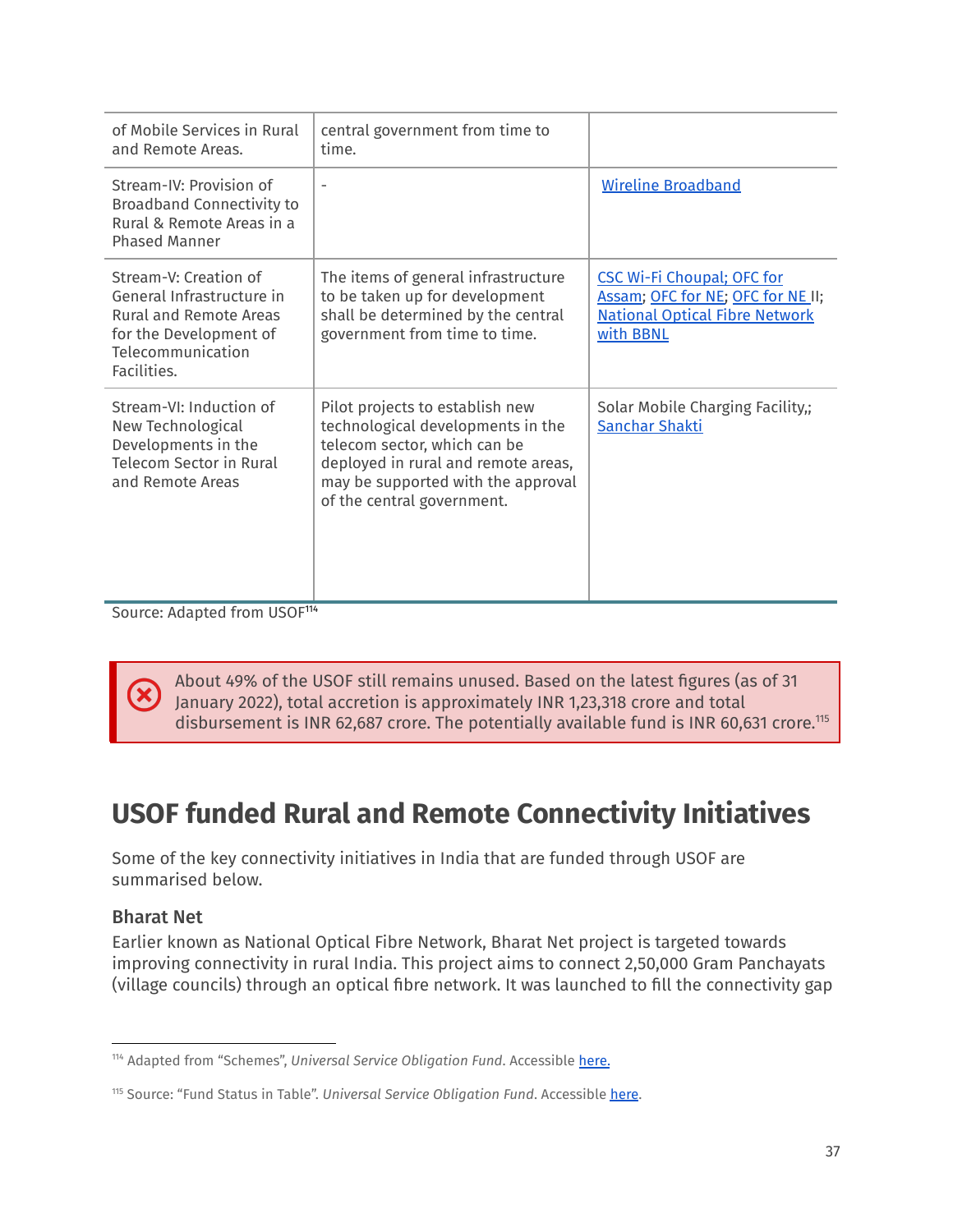between Blocks<sup>116</sup> and Gram Panchayats. Optical Fibre Cable (OFC) connectivity was available in state capitals, districts, till the block level. However, there existed a connectivity gap between Blocks and Gram panchayats. Under the Bharat Net project, incremental fibre is laid to fill this gap and thus bandwidth reaches till the Gram Panchayat level. However, the last mile service provision is left to internet service providers who will have non-discriminatory access to the OFC. 1,85,261 GPs have been connected with fibre of which 1,75,827 have been made service-ready (as on 27 February 2022). $117$ After multiple revision of deadlines, the project is expected to be completed by 2023.

### <span id="page-37-0"></span>Comprehensive Telecom Development Plan 118

The remote areas in the north-eastern states of India have limited connectivity. In order to improve connectivity in this region, the government of India, in 2014, released the Comprehensive Telecom Development Plan (CTDP) for north-eastern region. This project aims to connect 8621 villages through installation of 6000 mobile tower sites across north-eastern states. On 9 December 2020, INR 2,029 crore (approx 271,520,780 USD) were released from Universal Service Obligation Fund to provide mobile coverage to 2,374 uncovered villages (1,683 in Arunachal Pradesh and 691 in two districts of Assam). 119

### <span id="page-37-1"></span>Andaman and Nicobar islands connectivity through submarine optical fibre cable

Andaman and Nicobar, a remote island situated in the Bay of Bengal, is majorly inhabited by tribal population. The Government of India through USOF funded a submarine optical fibre connectivity project which connects mainland Chennai and Port Blair and five other islands namely Car Nicobar, Little Andaman, Havelock, Kamorta and Great Nicobar Islands of Andaman & Nicobar Islands. Launched in 2018, this project was completed in 2020. 120

### <span id="page-37-2"></span>Network for Insurgency Affected Areas<sup>121</sup>

Some regions in India are affected by insurgency, and due to which connectivity has suffered in those areas. In order to improve connectivity in such areas, the department of telecom executed a project for providing Mobile Services in 2199 locations in Andhra Pradesh, Bihar,

<sup>116</sup> Approximately 200- 300 villages constitute a block which is the second level administrative unit above Gram

Panchayat.

Pradesh and two Districts of Assam under the Comprehensive Telecom Development Plan for North Eastern

Region". *Press Information Bureau*. 9 December 2020. Accessible [here](https://pib.gov.in/PressReleasePage.aspx?PRID=1679338).

<sup>120</sup> "Prime Minister Shri Narendra Modi to inaugurate submarine cable connectivity to Andaman & Nicobar Islands

(A&NI) on Monday 10th August". *Press Information Bureau*. 7 August 2020. Accessible [here](https://pib.gov.in/PressReleasePage.aspx?PRID=1644067).

121 The official documents from DoT and USOF have named these insurgency affected areas as "Left Wing Extremist

(LWE)" areas.

<sup>117</sup> As on 27 February, 2022. Source: BBNL. Accessible [here](https://bbnl.nic.in/index.aspx).

<sup>118</sup> "Telecom at a Glance". *DoT*. Accessible [here.](https://dot.gov.in/sites/default/files/Telecom%20at%20a%20Glance-2019.pdf?download=1)

<sup>119 &</sup>quot;Cabinet approves Universal Service Obligation Fund Scheme for providing Mobile Coverage in Arunachal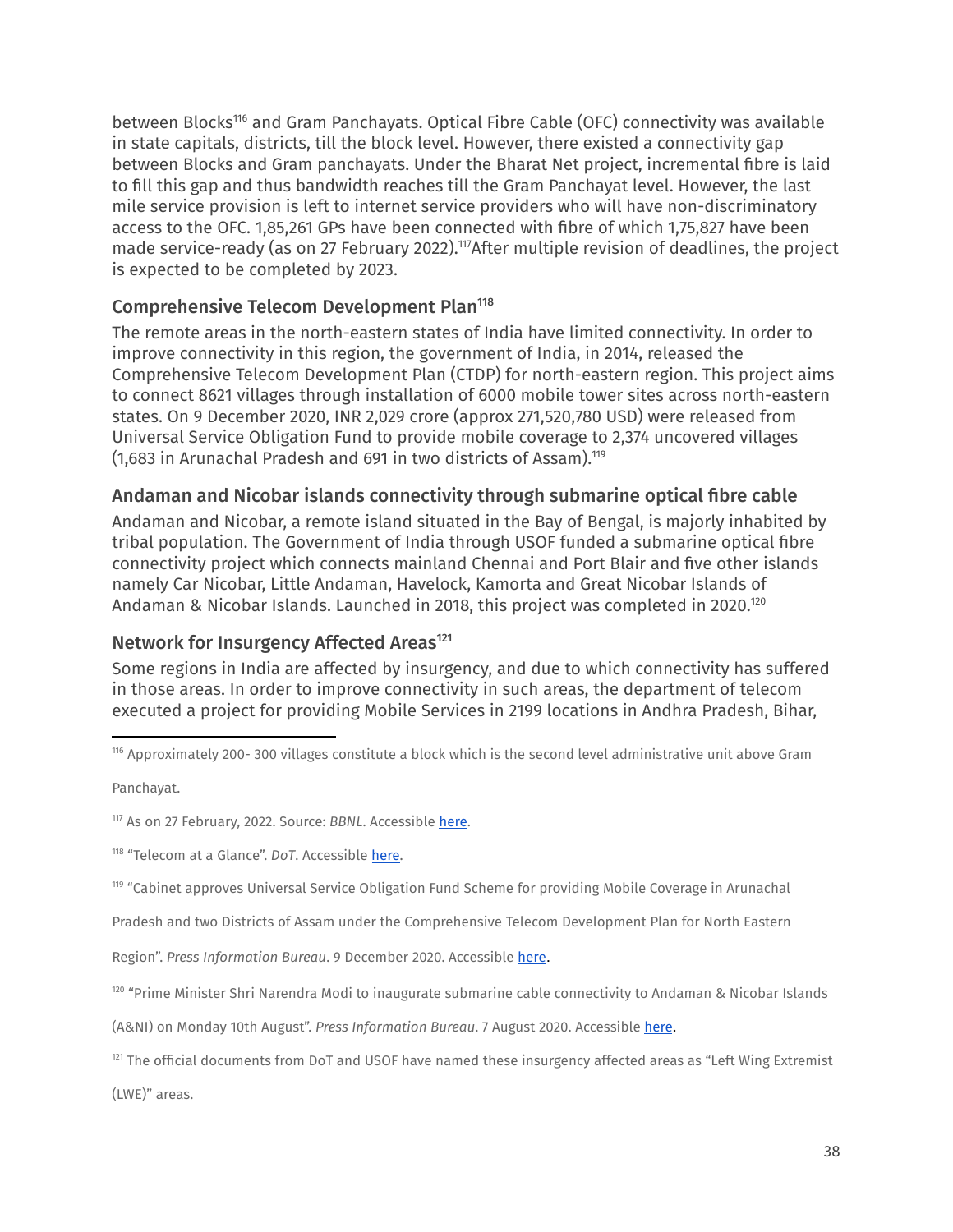Chhattisgarh, Jharkhand, Maharashtra, Madhya Pradesh, Odisha, Telangana, Uttar Pradesh and West Bengal, which are affected by LWE.<sup>122</sup>

<sup>122</sup> "Telecom at a Glance". *DoT*. Accessible [here](https://dot.gov.in/sites/default/files/Telecom%20at%20a%20Glance-2019.pdf?download=1); "Left Wing Extremist Area (LWE) Phase I". *USOF*. Accessible [here.](http://usof.gov.in/usof-cms/LWE_Phase_I.jsp)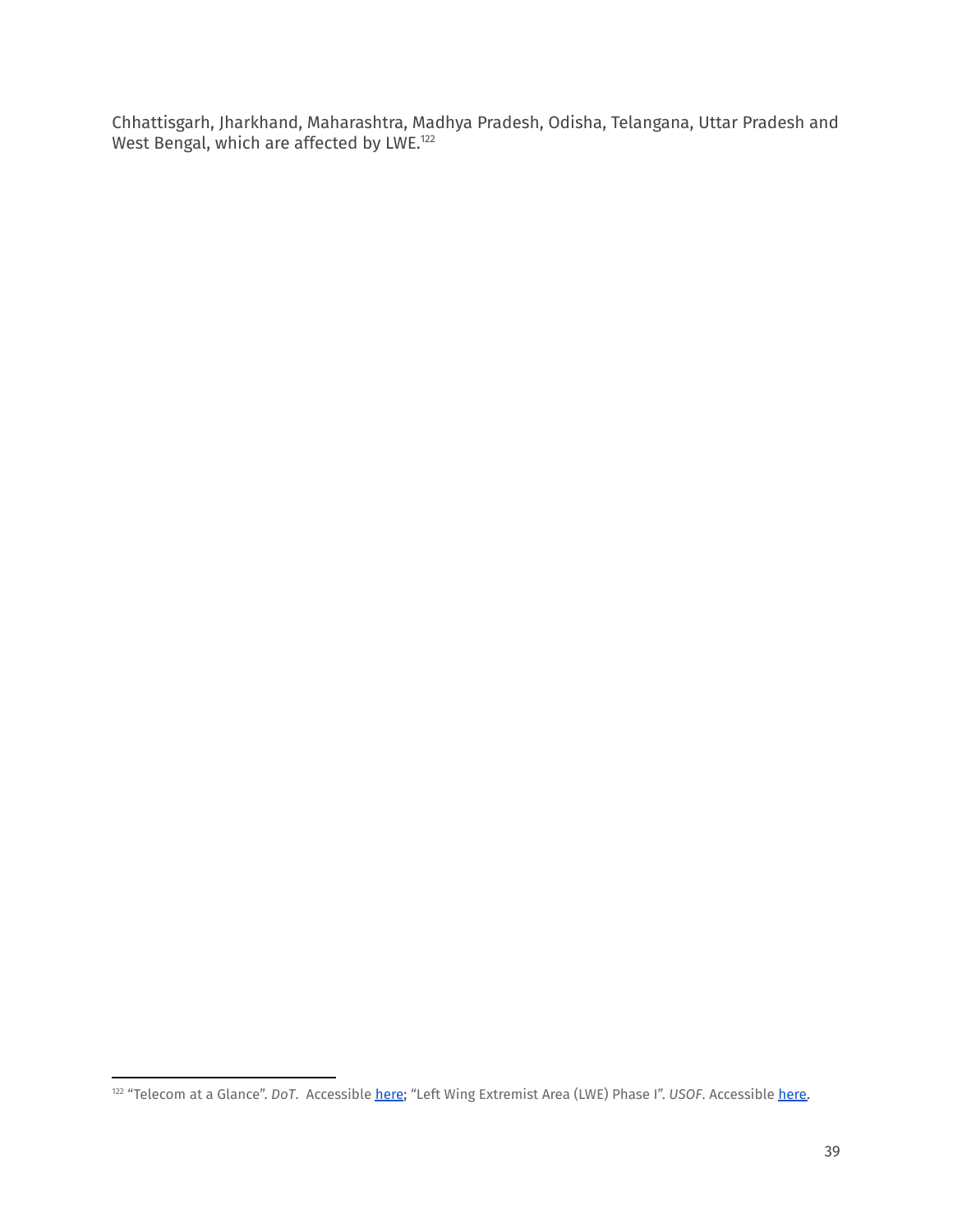# <span id="page-39-0"></span>**Gender and Telecom**

India has an evident gender divide when it comes to accessing the internet. There are over 622 million active internet users (AIU) in India; about 58% of these users are male, while only  $42\%$  are female. $^{123}$  The divide is almost the same in rural and urban India: in rural India, the ratio between male to female internet users is 57:43, whereas for urban areas this ratio is 58:42.

NDCP 2018 has taken cognizance of this issue. NDCP 2018 stresses the inclusion of uncovered areas and digitally deprived sections (marginalised communities, women and persons with disabilities) by allocating finances under the USOF to address the issue.

The Draft National Policy for Women (NPW), 2016, acknowledges that the global growth in technology and information systems can have an impact on the general populace, and on women in particular, in unique ways. $124$  NPW also suggests that the growth in information technology (IT) has resulted in new forms of sexual abuse, including cyber-crimes and harassment over the phone and the internet, and that regulatory frameworks have not kept pace with technological growth.<sup>125</sup> NPW 2016 encourages women's participation in new and upcoming industries such as information-based industries, telecommunications, etc. <sup>126</sup> NPW lists as a strategy to collect gender-based data through mobile phones to inform policy prescriptions.<sup>127</sup>NPW lays stress on encouraging girl-students and women to enter the ICT sector. 128

Not only is the divide present among end-users, but women are also under-represented at the DoT and TRAI.

The leadership positions (chairman, member, secretary, advisor) at the Telecom Regulatory Authority of India (including the regional offices) have 19 males and only one female.<sup>129</sup> The leadership positions (chairman, member, secretary, advisor, director, etc.) at the Department of Telecom have 115 males and only 14 females.<sup>130</sup>

<sup>123</sup> Kantar (2020). "Report on Internet Adoption in India". *Kantar-ICUBE*. Accessible [here.](https://images.assettype.com/afaqs/2021-06/b9a3220f-ae2f-43db-a0b4-36a372b243c4/KANTAR_ICUBE_2020_Report_C1.pdf)

 $124$  Para 1.4 in "Section 1. Introduction", National Policy for Women, 2016. Accessible [here](https://wcd.nic.in/sites/default/files/draft%20national%20policy%20for%20women%202016_0.pdf).

 $125$  Para 1.7 in "Section 1. Introduction", National Policy for Women, 2016. Accessible [here.](https://wcd.nic.in/sites/default/files/draft%20national%20policy%20for%20women%202016_0.pdf)

<sup>&</sup>lt;sup>126</sup> (i) (Service Sector) (III) in Section 5, National Policy for Women, 2016, p. 10. Accessible <u>[here](https://wcd.nic.in/sites/default/files/draft%20national%20policy%20for%20women%202016_0.pdf)</u>.

<sup>1&</sup>lt;sup>27</sup> (ii) (Science and Technology) (III) in Section 5, National Policy for Women, 2016, p. 10. Accessible <u>[here](https://wcd.nic.in/sites/default/files/draft%20national%20policy%20for%20women%202016_0.pdf)</u>.

<sup>&</sup>lt;sup>128</sup> (v) (Science and Technology) (III) in Section 5, National Policy for Women, 2016, p. 10. Accessible <u>[here](https://wcd.nic.in/sites/default/files/draft%20national%20policy%20for%20women%202016_0.pdf)</u>.

<sup>129</sup> As on October 20, 2021. "Who's Who," *Telecom Regulatory Authority of India*. Accessible [here.](https://trai.gov.in/about-us/whos-who)

<sup>130</sup> As on October 20, 2021. "Who's Who," *Telecom Regulatory Authority of India*. Accessible [here.](https://trai.gov.in/about-us/whos-who)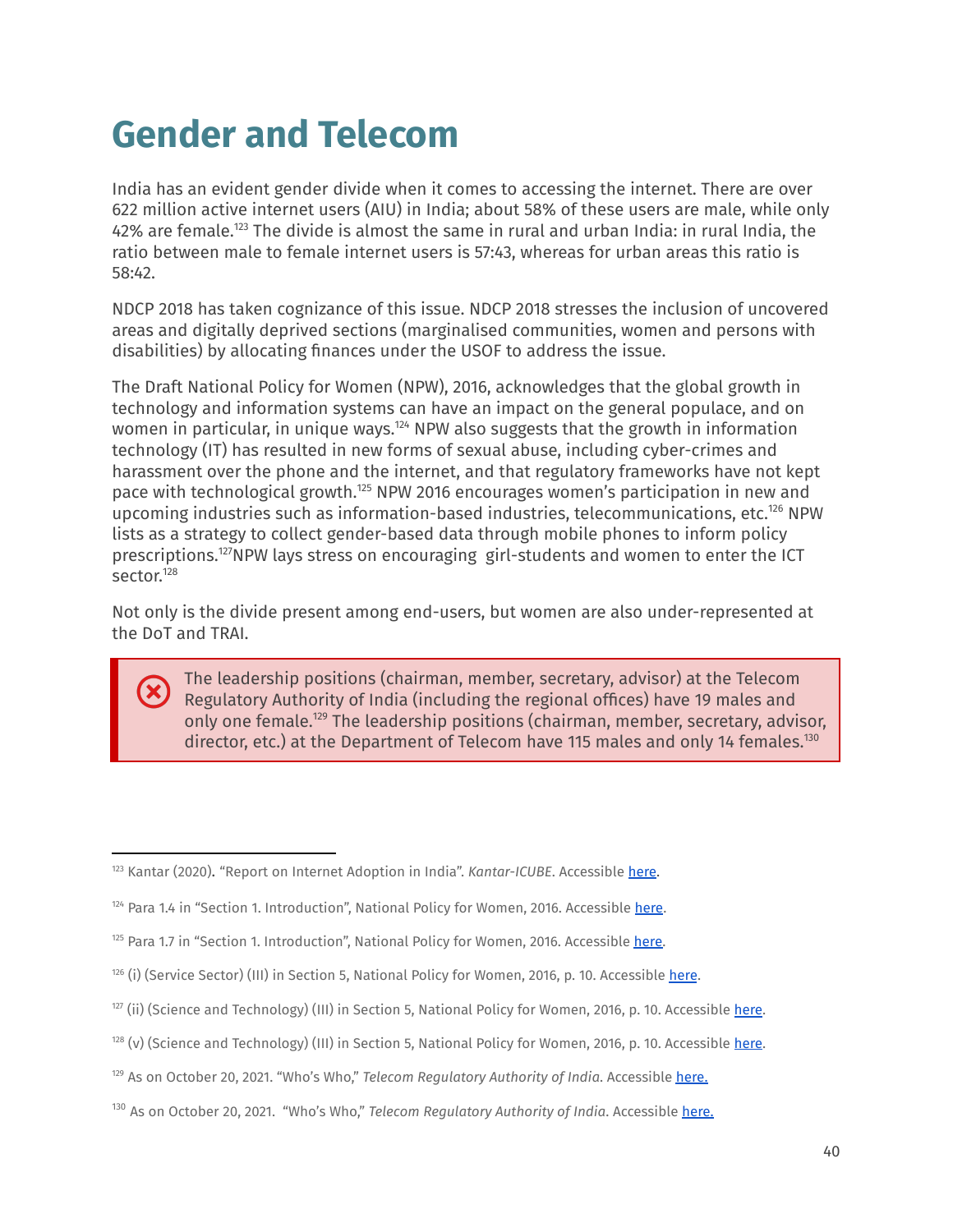# <span id="page-40-0"></span>**Co-operatives\***

[\*Note: This is an additional/ supporting section in this document. Though not directly related to telecom in India, it is important to explore co-operatives as a means to improve connectivity in rural and remote regions. This review on cooperatives is important especially from the point of view of community networks and small networks]

| India's National Policy on Cooperatives follows the International Cooperative          |
|----------------------------------------------------------------------------------------|
| Alliance's (ICA) definition of cooperatives. It defines cooperatives as : "Cooperative |
| is an autonomous association of persons united voluntarily to meet their common        |
| economic, social and cultural needs and aspirations through a jointly-owned and        |
| democratically-controlled enterprise."131                                              |

Cooperatives in India are not a new phenomenon: even though formal cooperative structures came into existence after the passing of a law on cooperatives in 1904 (i.e, Cooperative Credit Societies Act, 1904) , the concept of cooperation and cooperative activities were already in practise in different regions of India.<sup>132</sup> Cooperatives in India originally evolved in agriculture and allied sectors as a mechanism for pooling together the meagre resources of people to avail the benefits of economies of scale. 133



The [Cooperative](https://legislative.gov.in/sites/default/files/A1912-02.pdf) Societies Act, 1912, is the primary legislation governing cooperative societies in India. A cooperative society can be formed in India under the provisions of this act.

As cooperatives fall under the state list, each state in India has its own laws for governing cooperatives. In the current legal framework, national cooperatives and cooperatives having multi-state operations are governed by the central act, whereas cooperatives operating within a particular state are governed by the cooperative societies act of the respective states (for example, the Maharashtra Co-Operative Societies Act, I960). 134

For state cooperatives, a cooperation-commissioner and the registrar of societies serve as the governing authorities of cooperatives, whereas for multi-state cooperative societies (MSCS), the central registrar of societies is the controlling authority. However, in most cases, the state registrar takes action on the central registrar's behalf. 135

Accessible [here.](https://mscs.dac.gov.in/Form/NatPolicy02.pdf)

Accessible [here.](https://indianexpress.com/article/explained/explained-why-a-cooperation-ministry-7395784/)

<sup>&</sup>lt;sup>131</sup> Department of Agriculture and Cooperation (2002), " National Policy on Cooperatives". Accessible [here](https://mscs.dac.gov.in/Form/NatPolicy02.pdf).

<sup>132</sup> Section 44.1 of Chapter 44, *MOSPI Yearbook*. Accessible [here](http://mospi.nic.in/sites/default/files/Statistical_year_book_india_chapters/ch44.pdf).

<sup>&</sup>lt;sup>133</sup> Para 1.1 in Section 1, Department of Agriculture and Cooperation (2002), "National Policy on Cooperatives".

<sup>134</sup> "Key Figures". *#coops4dev*. Accessible [here.](https://coops4dev.coop/en/4devasia/india)

<sup>135</sup> Parthasarathi Biswas (2021). "Explained: Why a Ministry of Cooperation." *The Indian Express.* 15 July 2021.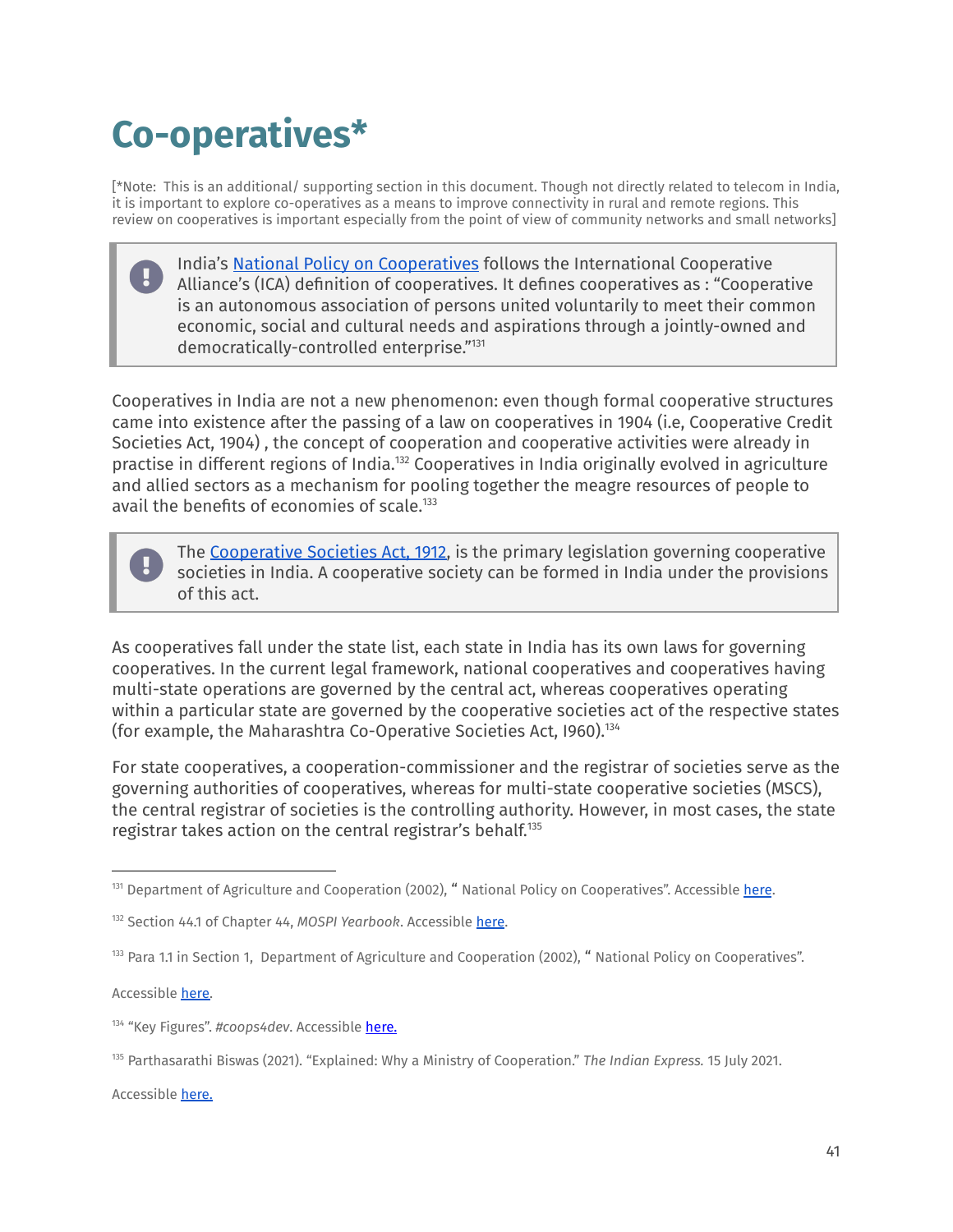×

India does not have sector-specific laws for cooperatives. This means that all types of cooperatives, such as agricultural, consumer credit, and others, are governed by a single law. 136

In the most recent development around cooperatives in India, the government in 2021 announced the creation of a separate Ministry of Cooperation.<sup>137</sup> This ministry will provide a separate administrative, legal, and policy framework for strengthening the cooperative movement in the country; streamline processes to improve ease of doing business for co-operatives; and enable the development of multi-state co-operatives (MSCS). 138

UL and UL-VNO can be applied only by Indian companies (except for Access Service Cat B authorisation under UL-VNO, which can be applied for by Indian companies, partnership firms, proprietorship firms, shops and establishments, and legal persons)<sup>139</sup> Thus, in the current UL licensing regime in India, a cooperative society is not eligible for an ISP licence as only a company registered under the Companies Act, 2013, can apply for an ISP-A, ISP-B, or ISP-C authorisation. [emphasis added]

<sup>136 &</sup>quot;India". #coops4dev. Accessible [here.](https://coops4dev.coop/en/4devasia/india)

<sup>137 &</sup>quot;Modi Government Creates a New Ministry of Cooperation". PIB Delhi. 6 July 2021. Accessible [here.](https://pib.gov.in/PressReleasePage.aspx?PRID=1733225)

<sup>138 &</sup>quot;Modi Government Creates a New Ministry of Cooperation". PIB Delhi. 6 July 2021. Accessible [here](https://pib.gov.in/PressReleasePage.aspx?PRID=1733225).

<sup>139</sup> See (3) UL FAQ. Accessible [here](https://saralsanchar.gov.in/circular/licenses_issued/UL_FAQ.pdf).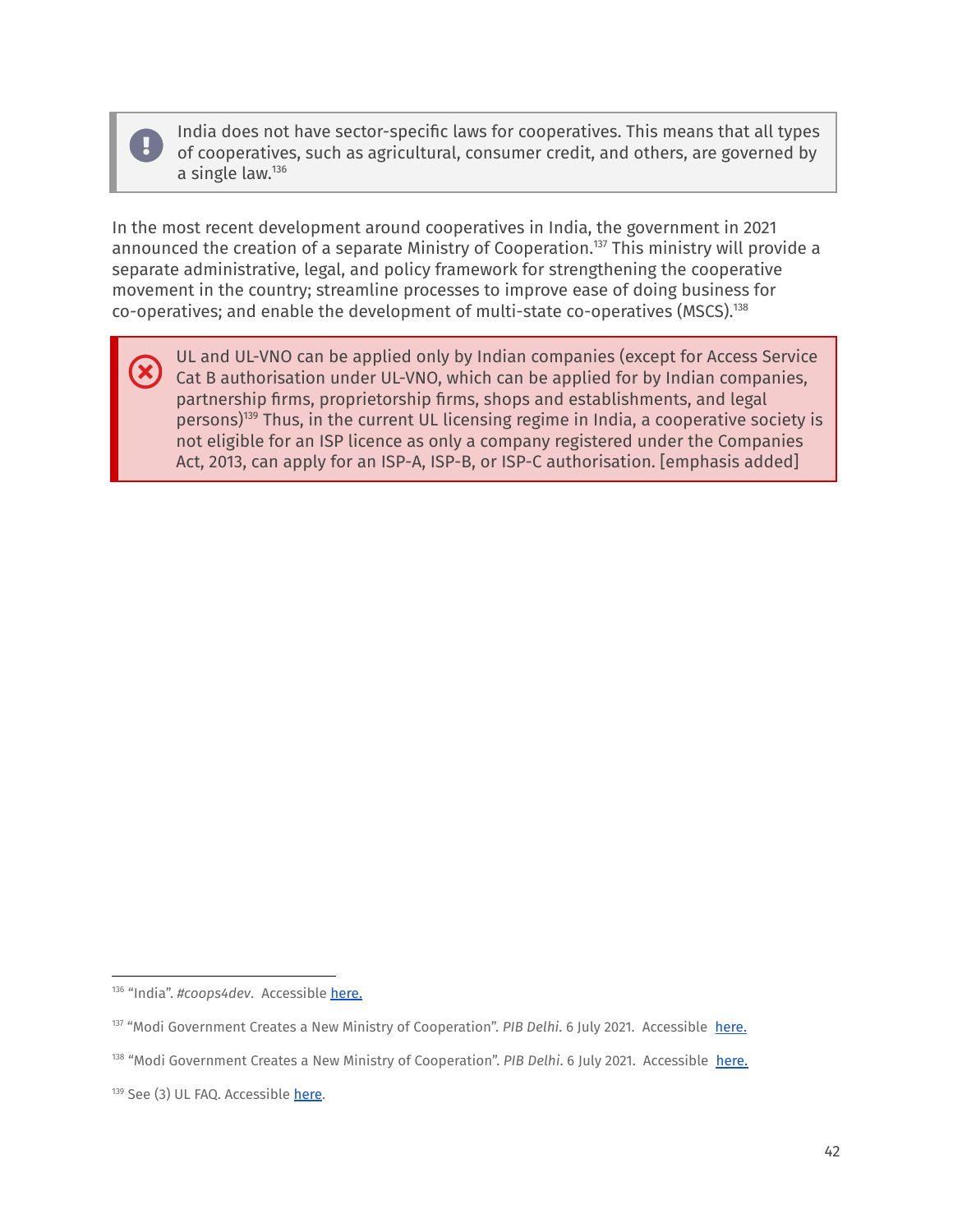# <span id="page-42-0"></span>**APPENDIX 1: Manual for Reading the Document**

- At certain places, the text has been hyperlinked for quick redirection to the stated resource/reference. The hyperlinked text appears like this.
- This document contains boxes to better represent and highlight facts. These boxes are of five kinds:



#### **EMPHASIS BOX:**

This box contains important sentences including definitions, provisions of an act, etc.



#### **TIP and RESOURCE BOX:**

This box contains hints/tips/tricks on finding information. This box also contains important resources such as Application Forms, Guidelines, etc.



### **GOOD PRACTICES BOX:**

This box contains examples of good practices. It includes provisions of the act/policy conducive for small/local operators.



#### **BAD PRACTICES BOX:**

This box contains examples of bad practices. It includes provisions of the act/policy non-conducive for small/local operators.



This box contains questions to be considered.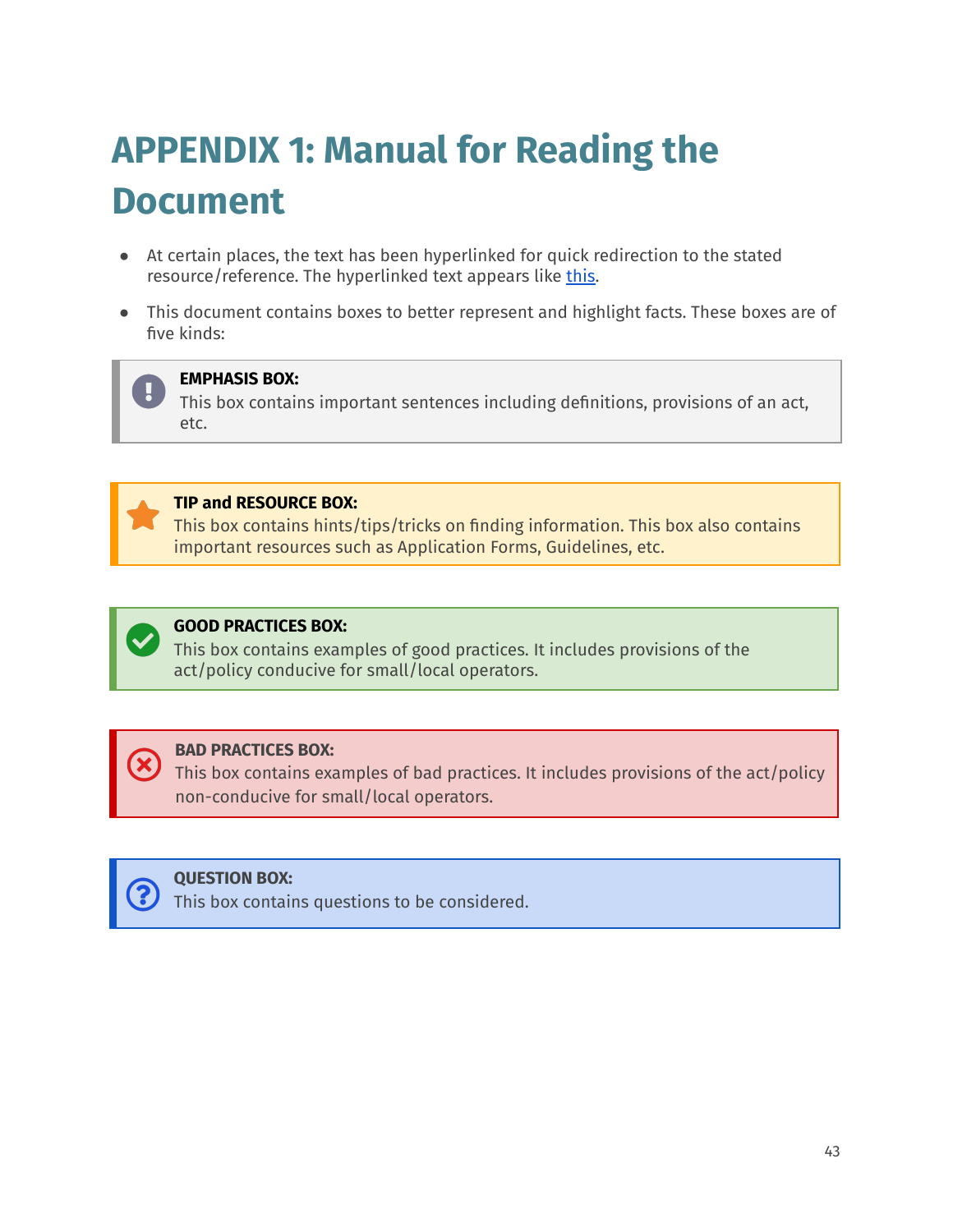# <span id="page-43-0"></span>**APPENDIX 2. Section-wise Checklist**

This document summarises the legal and policy instruments that regulate telecom and internet service providers in India. Its framework is drawn from the Policy and Regulation for Community Networks [\(LOCNET\)](https://policy.communitynetworks.group/enabling-regulation/overview) project by the Association for Progressive Communications<sup>140</sup> Rural and remote connectivity, local operators, community networks have been given special focus in writing this document. This document has attempted to cover and answer the topics and questions (including [LocNet](https://policy.communitynetworks.group/country-profiles/start) Wiki questions), as listed below. While reading the document, expect answers to the following questions:

### **General Overview of Policies and Acts**

- Is there any mention of the rights of indigenous populations with regards to sovereignty over their land and/or the use of other natural resources (i.e., spectrum)?
- Which mechanisms has your administration implemented for the provision of telecommunication services/ICTs in rural and remote unattended or underserved areas? (ITU-D 19)
- Has your country shown progress or taken any action in implementing regulations to integrate small or non-profit operators to provide broadband connectivity to users in rural and remote areas? If yes, please describe the case and indicate sources for further information. (ITU-D 19)
- Does your country have plans to implement any of these measures? If yes, please describe the case and indicate sources for further information. (ITU-D 19)
- Has your country considered or implemented regulatory measures to allow small, non-profit, or community operators access spectrum resources and backbone networks? If yes, please describe the case and indicate sources for further information. (ITU-D 19)
- Has your country published any studies or statistical information about small and non-profit community operators in rural and remote areas? (ITU-D 19)

### **Operator Licensing**

- Has your administration considered specific licensing mechanisms that facilitate the deployment of broadband services in rural and remote areas? (ITU-D 19)
- Does your country have licences to address specifically underserved areas, such as rural operator licence, social licence, small operator licence, and community operator licence? (ITU-D 19)
- Is there a specific licence for the provision of services in remote or underserved areas in your country? (ITU-D 19)
- What kinds of operator licences are there? Unified?
- Are there licences for small operators?
- Do ISPs have specific licences?

<sup>140</sup>Also see APC (2020) "Expanding the Telecommunications Operators: Ecosystem Policy and Regulatory Guidelines

to Enable Local Operators", *Association for Progressive Communications*. Accessible [here](https://www.apc.org/sites/default/files/APC_R1_ExpandingTelecommunication_OK.pdf).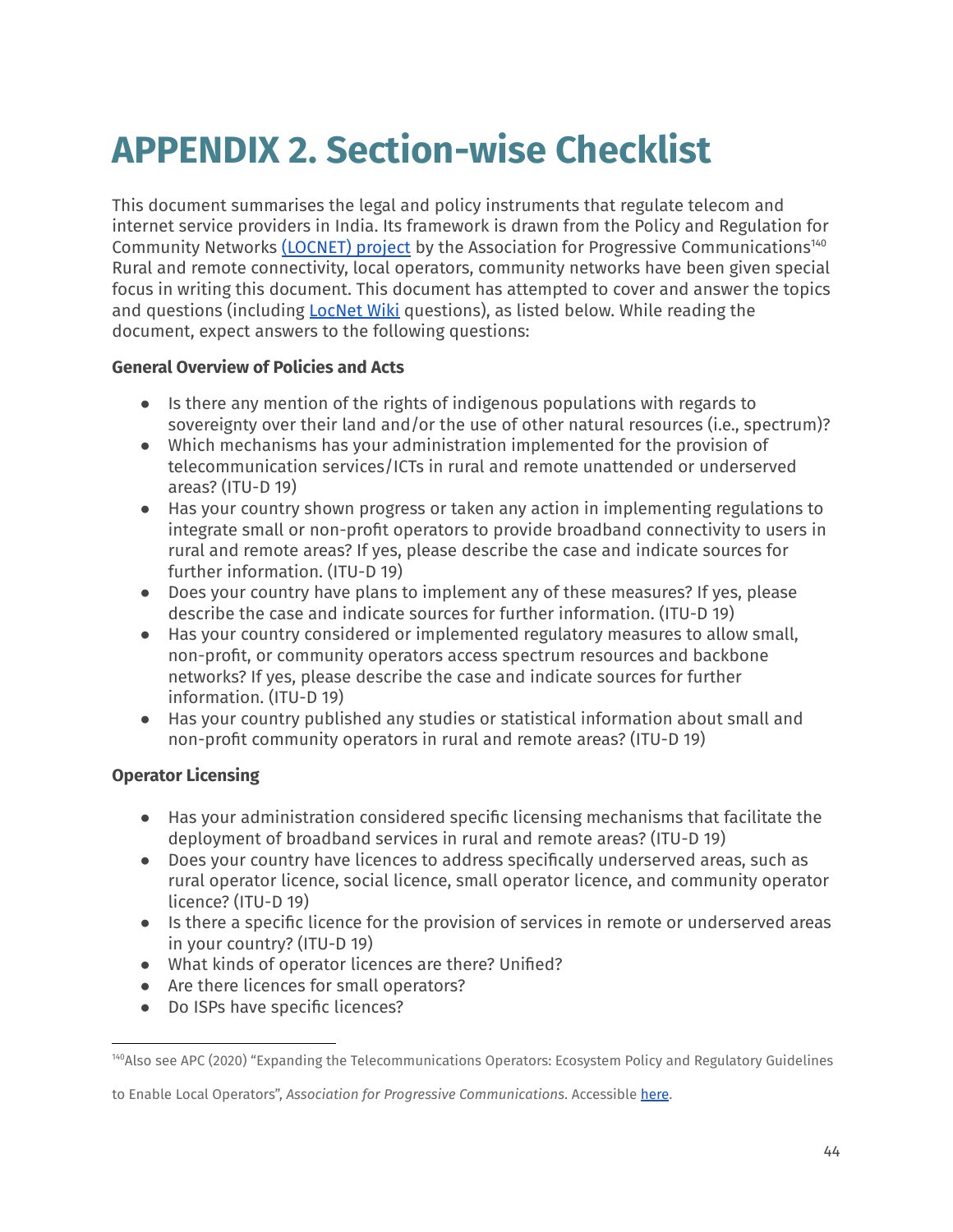● What kinds of organisations qualify for licence exemption?

### **Spectrum**

- Updated national frequency plans
- Whether a given administration offers incentives, including lower rates of payment for the use of spectrum, when it is to be used in isolated and underserved areas?
- Guiding questions for filling up spectrum tables

### **Backhaul**

- Policies and regulations related to backhaul infrastructure
- Government's stated position on open access
- Availability of backhaul pricing information

### **Universal Service**

- Whether universal service funds have been used to support community networks in your country.
- Does your country offer support for local entrepreneurs who are implementing sustainable business models for the development of rural communications, either through the Universal Service Fund or other initiatives?

### **Gender and Telecom**

- Is there a digital divide between different genders?
- National policy for women

### **Co-operatives**

- Identify cooperative legislation and any associated documentation or resources available to cooperatives.
- Also, if there are existing telecommunications and/or broadband cooperatives in your country, please link to them.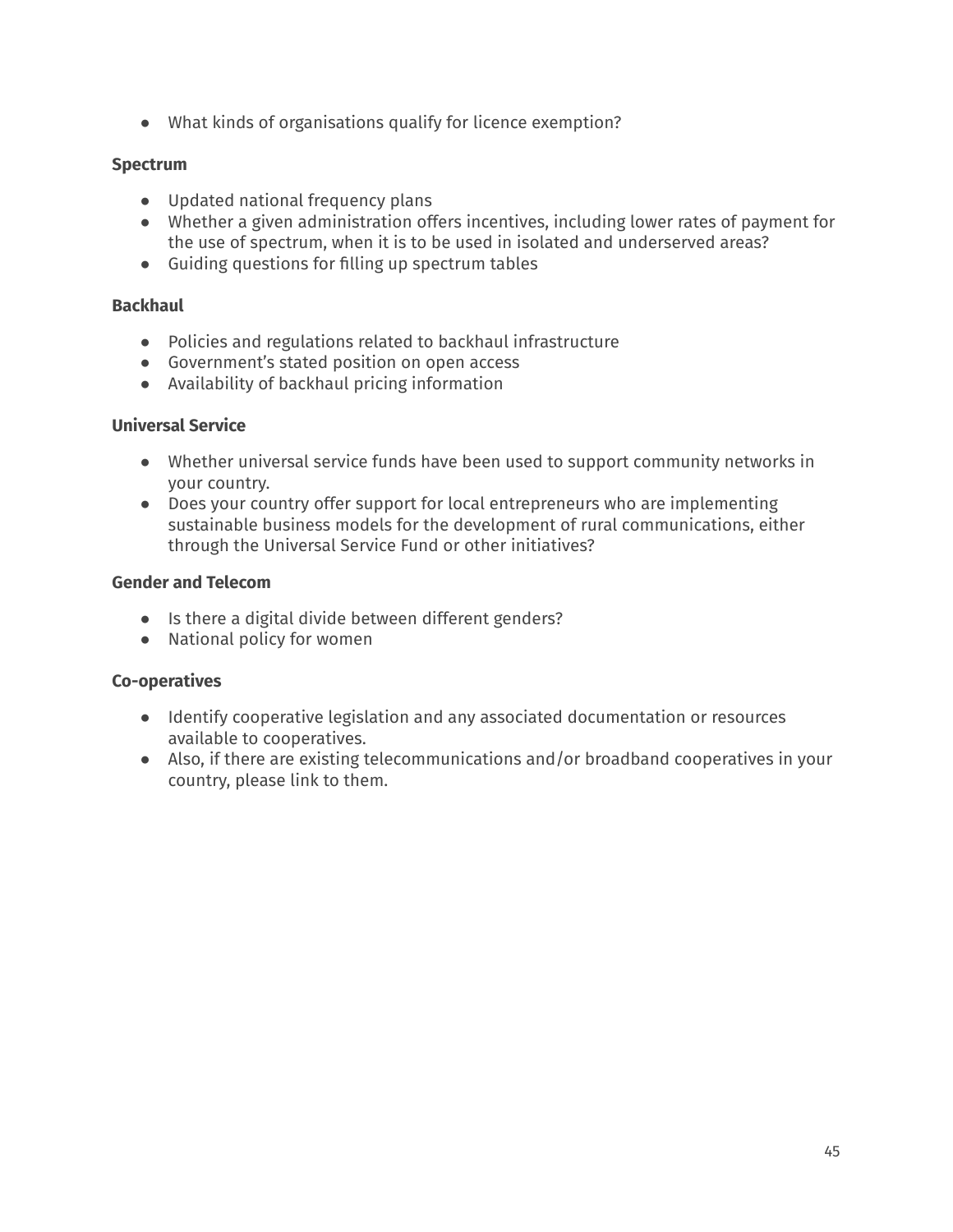# <span id="page-45-0"></span>**APPENDIX 3. List of Documents Required for Different Authorisations under UL**

| Sl.<br>No.     | <b>Documents required</b>                                                                                                                                               | <b>Detail</b>                                                                                                                                                                                                                                                                                                                                                                                                                                                                                          | <b>Sample Copy</b>                                                                                   |
|----------------|-------------------------------------------------------------------------------------------------------------------------------------------------------------------------|--------------------------------------------------------------------------------------------------------------------------------------------------------------------------------------------------------------------------------------------------------------------------------------------------------------------------------------------------------------------------------------------------------------------------------------------------------------------------------------------------------|------------------------------------------------------------------------------------------------------|
| 1.             | Copy of certificate of<br>incorporation along with<br>articles of association<br>(AOA) and memorandum<br>of association (MOA)                                           | (a) Certificate of Incorporation along with a complete copy (all<br>pages) of AoA and MoA to be submitted. Every page to be<br>certified by the company secretary/ statutory auditor and<br>countersigned by authorised signatory of the company.<br>(b) Provision of respective service should exist in main object<br>clause of MoA                                                                                                                                                                  | http://10.192.<br>20<br>8.31:8088/circ<br>ul<br>ar/licenses_i<br>ssue<br>d/APPENDIX<br><b>Il.pdf</b> |
| 2              | Non-refundable<br>processing<br>fee                                                                                                                                     | (a) Processing fee to be submitted as per the table in this<br>Help document through Bharatkosh<br>(https://bharatkosh.gov.in/).                                                                                                                                                                                                                                                                                                                                                                       |                                                                                                      |
| $\mathfrak{Z}$ | The original power of<br>attorney by resolution of<br>the board of directors<br>that the person signing<br>the application is<br>authorised signatory on<br>stamp paper | (a) The Power of Attorney in favour of the authorised<br>signatory on a non-judicial stamp paper of INR 100 to be<br>given through board resolution. To be signed by a person<br>other than in whose favour it is being given. It should bear<br>the seal of the company. It should be notarised. It should<br>have the specimen signature of the authorised signatory.<br>(b) A separate board resolution on the company letterhead<br>duly signed by the board of directors is also to be submitted. | Appendix-III<br>and<br>Appendix-IV                                                                   |
| 4              | Details of<br>promoters/partners/sha<br>reholders in the<br>company                                                                                                     | To be submitted on company letterhead and signed by<br>authorised signatory as per para 7(a) of the application Form.<br>Complete break up of 100% equity to be submitted. In case<br>another company is having some shareholding in the<br>applicant company, then a complete breakup of shareholding<br>of that company is also to be given. The document is to be<br>digitally signed.                                                                                                              | Appendix-V                                                                                           |
| 5              | Total equity detail<br>certificate                                                                                                                                      | To be submitted as per para 7(b) of the application form.<br>Indian and foreign equity break up to be given. To be certified<br>by the company secretary/statutory auditor and<br>countersigned by the authorised signatory of the company.<br>The document is to be digitally signed.                                                                                                                                                                                                                 | Appendix-VI                                                                                          |